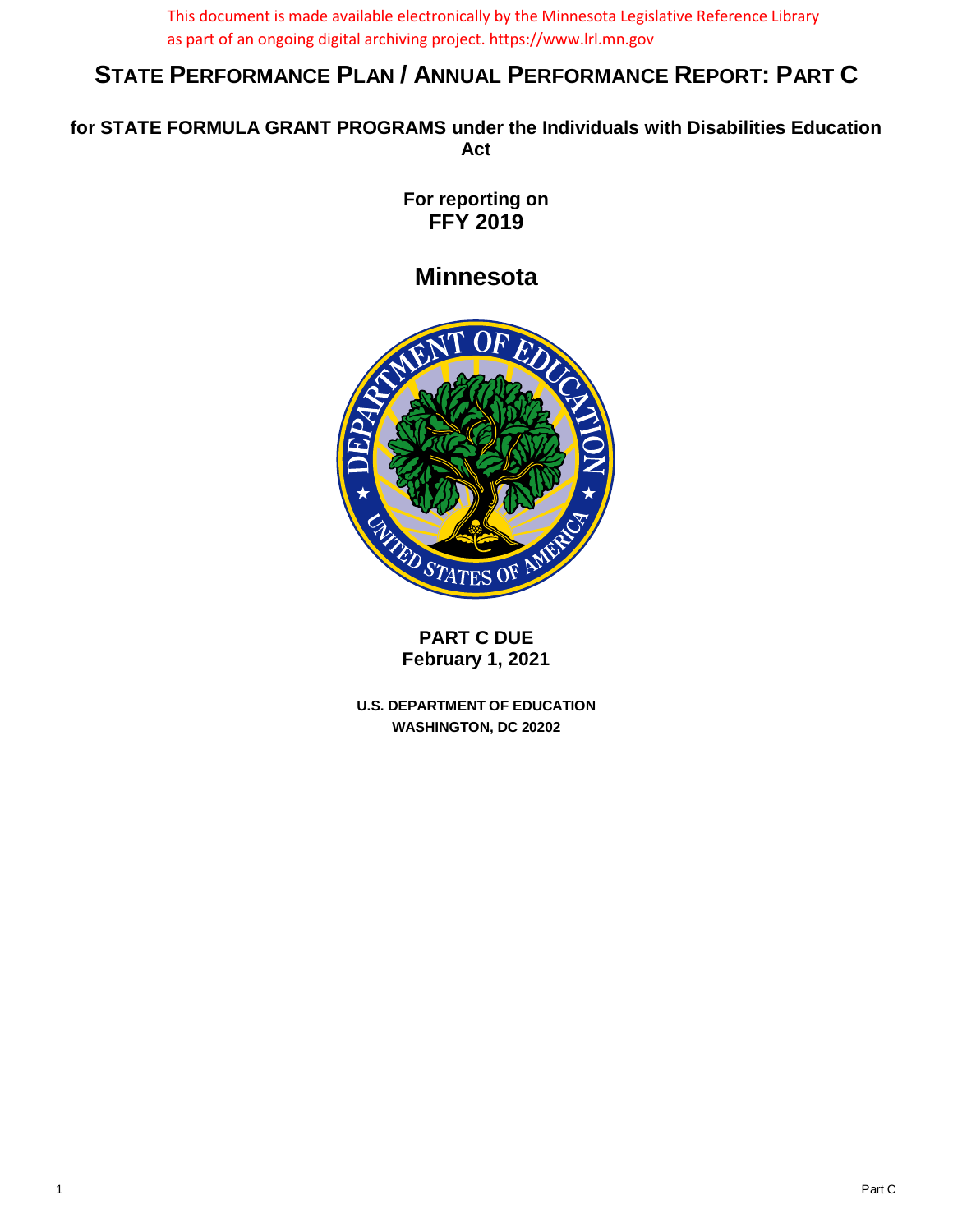# **Introduction**

## **Instructions**

Provide sufficient detail to ensure that the Secretary and the public are informed of and understand the State's systems designed to drive improved results for infants and toddlers with disabilities and their families and to ensure that the Lead Agency (LA) meets the requirements of Part C of the IDEA. This introduction must include descriptions of the State's General Supervision System, Technical Assistance System, Professional Development System, Stakeholder Involvement, and Reporting to the Public.

# **Intro - Indicator Data**

#### **Executive Summary**

Minnesota continues to be diligent in monitoring progress and determining opportunities for improved practices including data collection and analysis systems, professional and leadership development, and high quality curriculum, programming, service delivery and assessment practices incorporating family input on an increasing basis. FFY 2019 Annual Performance Plan demonstrates that Minnesota is currently meeting Compliance Targets for Indicators 1 and 2 and 8b. Compliance Targets for Indicators 7, 8a, and 8c were not met and there was slippage calculated. Performance Targets meeting targets are Indicator 3b and 3c but Indicator 3a did not meet target but did not have slippage, so overall, Child Outcomes for children exiting Part C Intervention continue to demonstrate growth and will continue to be an area of monitoring for improvement. This year's Family Outcome survey resulted in a higher return rate (24.35% as opposed to 20.18%) than FFY18 but Did not Meet each of the three targets and resulted in slippage as well. Indicators for Child Find (Indicators 5 and 6) were found to Not Meet Target but there was no slippage. Finally, Indicator 11 reporting on SSIP outcomes found Minnesota meeting the State identified Measurement Result for FFY19. While there were several indicators that were not met in FFY19, it is important to note that Minnesota remains committed to ongoing monitoring and continuous improvement. Performance measures and their indications of quality services and programming continue as top priority in ensuring that we are meeting the needs of children and families.

#### **Additional information related to data collection and reporting**

#### **General Supervision System**

#### **The systems that are in place to ensure that IDEA Part C requirements are met, e.g., monitoring systems, dispute resolution systems.**

The Minnesota Department of Education (MDE) Division of Compliance and Assistance administers a comprehensive system of general supervision that includes multiple components to ensure compliance with the Individuals with Disabilities Education Act (IDEA) 2004 and improve services and results for students with disabilities. This system includes special education program and fiscal compliance monitoring, a comprehensive and effective dispute resolution system, and the provision of technical assistance and professional development to support stakeholders.

Each special education administrative unit (SEAU) is monitored for compliance through MDE's Continuous Improvement Monitoring Process (MNCIMP) web-based application which gathers data from early intervention records reviewed on a six-year cycle. In year one, the SEAU conducts a self-review of records. Selection of records to be reviewed is based on a stratified random sampling with consideration given to race/ethnicity, age, gender, and primary disability. During the record review process, the most current Individual Family Service Plan (IFSP) and corresponding due process documentation are reviewed for compliance with legal standards. In year two, the SEAU must demonstrate correction of any nonc ompliance identified in the self-review consistent with the requirements of Office of Special Education Programs (OSEP) Memo 09-02.

In year three, MDE conducts and on-site review of the SEAU including a review of early intervention records (following the process for record selection as used in year one). Stakeholder input is gathered from early intervention service providers, parents, and administrators. Data gathered from the various stakeholders helps to determine compliance within the district as well as identify areas of needed technical assistance. In year four, the SEAU must demonstrate correction of noncompliance identified during the MDE review and implement any corrective action, again consistent with the requirements of OSEP Memo 09-02. The fifth year, data is collected through the self-review of records for 20 percent of the state's local programs. In year six, an SEAU that has met all requirements has no formal monitoring obligations.

MDE's fiscal monitors work to ensure that Part C funds are appropriately administered and used by the SEAU to serve eligible children. Fiscal and program monitoring teams follow the same five year schedule with the exception that there is no self-review process in fiscal monitoring. A risk assessment is completed annually to determine if an SEAU will receive an onsite or desk review. Once the SEAUs have been striated into their appropriate risk category, the fiscal monitors utilize the Electronic Data Reporting System (EDRS) and the Minnesota Automated Reporting Student System (MARSS) to pick samples related to time and effort, procurement, and transportation. Additionally, information is requested from the SEAUs for inventory management. Each of the three levels of review request additional samples, more documentation, and monitor additional details of the data as the SEAU progresses higher in risk. Corrective action by the program, as needed, takes place in the year following a fiscal monitoring. Corrective action may include documenting processes, changing documents so they contain appropriate data, or making corrections within the EDRS or MARSS systems so data entered is accurate. MDE also reserves the right to reclaim funds should it be deemed funds were used for ineligible purposes.

Finally, the fiscal monitoring team receives fiscally based complaints and conducts investigations as necessary. When complaints are received, the investigation is led by the fiscal supervisor and assisted by the fiscal monitor. A complaint can be filed about any entity that provides publicly funded intervention services directly to eligible children and families. Before filing a complaint, MDE encourages the complainant to first contact the district's special education director to attempt to resolve the issue. Once a fiscal investigation is opened, the entity is asked to provide documentation based on the nature of the complaint. Interviews with staff may be conducted. An on-site visit may occur. If the Local Education Agency is found to be in violation and corrective action is necessary, a corrective action plan is developed and the responsible education agencies complete the corrective action within the specified timeframe. Through follow up, MDE ensures that corrective action plans are implemented and correction occurs within one year.

As noted, MDE administers a comprehensive dispute resolution system. Minnesota Special Education Mediation Service (MNSEMS) provides conflict resolution assistance for students, schools, parents and agencies. Mediation or facilitated Individualized Family Services Plan (IFSP) meetings(s) may address issues of conflict. In 2014, MDE's Special Education ADR Services engaged internal and external stakeholder in a continuous improvement process to examine procedures and improve ADR's efficiency and effectiveness. Change included submission of requests online, faster scheduling, automated emails, and the development of a vision of success for parents, older students, and educators.

Parents and districts resolve disputes over identification, evaluation, education placement, or provision if a free appropriate public education to an infant, toddler, or student with a disability using an impartial due process hearing. Parents and districts may use mediation, conciliation or some other mutually agreed-upon alternative before proceeding to a hearing. Information available on the MDE website including a Hearing Request form, information on low-cost legal resources, and Minnesota's procedural safeguards notice. While most due process hearing requests are settled without a hearing, MDE continues to work with the Office of Administrative Hearings, to educate parents and districts on their rights and responsibilities regarding due process hearing resolution sessions. Through these efforts, district participation in documenting the occurrence of the resolution sessions has increased by 100 percent. In addition, MDE is obtaining more accurate data regarding when the sessions are held and the results of the resolution sessions .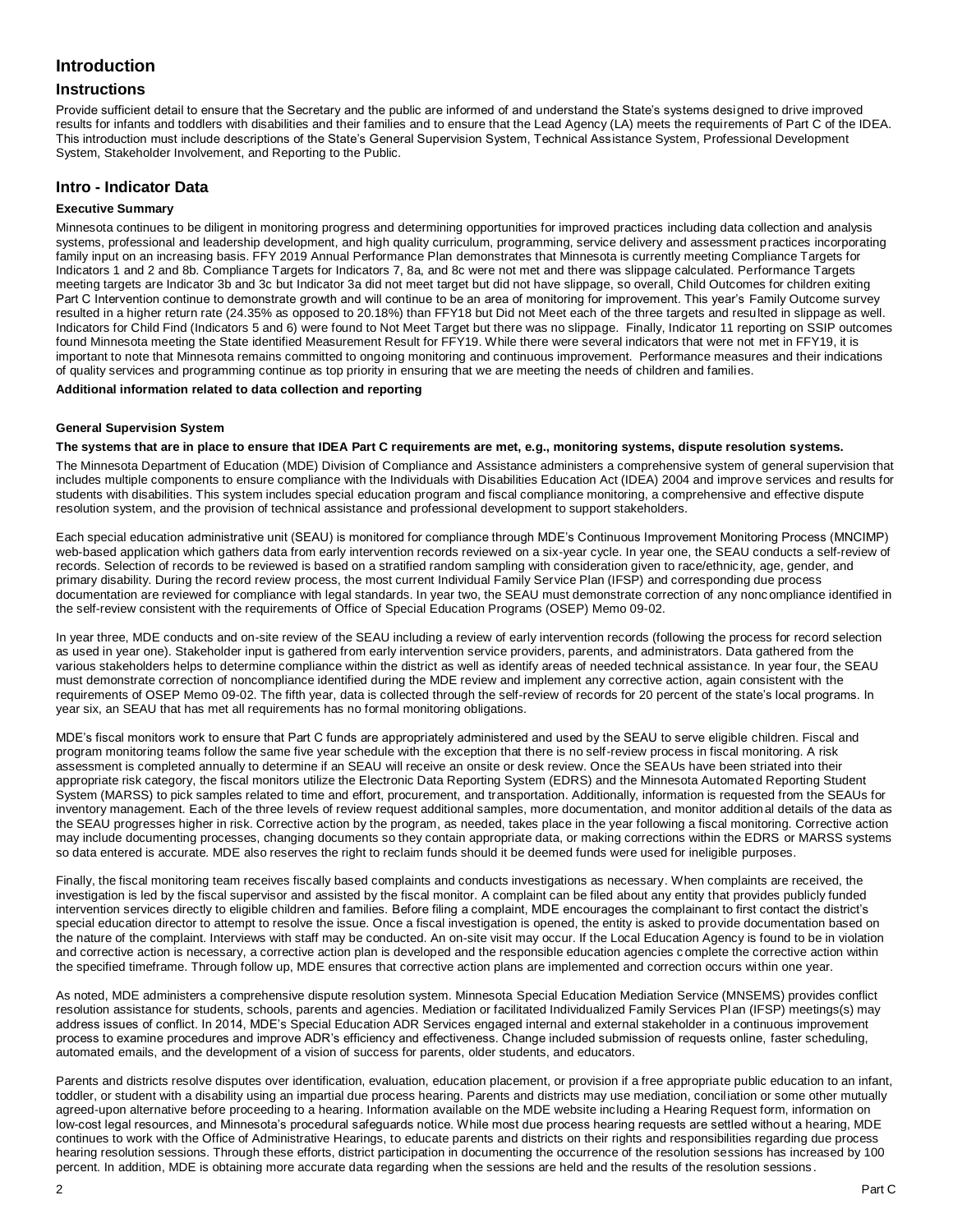The complaint system is designed to ensure that all children with disabilities, including infants and toddlers, are provided free and appropriate public education. Before a complaint is filed, MDE encourages parents or other persons to first contact the school district's special education director, who may be able to help resolve the issue. Sample complaint forms for use by parents, other entities or private school stakeholders are available on the MDE website.

When MDE receives a complaint, an investigator is assigned who reviews the written complaint to determine the issues to be investigated. The individual or entity that filed the complaint is contacted and the issues, claims and facts are discussed. MDE has 60 calendar days to fully investigate, determine areas of noncompliance and needed corrective action, and issue written findings. Through active follow-up, MDE ensures that corrective action plans are appropriately implemented and individual correction occurs within one year.

Compliance and Assistance staff collaborates with other departmental divisions regarding the provision of early intervention and special education services.

#### **Technical Assistance System:**

#### **The mechanisms that the State has in place to ensure the timely delivery of high quality, evidenced based technical assistance and support to early intervention service (EIS) programs.**

The Early Childhood Special Education Team at the Minnesota Department of Education believes their role is to support local programs to "do it right and do it well" so that infants, toddlers and young children with disabilities and their families experience positive outcomes. "Doing it right" refers to those aspects of the work where there are legal requirements that must be met. "Doing it well" refers to initiatives that support high quality. Our technical assistance efforts support both.

MDE uses a variety of mechanisms to provide technical assistance to early childhood special education leaders and providers. Our website is a source of information for families, administrators, and direct service providers. MDE hosts biannual forums to provide technical assistance to local program leaders. Each fall, a three-day leadership conference is held in partnership with the Minnesota Division for Early Childhood of the Council for Exceptional Children. A one-day leadership forum is held each spring. Leaders from greater Minnesota have the option to participate in the forum virtually. A monthly call is held for program leaders focused almost exclusively on technical assistance. Members of the ECSE team provide individualized technical assistance as requested by local programs. MDE has established an Early Childhood Special Education team email box to allow local programs to receive timely, high quality answers to their technical questions from the most appropriate source.

#### **Professional Development System:**

#### **The mechanisms the State has in place to ensure that service providers are effectively providing services that improve results for infants and toddlers with disabilities and their families.**

Strengthening our professional development system has been a team priority for the past seven years. During that time, we have benefited considerably from participation in several important federal initiatives.

1. National Professional Development Center on Inclusion (NPDCI): Minnesota was one of four states selected to work with experts from the University of North Carolina at Chapel Hill. This opportunity helped us establish a cross-sector state leadership team, create regional cross-sector professional development councils, and launch regionalized professional development focused on selected evidence-based practices.

2. Technical Assistance Center on Social Emotional Intervention (TACSEI): Minnesota was one of four states selected to be supported to implement the practices of the pyramid model. We started with three demonstration sites and are now implementing in 72 local programs.

3. State Implementation and Scaling-up of Evidence-based Practices (SISEP): Minnesota was one of six states selected to participate in the initial cohort. Karen Blase has provided the ECSE team with considerable guidance and support in refining and refocusing our professional development system. The frameworks of active implementation are foundational to our enhanced professional development system.

4. Early Childhood Technical Assistance Center (ECTA): Minnesota was the first state selected to receive targeted technical assistance to implement the revised Recommended Practices developed by the Division of Early Childhood of the Council for Exceptional Children. Commonly referred to as DEC's Recommended Practices, this work is focused on those practices that support child and family engagement in intervention.

5. Early Childhood Personnel Center (ECPC): Minnesota's Part C and 619 Coordinators have been supported by ECPC related to their personal professional development. Minnesota is now receiving intensive technical support from ECPC to engage stakeholders in the development of our Comprehensive System of Personnel Development (CSPD).

6. The Center for IDEA Early Childhood Data Systems (DaSy): Minnesota's ECSE team has participated in two cohorts sponsored by DaSy. The first is the Powerful 619 Data cohort, which because of our state's 0-5 system, has equally benefitted Part C. We have also participated in TA to better support local programs to use data.

7. Minnesota was one of 3 states selected to participate in an intensive technical assistance from the National Center for Pyramid Model Innovations (NCPMI) focusing on improving outcomes for children in inclusion, equity culturally responsive practice, implicit bias, suspension and expulsion. 8. Minnesota was selected to participate in an intensive technical assistance National Center for Pyramid Model Innovations (NCPMI) to fully implement Prevent Teach Reinforce for Young Children through a train the trainer model.

9. Minnesota is participating in two Communities of Practice (CoP): a) a CoP for our Family Outcomes Survey process through ECTA and DaSy; a CoP for fiscal data reporting and fidelity through the Center for IDEA Fiscal Reporting (CIFR) and WestEd.

Our professional development system is referred to as the Minnesota Centers of Excellence for Young Children with Disabilities (MNCoE). The stated mission of the MNCoE is to partner with and support local early childhood special education leaders and programs to improve positive outcomes for children and families.

The MNCoE includes these structural components:

1. Professional Development Facilitators located within each region of the state. The 12.0 FTE of individuals in this role actively partner with local program leaders to identify opportunities to improve quality. This is achieved through service as the external coach to those programs implementing one of the three evidence-based interventions formally promoted through the MNCoE, foundational professional development activities, and as a cognitive coach for leaders to leverage as they design and implement professional development for their staff.

2. State Leadership Team of cross-sector personnel, higher education faculty, and other stakeholders in the system. Minnesota's current Parent Training and Information Center sits on the Evidence Based Quality Intervention Practices (EQIP) state leadership team (see #4).

3. Consistent use of the frameworks of active implementation.

4. Three usable interventions that are evidence-informed. These include the Pyramid Model (formerly TACSEI), Evidence Based Quality Intervention Practices (EQIP), and the Classroom Engagement Model (CEM).

During FFY 2020 we continued to target discretionary federal funds to support local programs committing to the implementation of one of the three evidence based interventions. These funds are available to selected programs over a five-year period to eliminate identified barriers to scaling and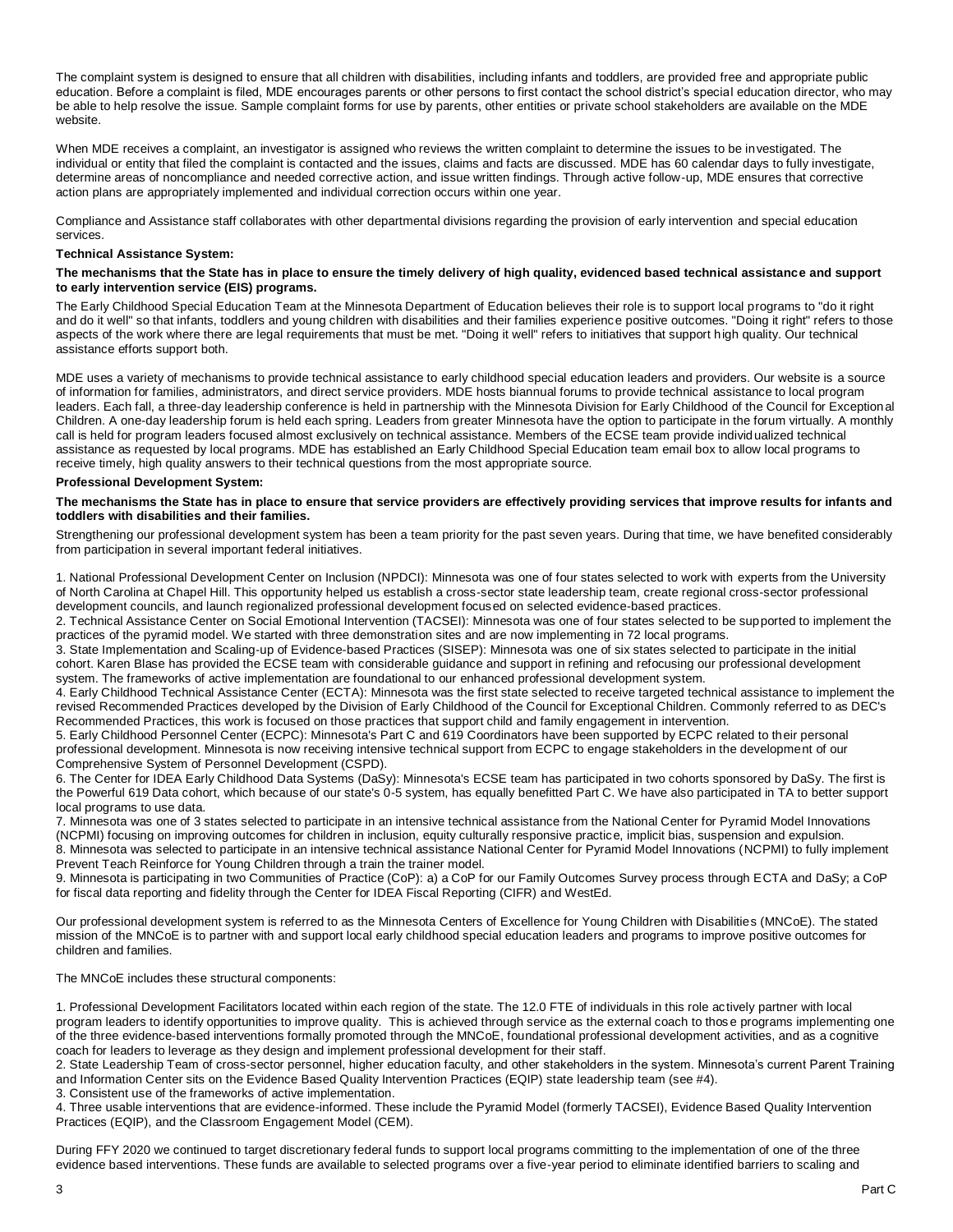sustaining use of these practices. We also focused, as described in our Phase III SSIP, on developing a more integrated data system that incorporates coaching and fidelity data from the MNCoE with child outcome data.

#### **Stakeholder Involvement:**

**The mechanism for soliciting broad stakeholder input on targets in the SPP/APR, and any subsequent revisions that the State has made to those targets, and the development and implementation of Indicator 11, the State Systemic Improvement Plan (SSIP).** 

A workgroup of volunteer members from Minnesota's Interagency Coordinating Council (ICC) and state staff from the Minnesota Departments of Education, Health, and Human Services was initially convened to review data and develop preliminary targets prior to our FFY 13 APR submission. They reviewed historical performance and target data for each indicator and discussed past contextual factors that helped or hindered the state's efforts to meet or exceed each target. The group also identified factors that might similarly help or hinder the state's efforts to make progress from baseline for each indicator. From those discussions, preliminary targets were set for each indicator for each year included within the State Performance Plan (SPP). Preliminary targets were shared with local program leaders during a monthly Leadership Call and with the ICC during a quarterly meeting. Each target was finalized through a vote of the ICC during its quarterly meeting on January 8, 2015.

Performance and targets have been similarly reviewed by the ICC for each of the five subsequent APR submissions. On January 14, 2020, the ICC supported MDE's proposed resetting of baseline performance for child outcomes and all suggested performance targets for FFY 2019. The ICC was engaged again on January 12, 2021 to review data and targets for the FFY2019 report submission. No recommendations to change targets for FFY2020 were made at that time. Discussion around Family Outcomes also included preliminary preparation for upcoming changes to Indic ator 4. It is significant to note that our ICC membership has broadened representation in racial and gender diversity and inclusion this term, and the ICC implemented a membership workgroup to continue increasing equitable voices on the council. In addition, the ICC currently has five parent representatives and a parent as ICC Chair for the second year in a row. This year the ICC voted to have monthly meetings to better support the group's learning and execution of statutory requirements with greater equity. ICC meetings are open to the public and posted on the public calendar at MDE: https://education.mn.gov/MDE/about/cal/. With COVID-19 health guidelines, all meetings since March have been virtual, and access to the public through this format has been maintained.

The FFY2019 data and targets were also shared with the Special Education Advisory Panel in January 2021 for continuity of collaboration between stakeholders; as well as the regional child find and public awareness and outreach entities in Minnesota, the Interagency Early Intervention Committees (IEICs), who were provided opportunity to comment and ask questions on January 25, 2021 at a joint ICC/IEIC Retreat.

National stakeholder technical assistance and supports include ongoing conversations with the Early Childhood Technical Assistance Center (ECTA), The Center for IDEA Early Childhood Data Systems (DaSy), and The Center for IDEA Fiscal Reporting (CIFR)/WestEd through membership in various Communities of Practice (CoPs). ECTA began supporting the ICC in equity work in December 2020. Minnesota's Part C Coordinator also participates in regular Infant and Toddler Coordinators Association (ITCA) meetings and was elected to the ITCA Board as Secretary-Treasurer on January 1, 2021 for a three year term. Further details about national stakeholder technical assistance and supports and how these impact stakeholder involvement and Part C processes and outcomes will be included in next year's submission.

**Apply stakeholder involvement from introduction to all Part C results indicators (y/n)** 

 $N<sub>O</sub>$ 

#### **Reporting to the Public:**

**How and where the State reported to the public on the FFY 2018 performance of each EIS Program located in the State on the targets in the SPP/APR as soon as practicable, but no later than 120 days following the State's submission of its FFY 2018 APR, as required by 34 CFR §303.702(b)(1)(i)(A); and a description of where, on its website, a complete copy of the State's SPP/APR, including any revision if the State has revised the targets that it submitted with its FFY 2018 APR in 2020, is available.** 

MDE makes an annual determination on the performance of each Special Education Administrative Unit (SEAU) against specific criteria. MDE reviews all SEAU performance against targets in the Annual Performance Report (APR) and determines whether each SEAU meets the requirements of Part C of the Individuals with Disabilities Education Act (IDEA).

MDE publicly reports the performance of each SEAU by member district in its Data Center website under the Special Education District Profiles section. Performance on Part C indicators 1-8 is displayed on a data sheet that includes the program performance, the state rate, and the state target. These district data profiles can be found at the Data Reports and Analytics webpage. The URL is https://public.education.mn.gov/MDEAnalytics/Data.jsp

A complete copy of Minnesota's SPP and APR are located on MDE's website on the landing page from the Governor's Interagency Coordinating Council. The URL is https://education.mn.gov/MDE/about/adv/active/ICC/. The ICC also voted the SPP and APR stand as our state's annual legislative report on Part C, which can be found each year at https://education.mn.gov/MDE/about/rule/leg/rpt/index.htm.

# **Intro - Prior FFY Required Actions**

In the FFY 2019 SPP/APR, the State must provide a FFY 2019 target and report FFY 2019 data for the State-identified Measurable Result (SiMR). Additionally, the State must, consistent with its evaluation plan described in Phase II, assess and report on its progress in implementing the SSIP. Specifically, the State must provide : (1) a narrative or graphic representation of the principal activities implemented in Phase III, Year 4; (2) measures and outcomes that were implemented and achieved since the State's last SSIP submission (i.e., April 1, 2020); (3) a summary of the SSIP's coherent improvement strategies, including infrastructure improvement strategies and evidence-based practices that were implemented and progress toward short- and long-term outcomes that are intended to impact the SiMR; and (4) any supporting data that demonstrates that implementation of these activities are impacting the State's capacity to improve its SiMR data .

#### **Response to actions required in FFY 2018 SPP/APR**

# **Intro - OSEP Response**

The State Interagency Coordinating Council (SICC) submitted to the Secretary its annual report that is required under IDEA section 641(e)(1)(D) and 34 C.F.R. §303.604(c). The SICC noted it has elected to support the State lead agency's submission of its SPP/APR as its annual report in lieu of submitting a separate report. OSEP accepts the SICC form, which will not be posted publicly with the State's SPP/APR documents.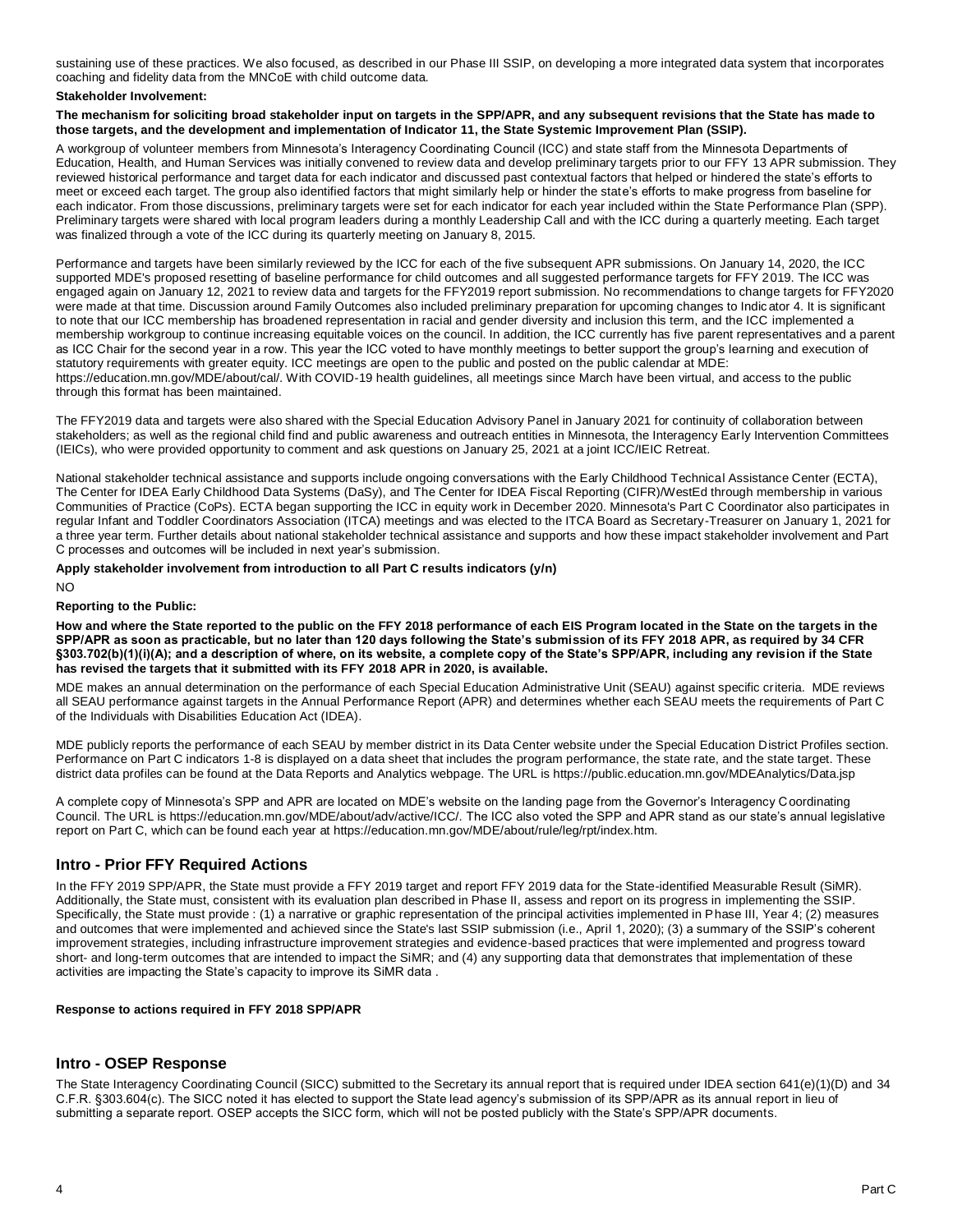# **Intro - Required Actions**

OSEP notes that the State submitted verification that the attachment(s) complies with Section 508 of the Rehabilitation Act of 1973, as amended (Section 508). However, one or more of the Indicator 11 attachments included in the State's FFY 2019 SPP/APR submission are not in compliance with Section 508 and will not be posted on the U.S. Department of Education's IDEA website. Therefore, the State must make the attachment(s) available to the public as soon as practicable, but no later than 120 days after the date of the determination letter.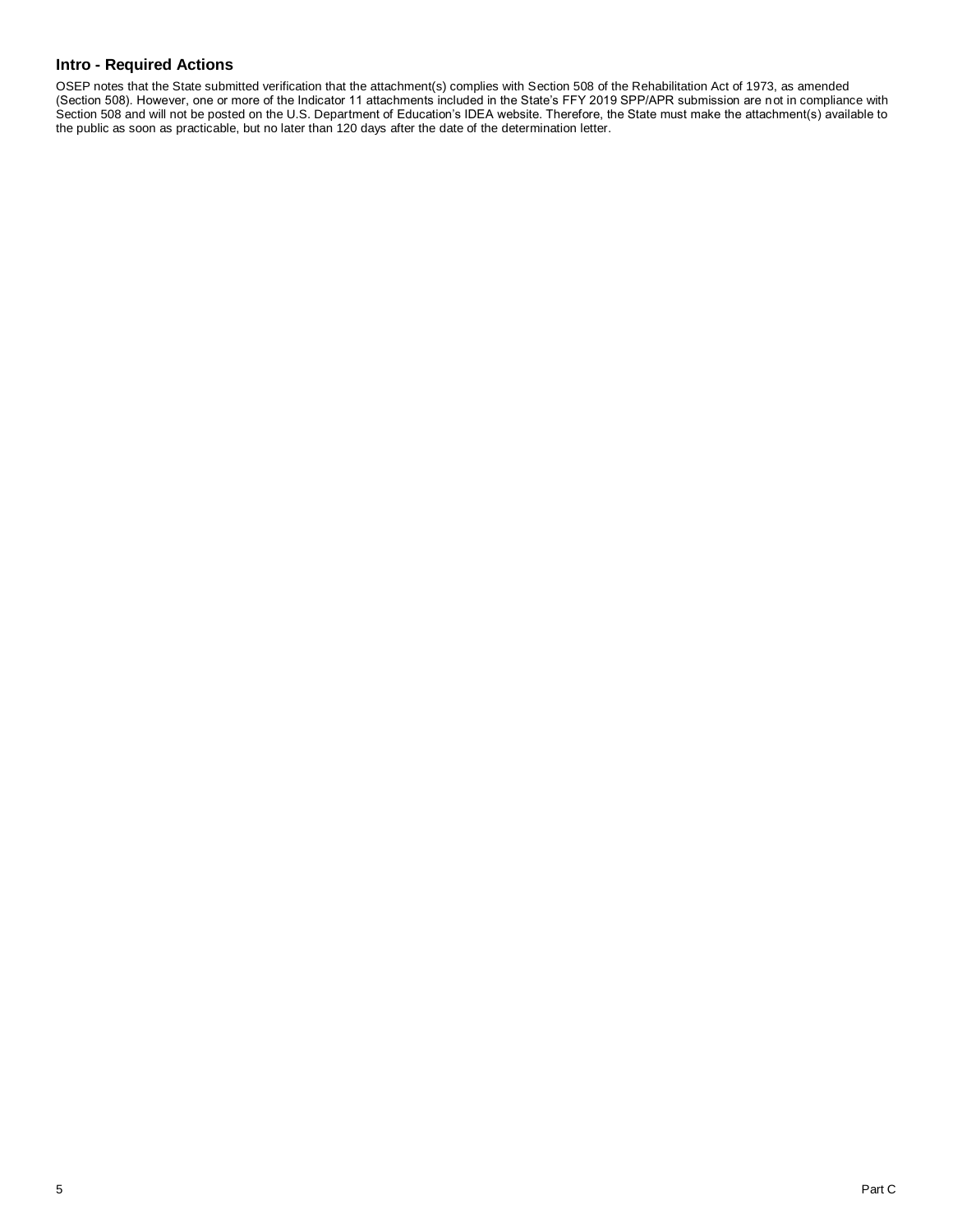# **Indicator 1: Timely Provision of Services**

# **Instructions and Measurement**

**Monitoring Priority:** Early Intervention Services In Natural Environments

**Compliance indicator:** Percent of infants and toddlers with Individual Family Service Plans (IFSPs) who receive the early intervention services on their IFSPs in a timely manner. (20 U.S.C. 1416(a)(3)(A) and 1442)

#### **Data Source**

Data to be taken from monitoring or State data system and must be based on actual, not an average, number of days. Include the State's criteria for "timely" receipt of early intervention services (i.e., the time period from parent consent to when IFSP services are actually initiated).

#### **Measurement**

Percent =  $[(# of infants and toldlers with IFSPs who receive the early intervention services on their IFSPs in a timely manner) divided by the (total # of$ infants and toddlers with IFSPs)] times 100.

Account for untimely receipt of services, including the reasons for delays.

#### **Instructions**

If data are from State monitoring, describe the method used to select early intervention service (EIS) programs for monitoring. If data are from a State database, describe the time period in which the data were collected (e.g., September through December, fourth quarter, selection from the full reporting period) and how the data accurately reflect data for infants and toddlers with IFSPs for the full reporting period.

#### Targets must be 100%.

Describe the results of the calculations and compare the results to the target. Describe the method used to collect these data and if data are from the State's monitoring, describe the procedures used to collect these data. States report in both the numerator and denominator under Indicator 1 on the number of children for whom the State ensured the timely initiation of new services identified on the IFSP. Include the timely initiation of new early intervention services from both initial IFSPs and subsequent IFSPs. Provide actual numbers used in the calculation.

The State's timeliness measure for this indicator must be either: (1) a time period that runs from when the parent consents to IFSP services; or (2) the IFSP initiation date (established by the IFSP Team, including the parent).

States are not required to report in their calculation the number of children for whom the State has identified the cause for the delay as exceptional family circumstances, as defined in 34 CFR §303.310(b), documented in the child's record. If a State chooses to report in its calculation children for whom the State has identified the cause for the delay as exceptional family circumstances documented in the child's record, the numbers of these children are to be included in the numerator and denominator. Include in the discussion of the data, the numbers the State used to determine its calculation under this indicator and report separately the number of documented delays attributable to exceptional family circumstances.

Provide detailed information about the timely correction of noncompliance as noted in the Office of Special Education Programs' (OSEP's) response table for the previous SPP/APR. If the State did not ensure timely correction of the previous noncompliance, provide information on the extent to which noncompliance was subsequently corrected (more than one year after identification). In addition, provide information regarding the nature of any continuing noncompliance, methods to ensure correction, and any enforcement actions that were taken.

If the State reported less than 100% compliance for the previous reporting period (e.g., for the FFY 2019 SPP/APR, the data for FFY 2018), and the State did not identify any findings of noncompliance, provide an explanation of why the State did not identify any findings of noncompliance.

# **1 - Indicator Data**

#### **Historical Data**

| <b>Baseline Year</b> | <b>Baseline Data</b> |
|----------------------|----------------------|
| 2005                 | 91.00%               |

| <b>FFY</b> | 2014    | 2015    | 2017<br>2016 |         | 2018    |
|------------|---------|---------|--------------|---------|---------|
| Target     | 100%    | 100%    | 100%         | 100%    | 100%    |
| Data       | 100.00% | 100.00% | 100.00%      | 100.00% | 100.00% |

#### **Targets**

| <b>FFY</b> | 2019 |
|------------|------|
| Target     | 100% |

#### **FFY 2019 SPP/APR Data**

| <b>Number of infants</b><br>and toddlers with<br><b>IFSPs who receive</b><br>the early<br>intervention<br>services on their<br><b>IFSPs in a timely</b><br>manner | Total number of<br>infants and toddlers<br>with IFSPs | <b>FFY 2018</b><br>Data | FFY 2019 Target | <b>FFY 2019</b><br>Data | <b>Status</b> | Slippage    |
|-------------------------------------------------------------------------------------------------------------------------------------------------------------------|-------------------------------------------------------|-------------------------|-----------------|-------------------------|---------------|-------------|
| 156                                                                                                                                                               | 156                                                   | 100.00%                 | 100%            | 100.00%                 | Met Target    | No Slippage |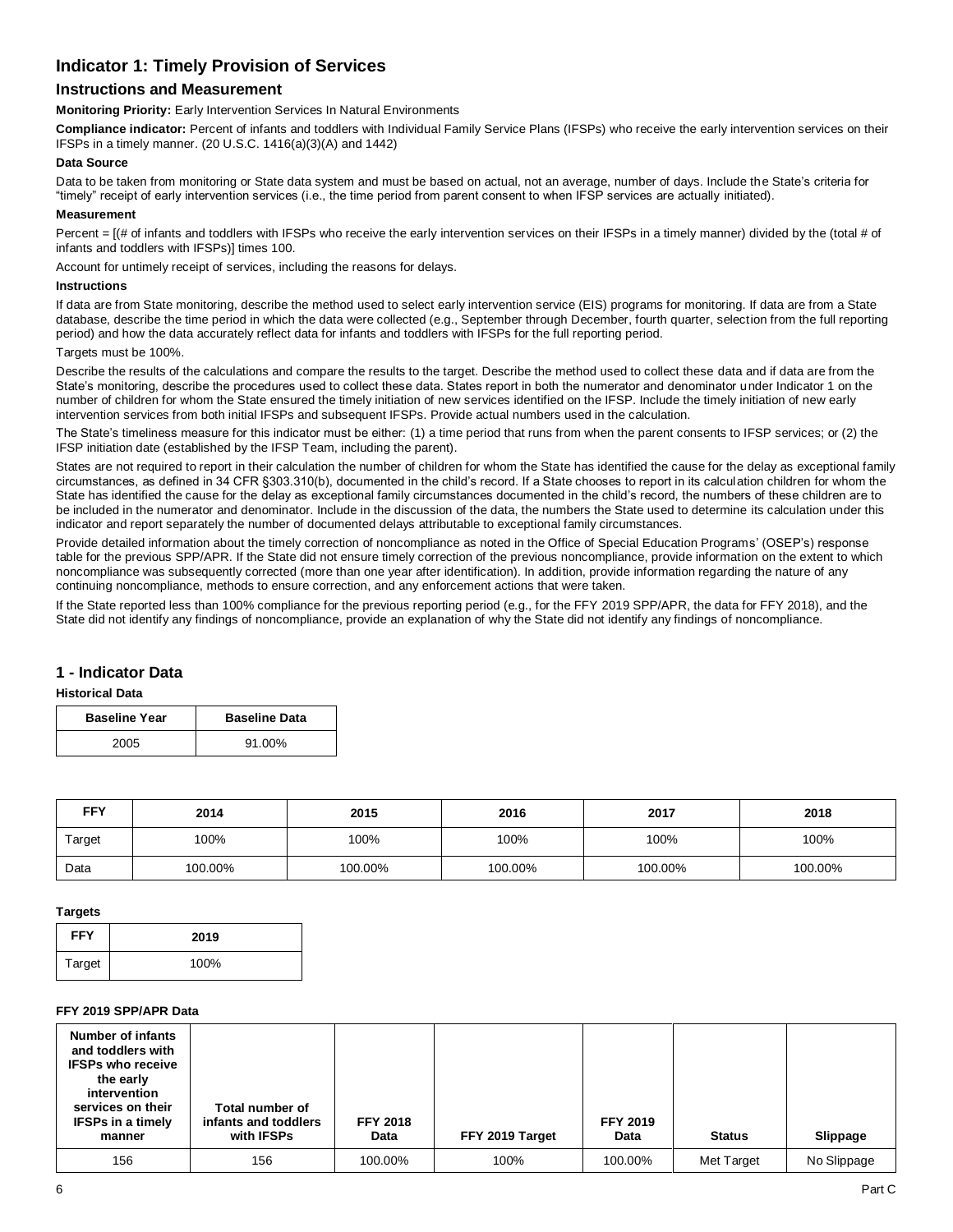#### **Number of documented delays attributable to exceptional family circumstances**

*This number will be added to the "Number of infants and toddlers with IFSPs who receive their early intervention services on their IFSPs in a timely manner" field above to calculate the numerator for this indicator.*

 $\Omega$ 

#### **Include your State's criteria for "timely" receipt of early intervention services (i.e., the time period from parent consent to when IFSP services are actually initiated).**

At the September 2005 meeting of the State Interagency Coordinating Council, the council defined "timely" for the purpose of this State Performance Plan to mean that IFSP services begin not more than 30 calendar days following the initial IFSP team meeting. Within these 30 days, the parent provides informed written consent for the provision of services and services are formally initiated.

## **What is the source of the data provided for this indicator?**

State monitoring

#### **Describe the method used to select EIS programs for monitoring.**

Data for this indicator has been collected through MDE's Minnesota Continuous Improvement Monitoring Process (MNCIMP) web-based data system. The MNCIMP web-based data system is used in part for gathering data from record reviews completed as part of compliance monitoring. Compliance monitoring of Early Intervention (EI) programs occurs through the monitoring of the Local Education Agencies (LEAs) through special education administrative units (SEAUs) which is scheduled on a six year monitoring cycle. In year one of the cycle, the SEAU conducts a self-review of records. In year two, the SEAU must demonstrate correction of any noncompliance identified in the self-review consistent with the requirements of OSEP Memo 09- 02. In year three, MDE conducts an on-site review of the SEAU including a review of student records, facilities, and the SEAU's Total Special Education System (TSES). In year four of the cycle, the SEAU must demonstrate correction of noncompliance identified during the MDE review and implement any corrective action, again consistent with the requirements of OSEP Memo 09-02. The fifth year of the cycle is used to verify results of the implemented corrective action plan. The sixth year of the cycle provides an additional year for SEAUs to implement corrective action and changes to their systems prior to the start of the new monitoring cycle and self-review of records.

As part of the record review, a computer-generated sample is used to determine the student records to be reviewed. Records are selected from the most recent SEAU enrollment data and are chosen in order to be accurately representative of the SEAU as a whole. Selection is based on a stratified random sampling with consideration given to race/ethnicity, age, gender, and primary disability of the student. During the record review, the most current Evaluation Report (ER), Individualized Education Program (IEP) or Individual Family Service Plan (IFSP) and corresponding due process documentation are monitored to determine that legal standards are met.

Data for this indicator are gathered from examining records of children receiving Part C services and determining whether the services were provided in a timely manner. The FFY 2019 data are based on MDE reviews and SEAU self-review of 29 SEAUs, comprised of 121 individual districts.

#### **If needed, provide additional information about this indicator here.**

The data collection for this indicator was not impacted by the COVID-19 pandemic. Data collection occurred through student record reviews conducted between September 15, 2019 and March 1, 2020.

#### **Correction of Findings of Noncompliance Identified in FFY 2018**

| <b>Findings of Noncompliance</b><br><b>Identified</b> | <b>Findings of Noncompliance</b><br>Verified as Corrected Within One<br>Year | <b>Findings of Noncompliance</b><br><b>Subsequently Corrected</b> | <b>Findings Not Yet Verified as</b><br>Corrected |
|-------------------------------------------------------|------------------------------------------------------------------------------|-------------------------------------------------------------------|--------------------------------------------------|
|                                                       |                                                                              |                                                                   |                                                  |

#### **Correction of Findings of Noncompliance Identified Prior to FFY 2018**

| <b>Year Findings of</b><br><b>Noncompliance Were</b><br><b>Identified</b> | <b>Findings of Noncompliance Not Yet</b><br>Verified as Corrected as of FFY 2018<br><b>APR</b> | <b>Findings of Noncompliance Verified</b><br>as Corrected | <b>Findings Not Yet Verified as</b><br>Corrected |
|---------------------------------------------------------------------------|------------------------------------------------------------------------------------------------|-----------------------------------------------------------|--------------------------------------------------|
|                                                                           |                                                                                                |                                                           |                                                  |
|                                                                           |                                                                                                |                                                           |                                                  |
|                                                                           |                                                                                                |                                                           |                                                  |

## **1 - Prior FFY Required Actions**

None

# **1 - OSEP Response**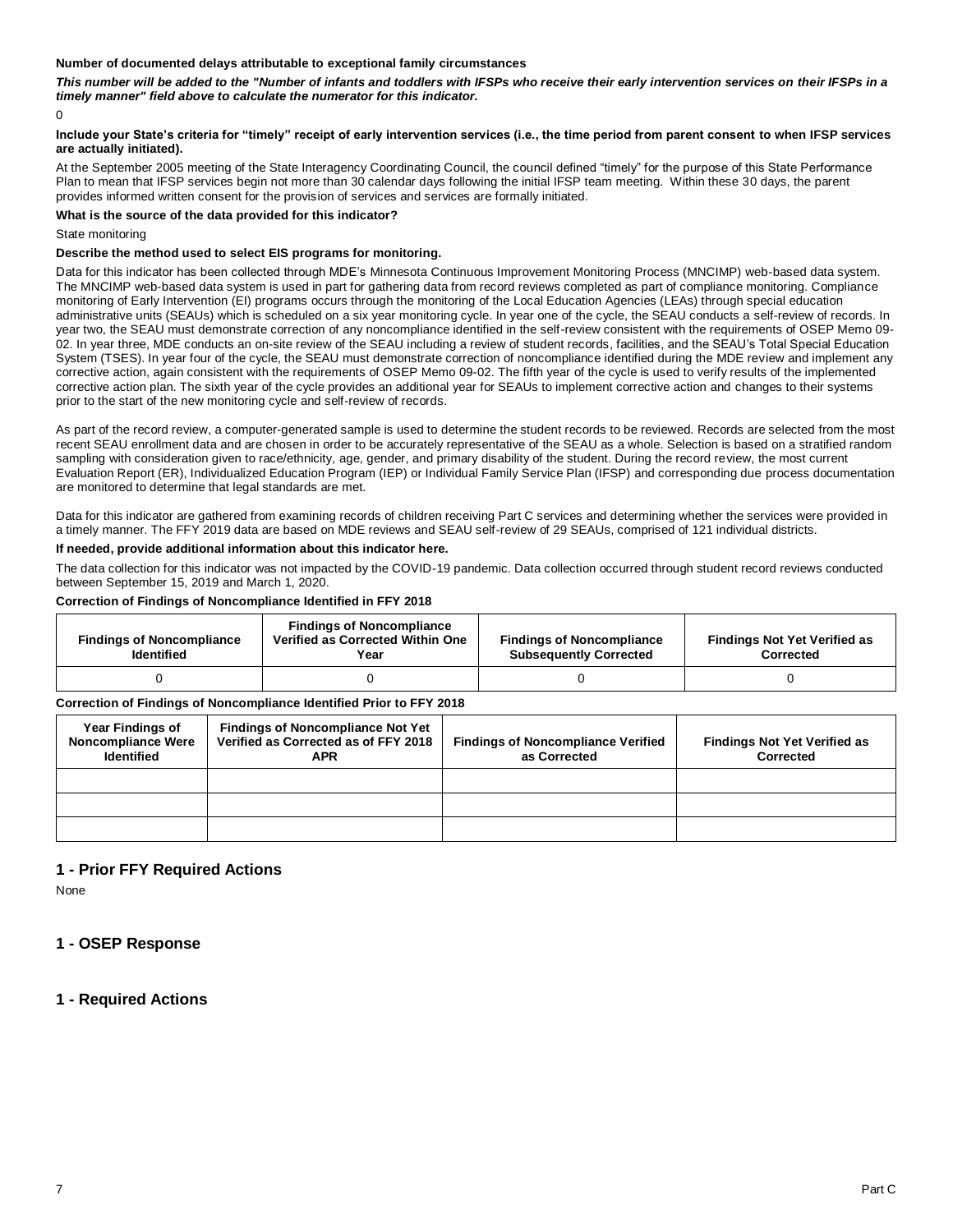# **Indicator 2: Services in Natural Environments**

# **Instructions and Measurement**

**Monitoring Priority:** Early Intervention Services In Natural Environments

**Results indicator:** Percent of infants and toddlers with IFSPs who primarily receive early intervention services in the home or community-based settings. (20 U.S.C. 1416(a)(3)(A) and 1442)

#### **Data Source**

Data collected under section 618 of the IDEA (IDEA Part C Child Count and Settings data collection in the EDFacts Metadata and Process System (E*MAPS*)).

## **Measurement**

Percent =  $[(# of infants and toldlers with IFSPs who primarily receive early intervention services in the home or community-based settings) divided by$ the (total # of infants and toddlers with IFSPs)] times 100.

#### **Instructions**

Sampling from the State's 618 data is not allowed.

Describe the results of the calculations and compare the results to the target.

The data reported in this indicator should be consistent with the State's 618 data reported in Table 2. If not, explain.

## **2 - Indicator Data**

## **Historical Data**

| <b>Baseline Year</b> | <b>Baseline Data</b> |
|----------------------|----------------------|
| 2005                 | 90.30%               |

| <b>FFY</b> | 2014   | 2015<br>2017<br>2016 |        | 2018   |        |
|------------|--------|----------------------|--------|--------|--------|
| Target>=   | 95.00% | 95.00%               | 95.00% | 95.00% | 95.00% |
| Data       | 97.27% | 96.92%               | 97.70% | 97.84% | 98.06% |

#### **Targets**

| <b>FFY</b> | 2019   |
|------------|--------|
| $Target =$ | 95.00% |

#### **Targets: Description of Stakeholder Input**

Please see Introduction for extensive and historical explanation of stakeholder involvement for review and development of each of the Indicators, including Indicator 2.

Performance and targets for Indicator 2 have been similarly reviewed by the ICC for each of the five subsequent APR submissions. On January 14, 2020, the ICC supported MDE's proposed resetting of baseline performance for child outcomes and all suggested performance targets for FFY 2019. The ICC was engaged again on January 12, 2021 to review data for the FFY2019 and targets for the FFY2020 report submissions. In light of COVID-19 impacts on provision of services in the natural environment, MDE with support of the ICC on January 12, 2021 is proposing Targets remain consistent with FFY19 for FFY20 for Indicator 2.

Discussion specific to this indicator focused on the desire to maintain a robust target at 95 percent throughout the years covered by the SPP while acknowledging the need for flexibility among members of Individual Family Service Plan teams to identify times when it is justifiable to provide early intervention services in an environment that is not a natural environment.

#### **Prepopulated Data**

| <b>Source</b>                                                    | Date       | <b>Description</b>                                                                                                                           | Data  |
|------------------------------------------------------------------|------------|----------------------------------------------------------------------------------------------------------------------------------------------|-------|
| SY 2019-20 Child<br>Count/Educational Environment<br>Data Groups | 07/08/2020 | Number of infants and toddlers with<br>IFSPs who primarily receive early<br>intervention services in the home or<br>community-based settings | 6.016 |
| SY 2019-20 Child<br>Count/Educational Environment<br>Data Groups | 07/08/2020 | Total number of infants and toddlers with<br><b>IFSPs</b>                                                                                    | 6.128 |

#### **FFY 2019 SPP/APR Data**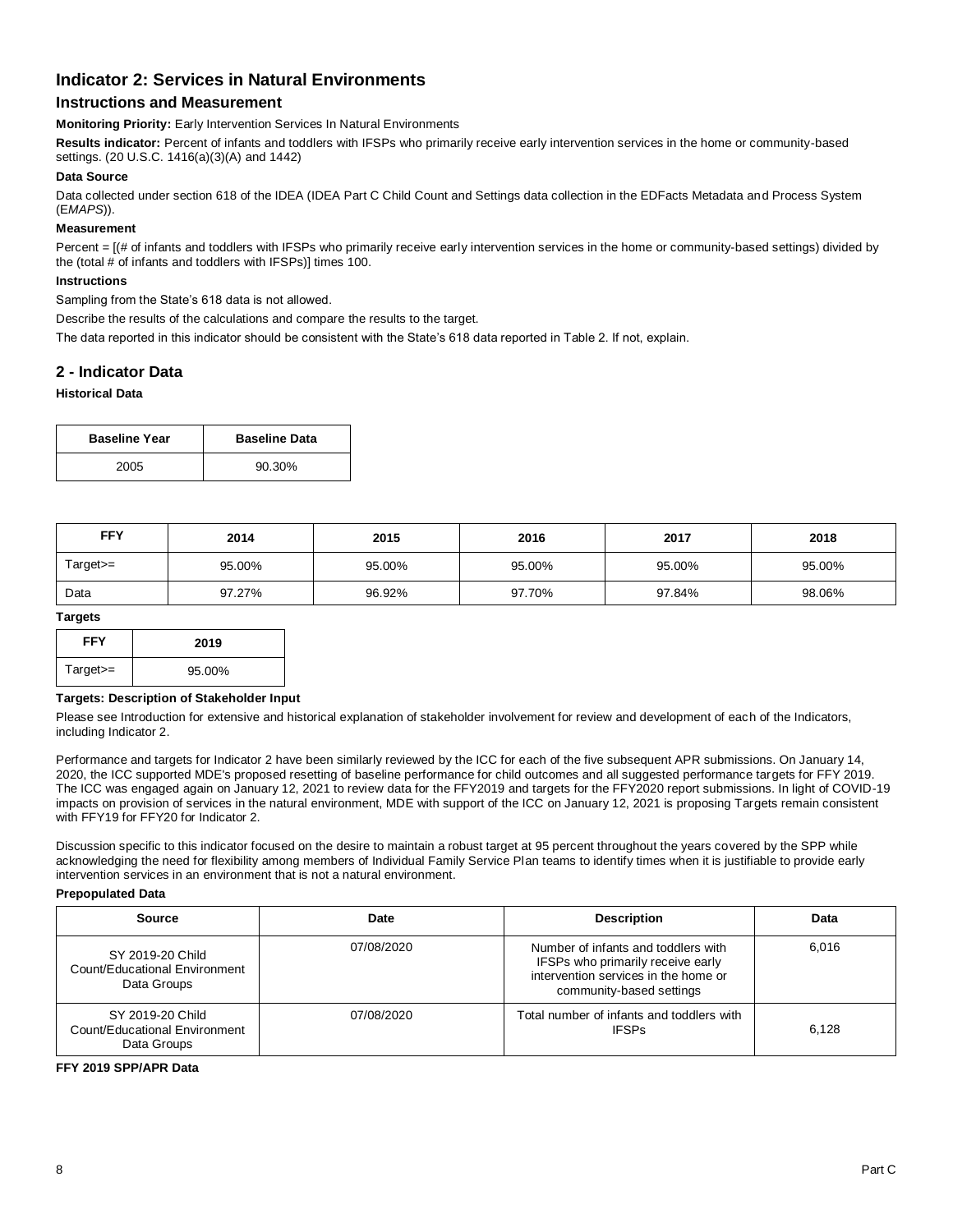| <b>Number of infants</b><br>and toddlers with<br><b>IFSPs who primarily</b><br>receive early<br>intervention<br>services in the home<br>or community-based<br>settings | Total number of<br>Infants and toddlers<br>with IFSPs | <b>FFY 2018</b><br>Data | FFY 2019 Target | <b>FFY 2019</b><br>Data | <b>Status</b> | <b>Slippage</b> |
|------------------------------------------------------------------------------------------------------------------------------------------------------------------------|-------------------------------------------------------|-------------------------|-----------------|-------------------------|---------------|-----------------|
| 6.016                                                                                                                                                                  | 6.128                                                 | 98.06%                  | 95.00%          | 98.17%                  | Met Target    | No Slippage     |

**Provide additional information about this indicator (optional)** 

# **2 - Prior FFY Required Actions**

None

# **2 - OSEP Response**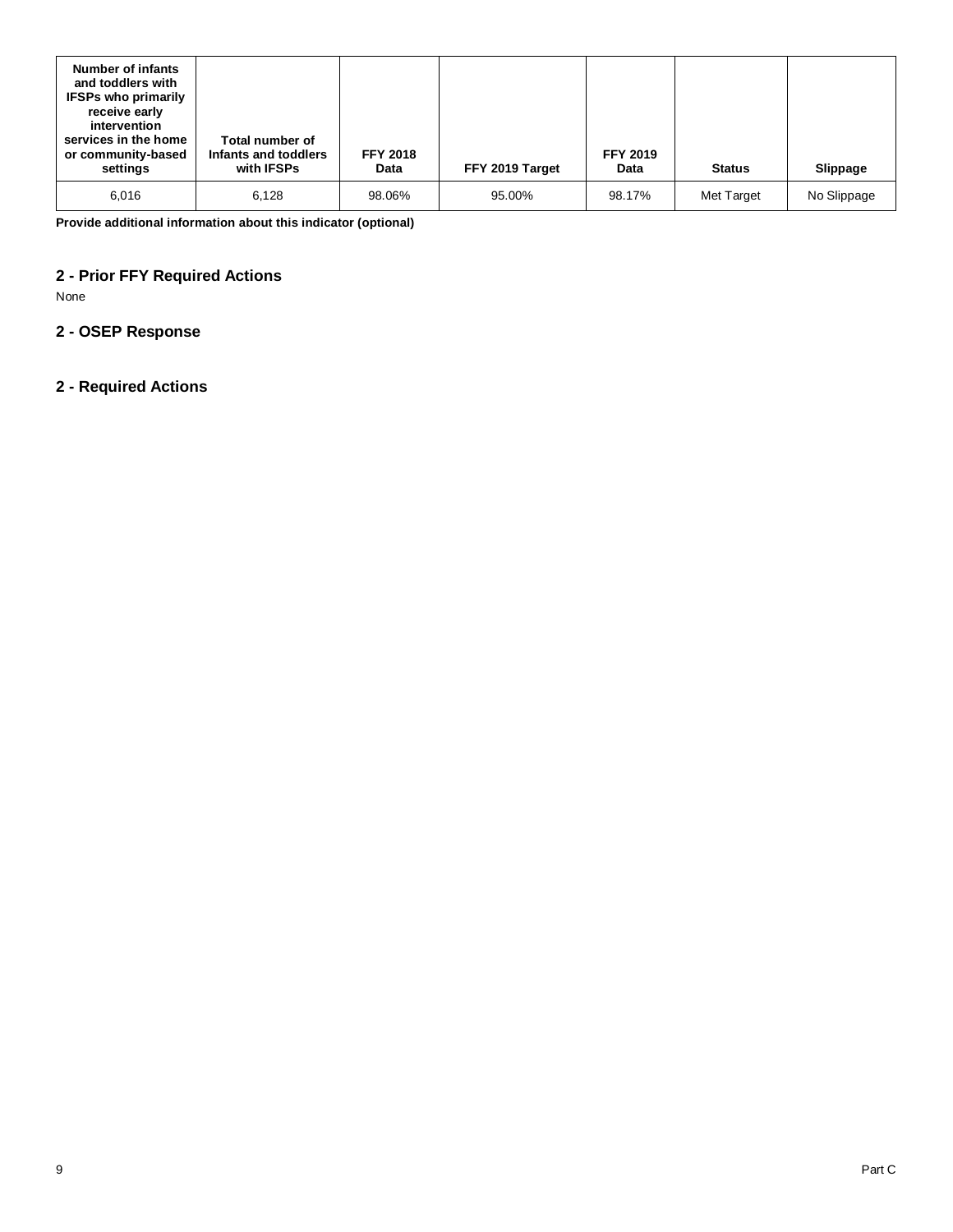# **Indicator 3: Early Childhood Outcomes**

# **Instructions and Measurement**

**Monitoring Priority:** Early Intervention Services In Natural Environments

**Results indicator:** Percent of infants and toddlers with IFSPs who demonstrate improved:

- A. Positive social-emotional skills (including social relationships);
- B. Acquisition and use of knowledge and skills (including early language/ communication); and
- C. Use of appropriate behaviors to meet their needs.

(20 U.S.C. 1416(a)(3)(A) and 1442)

#### **Data Source**

State selected data source.

#### **Measurement**

Outcomes:

- A. Positive social-emotional skills (including social relationships);
- B. Acquisition and use of knowledge and skills (including early language/communication); and
- C. Use of appropriate behaviors to meet their needs.

Progress categories for A, B and C:

a. Percent of infants and toddlers who did not improve functioning = [(# of infants and toddlers who did not improve functioning) divided by (# of infants and toddlers with IFSPs assessed)] times 100.

b. Percent of infants and toddlers who improved functioning but not sufficient to move nearer to functioning comparable to same-aged peers = [(# of infants and toddlers who improved functioning but not sufficient to move nearer to functioning comparable to same-aged peers) divided by (# of infants and toddlers with IFSPs assessed)] times 100.

c. Percent of infants and toddlers who improved functioning to a level nearer to same-aged peers but did not reach it = [(# of infants and toddlers who improved functioning to a level nearer to same-aged peers but did not reach it) divided by (# of infants and toddlers with IFSPs assessed)] times 100.

d. Percent of infants and toddlers who improved functioning to reach a level comparable to same-aged peers = [(# of infants and toddlers who improved functioning to reach a level comparable to same-aged peers) divided by (# of infants and toddlers with IFSPs assessed)] times 100.

e. Percent of infants and toddlers who maintained functioning at a level comparable to same-aged peers = [(# of infants and toddlers who maintained functioning at a level comparable to same-aged peers) divided by (# of infants and toddlers with IFSPs assessed)] times 100.

## **Summary Statements for Each of the Three Outcomes:**

**Summary Statement 1:** Of those infants and toddlers who entered early intervention below age expectations in each Outcome, the percent who substantially increased their rate of growth by the time they turned 3 years of age or exited the program.

#### **Measurement for Summary Statement 1:**

Percent =  $[(# of infants and toldlers reported in progress category (c) plus # of infants and toldlers reported in category (d)) divided by (# of infants and$ toddlers reported in progress category (a) plus # of infants and toddlers reported in progress category (b) plus # of infants and toddlers reported in progress category (c) plus # of infants and toddlers reported in progress category (d))] times 100.

**Summary Statement 2:** The percent of infants and toddlers who were functioning within age expectations in each Outcome by the time they turned 3 years of age or exited the program.

#### **Measurement for Summary Statement 2:**

Percent = [(# of infants and toddlers reported in progress category (d) plus # of infants and toddlers reported in progress category (e)) divided by the (total # of infants and toddlers reported in progress categories (a) + (b) + (c) + (d) + (e))] times 100.

#### **Instructions**

**Sampling of infants and toddlers with IFSPs** is allowed. When sampling is used, submit a description of the sampling methodology outlining how the design will yield valid and reliable estimates. (See General Instructions page 2 for additional instructions on sampling.)

In the measurement, include in the numerator and denominator only infants and toddlers with IFSPs who received early intervention services for at least six months before exiting the Part C program.

Report: (1) the number of infants and toddlers who exited the Part C program during the reporting period, as reported in the State's Part C exiting data under Section 618 of the IDEA; and (2) the number of those infants and toddlers who did not receive early intervention services for at least six months before exiting the Part C program.

Describe the results of the calculations and compare the results to the targets. States will use the progress categories for each of the three Outcomes to calculate and report the two Summary Statements.

Report progress data and calculate Summary Statements to compare against the six targets. Provide the actual numbers and perc entages for the five reporting categories for each of the three outcomes.

In presenting results, provide the criteria for defining "comparable to same-aged peers." If a State is using the Early Childhood Outcomes Center (ECO) Child Outcomes Summary Process (COS), then the criteria for defining "comparable to same-aged peers" has been defined as a child who has been assigned a score of 6 or 7 on the COS.

In addition, list the instruments and procedures used to gather data for this indicator, including if the State is using the ECO COS.

If the State's Part C eligibility criteria include infants and toddlers who are at risk of having substantial developmental delays (or "at-risk infants and toddlers") under IDEA section 632(5)(B)(i), the State must report data in two ways. First, it must report on all eligible children but exclude its at-risk infants and toddlers (i.e., include just those infants and toddlers experiencing developmental delay (or "developmentally delayed children") or having a diagnosed physical or mental condition that has a high probability of resulting in developmental delay (or "children with diagnosed conditions")). Second, the State must separately report outcome data on either: (1) just its at-risk infants and toddlers; or (2) aggregated performance data on all of the infants and toddlers it serves under Part C (including developmentally delayed children, children with diagnosed conditions, and at-risk infants and toddlers).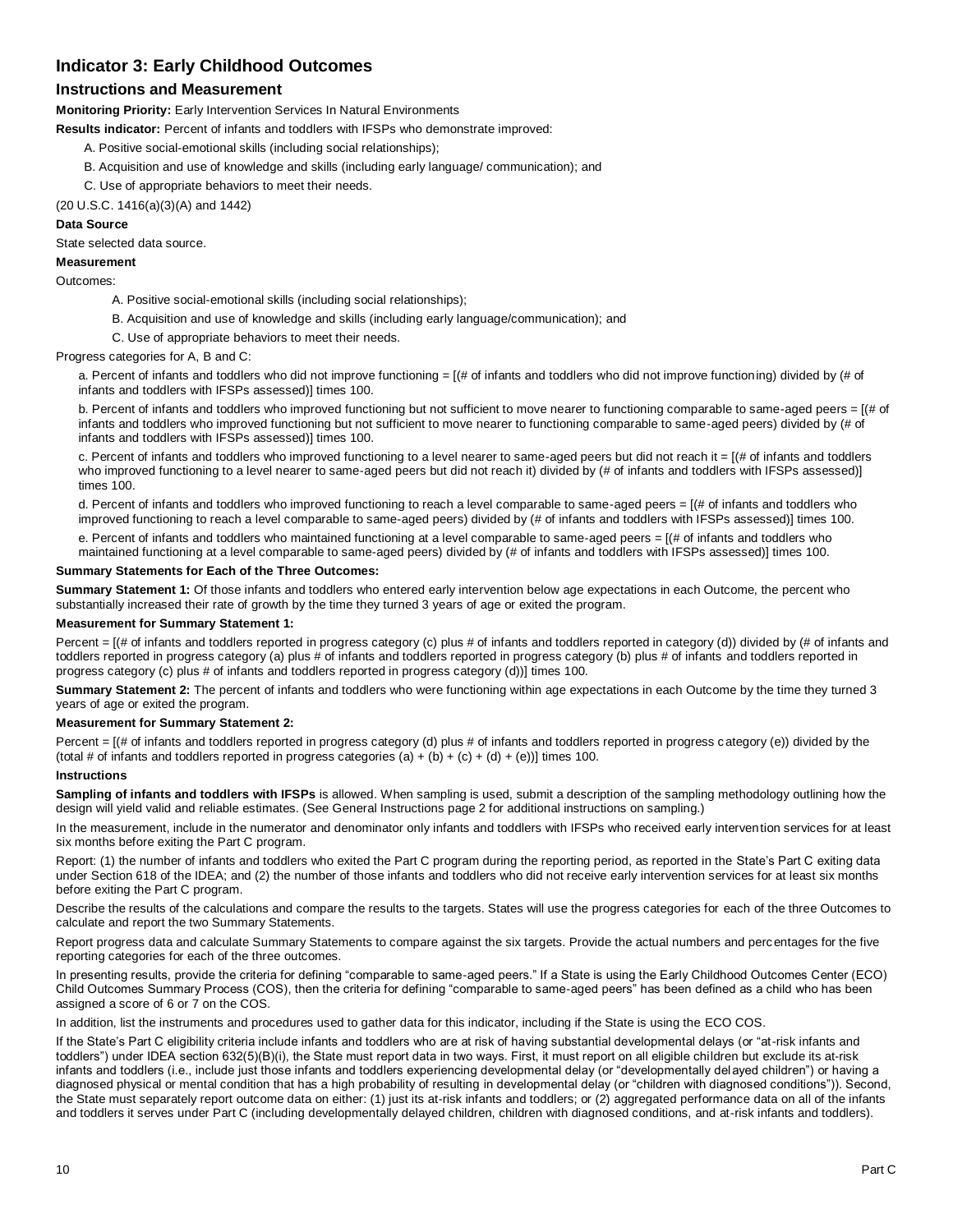# **3 - Indicator Data**

**Does your State's Part C eligibility criteria include infants and toddlers who are at risk of having substantial developmental delays (or "at-risk infants and toddlers") under IDEA section 632(5)(B)(i)? (yes/no)**

NO

# **Targets: Description of Stakeholder Input**

Please see Introduction for extensive and historical explanation of stakeholder involvement for review and development of each of the Indicators, including Indicator 3.

Performance and targets for Indicator 3 have been similarly reviewed by the ICC for each of the five subsequent APR submissions. On January 14, 2020, the ICC supported MDE's proposed resetting of baseline performance for child outcomes and all suggested performance targets for FFY 2019. The ICC was engaged again on January 12, 2021 to review data and targets for the FFY2019 report submission. In light of COVID-19 impacts on early childhood outcomes, MDE with support of the ICC is proposing Targets consistent with FFY19 for FFY20 for Indicator 3.

## **Historical Data**

| <b>Outcome</b> | <b>Baseline</b> | <b>FFY</b>  | 2014   | 2015   | 2016   | 2017   | 2018   |
|----------------|-----------------|-------------|--------|--------|--------|--------|--------|
| A1             | 2018            | $Target >=$ | 54.20% | 54.30% | 54.40% | 54.50% | 54.60% |
| A <sub>1</sub> | 50.35%          | Data        | 51.17% | 50.87% | 49.15% | 50.85% | 50.35% |
| A2             | 2018            | $Target >=$ | 50.00% | 51.00% | 52.00% | 53.00% | 54.00% |
| A2             | 48.37%          | Data        | 47.51% | 48.84% | 50.18% | 48.23% | 48.37% |
| <b>B1</b>      | 2018            | $Target >=$ | 60.30% | 60.40% | 60.50% | 60.60% | 60.70% |
| <b>B1</b>      | 55.80%          | Data        | 57.16% | 57.32% | 58.78% | 55.83% | 55.80% |
| <b>B2</b>      | 2018            | $Target >=$ | 44.50% | 45.00% | 45.50% | 46.50% | 47.50% |
| <b>B2</b>      | 41.67%          | Data        | 41.67% | 43.28% | 44.41% | 41.95% | 41.67% |
| C <sub>1</sub> | 2018            | $Target >=$ | 62.00% | 62.10% | 62.20% | 62.30% | 62.40% |
| C <sub>1</sub> | 57.74%          | Data        | 59.60% | 58.28% | 58.02% | 59.36% | 57.74% |
| C <sub>2</sub> | 2018            | $Target >=$ | 51.50% | 52.00% | 53.00% | 54.00% | 55.00% |
| C <sub>2</sub> | 49.99%          | Data        | 49.83% | 50.14% | 50.83% | 49.62% | 49.99% |

#### **Targets**

| <b>FFY</b>           | 2019   |
|----------------------|--------|
| Target $A1 ==$       | 50.50% |
| Target $A2 ==$       | 48.50% |
| Target $B1$ $\equiv$ | 55.90% |
| Target $B2 ==$       | 41.80% |
| Target $C1$ $>=$     | 57.80% |
| Target $C2 ==$       | 50.10% |

#### **FFY 2019 SPP/APR Data**

**Number of infants and toddlers with IFSPs assessed** 

3,523

**Outcome A: Positive social-emotional skills (including social relationships)** 

| <b>Outcome A Progress Category</b>                                                                                                 | Number of children | <b>Percentage of Total</b> |
|------------------------------------------------------------------------------------------------------------------------------------|--------------------|----------------------------|
| a. Infants and toddlers who did not improve functioning                                                                            | 28                 | 0.82%                      |
| b. Infants and toddlers who improved functioning but not sufficient to move nearer to functioning<br>comparable to same-aged peers | 1.197              | 34.97%                     |
| c. Infants and toddlers who improved functioning to a level nearer to same-aged peers but did not<br>reach it                      | 542                | 15.83%                     |
| d. Infants and toddlers who improved functioning to reach a level comparable to same-aged peers                                    | 689                | 20.13%                     |
| e. Infants and toddlers who maintained functioning at a level comparable to same-aged peers                                        | 967                | 28.25%                     |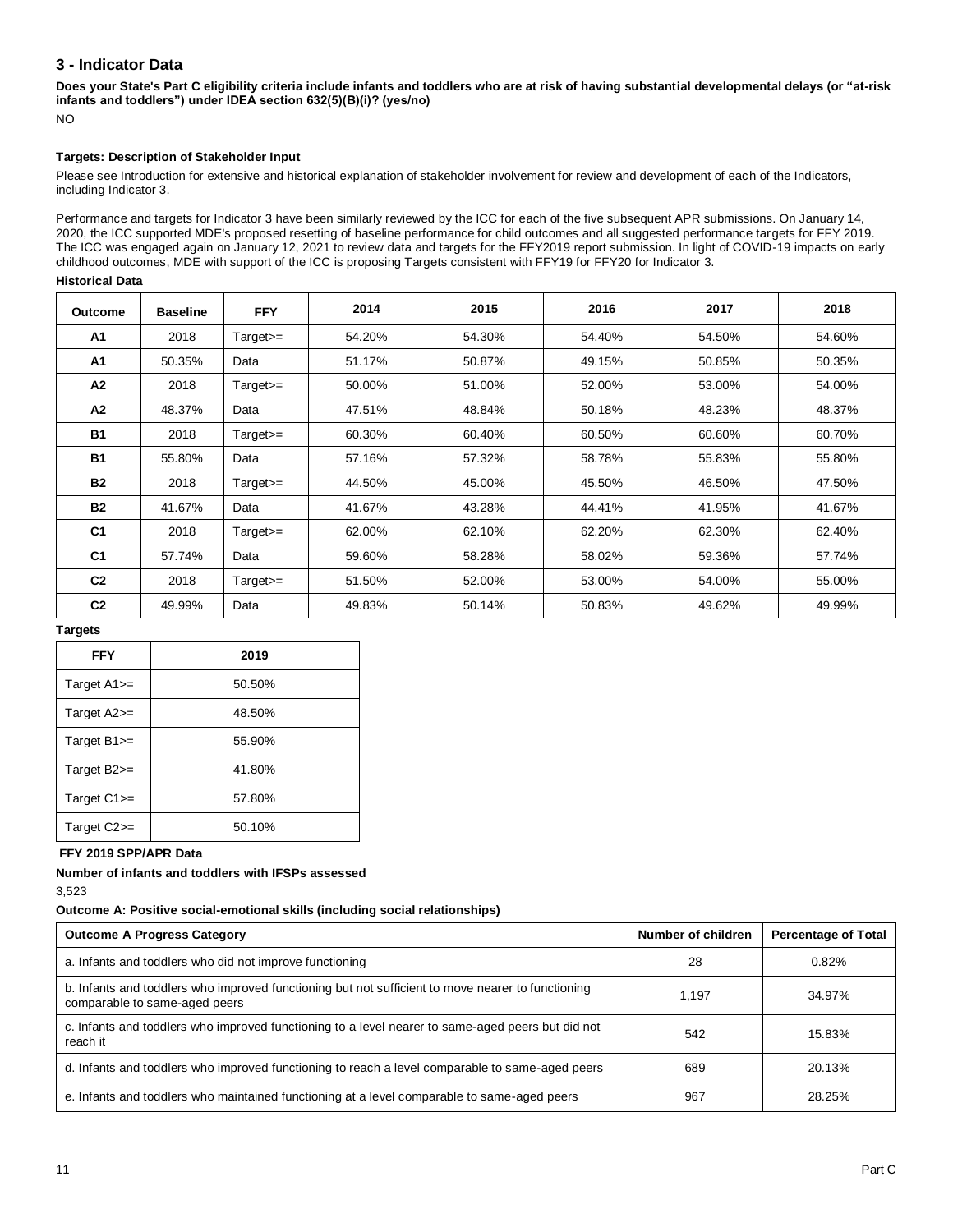| <b>Outcome A</b>                                                                                                                                                                                                                            | <b>Numerator</b> | Denominator | FFY 2018 Data | <b>FFY 2019</b><br>Target | <b>FFY 2019</b><br>Data | <b>Status</b>          | Slippage        |
|---------------------------------------------------------------------------------------------------------------------------------------------------------------------------------------------------------------------------------------------|------------------|-------------|---------------|---------------------------|-------------------------|------------------------|-----------------|
| A1. Of those children who<br>entered or exited the program<br>below age expectations in<br>Outcome A, the percent who<br>substantially increased their rate<br>of growth by the time they<br>turned 3 years of age or exited<br>the program | 1.231            | 2,456       | 50.35%        | 50.50%                    | 50.12%                  | Did Not<br>Meet Target | No.<br>Slippage |
| A2. The percent of infants and<br>toddlers who were functioning<br>within age expectations in<br>Outcome A by the time they<br>turned 3 years of age or exited<br>the program                                                               | 1.656            | 3,423       | 48.37%        | 48.50%                    | 48.38%                  | Did Not<br>Meet Target | No.<br>Slippage |

**Outcome B: Acquisition and use of knowledge and skills (including early language/communication)** 

| <b>Outcome B Progress Category</b>                                                                                                 | Number of<br><b>Children</b> | <b>Percentage of Total</b> |
|------------------------------------------------------------------------------------------------------------------------------------|------------------------------|----------------------------|
| a. Infants and toddlers who did not improve functioning                                                                            | 21                           | 0.61%                      |
| b. Infants and toddlers who improved functioning but not sufficient to move nearer to functioning<br>comparable to same-aged peers | 1.177                        | 34.45%                     |
| c. Infants and toddlers who improved functioning to a level nearer to same-aged peers but did<br>not reach it                      | 735                          | 21.51%                     |
| d. Infants and toddlers who improved functioning to reach a level comparable to same-aged<br>peers                                 | 893                          | 26.13%                     |
| e. Infants and toddlers who maintained functioning at a level comparable to same-aged peers                                        | 591                          | 17.30%                     |

| <b>Outcome B</b>                                                                                                                                                                                                                            | <b>Numerator</b> | Denominator | FFY 2018 Data | <b>FFY 2019</b><br><b>Target</b> | <b>FFY 2019</b><br>Data | <b>Status</b> | Slippage       |
|---------------------------------------------------------------------------------------------------------------------------------------------------------------------------------------------------------------------------------------------|------------------|-------------|---------------|----------------------------------|-------------------------|---------------|----------------|
| B1. Of those children who<br>entered or exited the program<br>below age expectations in<br>Outcome B, the percent who<br>substantially increased their<br>rate of growth by the time they<br>turned 3 years of age or exited<br>the program | 1,628            | 2,826       | 55.80%        | 55.90%                           | 57.61%                  | Met Target    | No<br>Slippage |
| B2. The percent of infants and<br>toddlers who were functioning<br>within age expectations in<br>Outcome B by the time they<br>turned 3 years of age or exited<br>the program                                                               | 1.484            | 3,417       | 41.67%        | 41.80%                           | 43.43%                  | Met Target    | No<br>Slippage |

**Outcome C: Use of appropriate behaviors to meet their needs** 

| <b>Outcome C Progress Category</b>                                                                                                 | <b>Number of Children</b> | <b>Percentage of Total</b> |
|------------------------------------------------------------------------------------------------------------------------------------|---------------------------|----------------------------|
| a. Infants and toddlers who did not improve functioning                                                                            | 26                        | 0.76%                      |
| b. Infants and toddlers who improved functioning but not sufficient to move nearer to functioning<br>comparable to same-aged peers | 1.094                     | 32.00%                     |
| c. Infants and toddlers who improved functioning to a level nearer to same-aged peers but did not<br>reach it                      | 566                       | 16.55%                     |
| d. Infants and toddlers who improved functioning to reach a level comparable to same-aged peers                                    | 970                       | 28.37%                     |
| e. Infants and toddlers who maintained functioning at a level comparable to same-aged peers                                        | 763                       | 22.32%                     |

| <b>Outcome C</b>                                                   | Numerator | Denominator | FFY 2018 Data | <b>FFY 2019</b><br><b>Target</b> | <b>FFY 2019</b><br>Data | <b>Status</b> | Slippage       |
|--------------------------------------------------------------------|-----------|-------------|---------------|----------------------------------|-------------------------|---------------|----------------|
| C1. Of those children who<br>.536<br>entered or exited the program |           | 2,656       | 57.74%        | 57.80%                           | 57.83%                  | Met Target    | No<br>Slippage |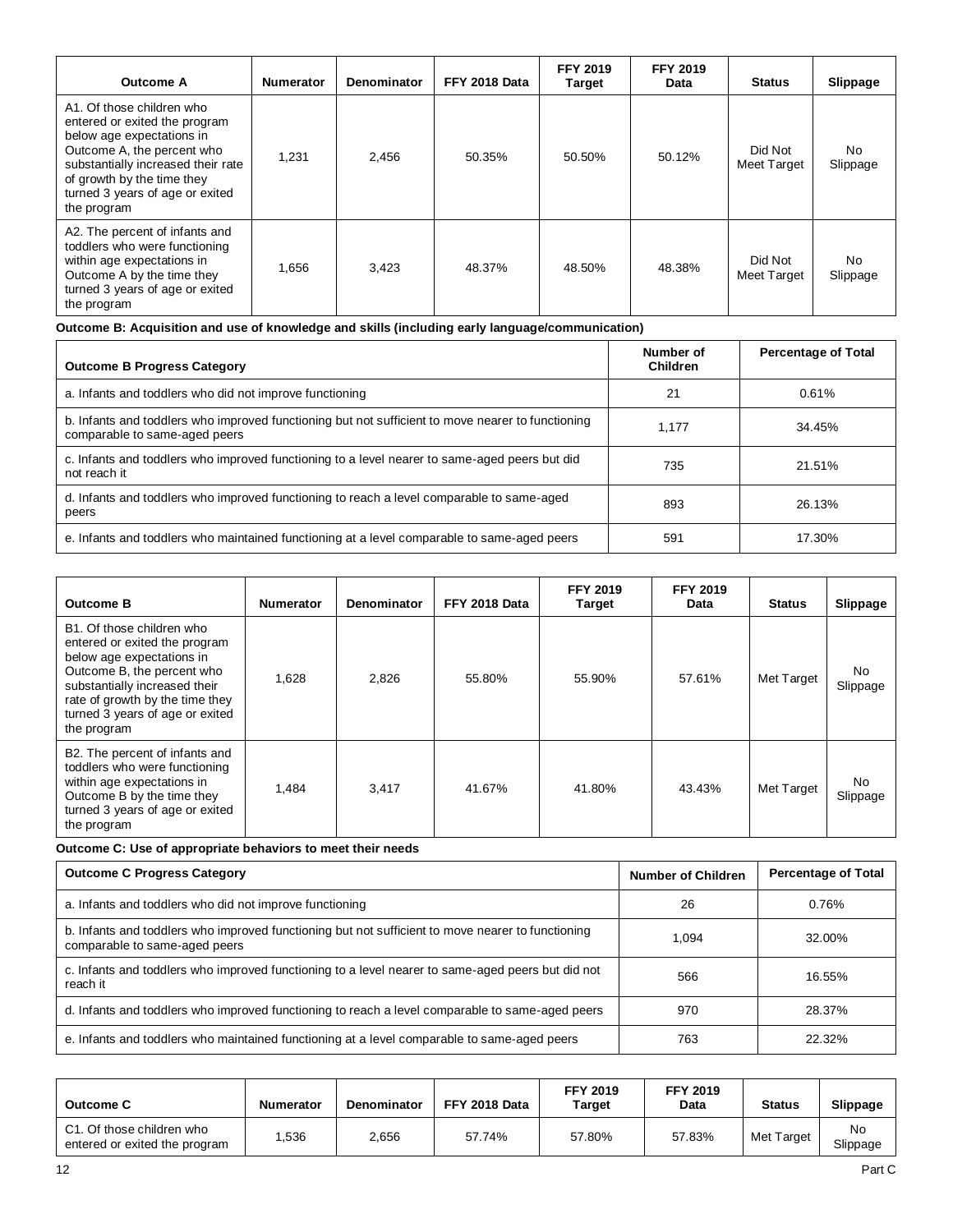| Outcome C                                                                                                                                                                     | <b>Numerator</b> | Denominator | FFY 2018 Data | <b>FFY 2019</b><br><b>Target</b> | <b>FFY 2019</b><br>Data | <b>Status</b> | Slippage       |
|-------------------------------------------------------------------------------------------------------------------------------------------------------------------------------|------------------|-------------|---------------|----------------------------------|-------------------------|---------------|----------------|
| below age expectations in<br>Outcome C, the percent who<br>substantially increased their<br>rate of growth by the time they<br>turned 3 years of age or exited<br>the program |                  |             |               |                                  |                         |               |                |
| C2. The percent of infants and<br>toddlers who were functioning<br>within age expectations in<br>Outcome C by the time they<br>turned 3 years of age or exited<br>the program | 1.733            | 3,419       | 49.99%        | 50.10%                           | 50.69%                  | Met Target    | No<br>Slippage |

#### **The number of infants and toddlers who did not receive early intervention services for at least six months before exiting the Part C program**.

| Question                                                                                                                                               | <b>Number</b> |
|--------------------------------------------------------------------------------------------------------------------------------------------------------|---------------|
| The number of infants and toddlers who exited the Part C program during the reporting period, as reported in the State's part<br>C exiting 618 data    | 7.453         |
| The number of those infants and toddlers who did not receive early intervention services for at least six months before exiting<br>the Part C program. | 511           |

| <b>Sampling Question</b> | Yes / No  |
|--------------------------|-----------|
| Was sampling used?       | <b>NO</b> |

#### **Did you use the Early Childhood Outcomes Center (ECO) Child Outcomes Summary Form (COS) process? (yes/no)**  YES

#### **List the instruments and procedures used to gather data for this indicator.**

Minnesota's process allows local programs to use a variety of sources to inform the ratings on each Child Outcome Summary form. Teams may use information from norm-referenced tools administered as part of a child's initial evaluation. They may also use parent report and professional observation to complete an age anchored criterion-referenced assessment tool. Minnesota's process requires careful use of the crosswalk documents developed by the Early Childhood Outcome Center. Minnesota requires ratings be made within a month of the actual date of entry or exit. For children exiting Part C and transitioning into early childhood special education services under Part B, the Part C exit rating automatically becomes the Part B entrance rating. In the event that two different local teams serve the child under each part, the teams must reach consensus on an accurate C exit/B entrance rating.

#### **Provide additional information about this indicator (optional)**

#### **3 - Prior FFY Required Actions**

None

**3 - OSEP Response**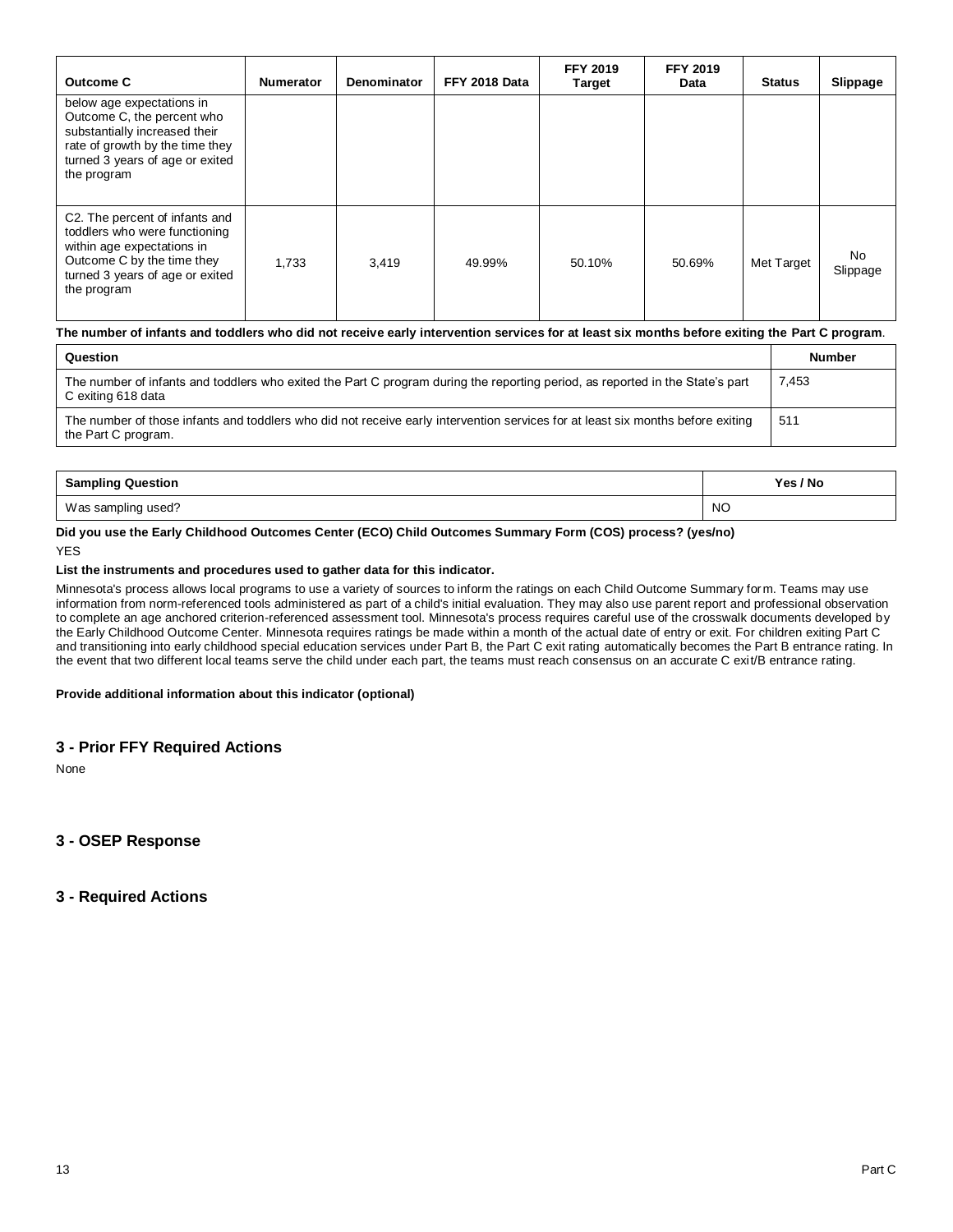# **Indicator 4: Family Involvement**

# **Instructions and Measurement**

**Monitoring Priority:** Early Intervention Services In Natural Environments

**Results indicator:** Percent of families participating in Part C who report that early intervention services have helped the family:

- A. Know their rights;
- B. Effectively communicate their children's needs; and
- C. Help their children develop and learn.
- (20 U.S.C. 1416(a)(3)(A) and 1442)

#### **Data Source**

State selected data source. State must describe the data source in the SPP/APR.

#### **Measurement**

A. Percent = [(# of respondent families participating in Part C who report that early intervention services have helped the family know their rights) divided by the (# of respondent families participating in Part C)] times 100.

B. Percent = [(# of respondent families participating in Part C who report that early intervention services have helped the family effectively communicate their children's needs) divided by the (# of respondent families participating in Part C)] times 100.

C. Percent = [(# of respondent families participating in Part C who report that early intervention services have helped the family help their children develop and learn) divided by the (# of respondent families participating in Part C)] times 100.

#### **Instructions**

Sampling of families participating in Part C is allowed. When sampling is used, submit a description of the sampling methodology outlining how the design will yield valid and reliable estimates. (See General Instructions page 2 for additional instructions on sampling.)

Provide the actual numbers used in the calculation.

Describe the results of the calculations and compare the results to the target.

While a survey is not required for this indicator, a State using a survey must submit a copy of any new or revised survey with its SPP/APR.

Report the number of families to whom the surveys were distributed.

Include the State's analysis of the extent to which the demographics of the families responding are representative of the demographics of infants, toddlers, and families enrolled in the Part C program. States should consider categories such as race and ethnicity, age of the infant or toddler, and geographic location in the State.

If the analysis shows that the demographics of the families responding are not representative of the demographics of infants, toddlers, and families enrolled in the Part C program, describe the strategies that the State will use to ensure that in the future the response data are representative of those demographics. In identifying such strategies, the State should consider factors such as how the State distributed the survey to families (e.g., by mail, by e-mail, on-line, by telephone, in-person), if a survey was used, and how responses were collected.

States are encouraged to work in collaboration with their OSEP-funded parent centers in collecting data.

## **4 - Indicator Data**

#### **Historical Data**

| <b>Measure</b> | <b>Baseli</b><br>ne | <b>FFY</b>     | 2014   | 2015   | 2016   | 2017   | 2018   |
|----------------|---------------------|----------------|--------|--------|--------|--------|--------|
| Α              | 2013                | Target><br>$=$ | 90.00% | 90.30% | 90.60% | 91.00% | 91.50% |
| Α              | 89.22<br>$\%$       | Data           | 87.40% | 88.98% | 89.91% | 89.24% | 92.58% |
| B              | 2013                | Target><br>$=$ | 93.20% | 93.40% | 93.60% | 93.80% | 94.00% |
| B              | 92.58<br>$\%$       | Data           | 90.96% | 91.31% | 92.72% | 91.96% | 95.35% |
| С              | 2013                | Target><br>$=$ | 90.30% | 90.60% | 90.90% | 91.20% | 91.50% |
| С              | 89.80<br>$\%$       | Data           | 87.88% | 89.56% | 89.91% | 89.51% | 94.21% |

#### **Targets**

| <b>FFY</b>        | 2019   |
|-------------------|--------|
| Target $A \geq -$ | 92.00% |
| Target $B =$      | 94.20% |
| Target $C>=$      | 91.80% |

#### **Targets: Description of Stakeholder Input**

Please see Introduction for extensive and historical explanation of stakeholder involvement for review and development of each of the Indicators, including Indicator 4.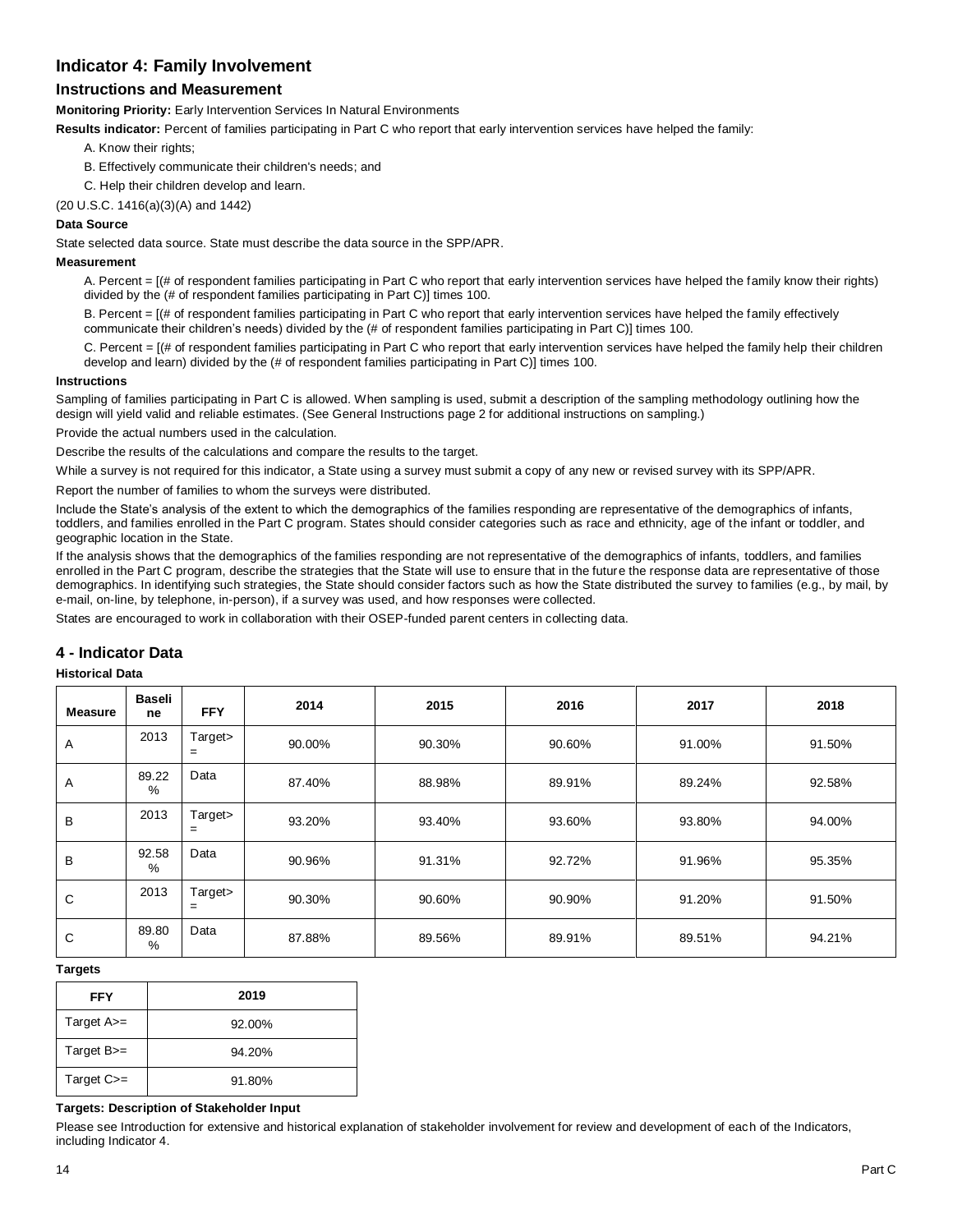Performance and targets for Indicator 4 have been similarly reviewed by the ICC for each of the five subsequent APR submissions. On January 14, 2020, the ICC supported MDE's proposed resetting of baseline performance for child outcomes and all suggested performance targets for FFY 2019. The ICC was engaged again on January 12, 2021 to review data for the FFY2019 and targets for the FFY2020 report submissions. In light of COVID-19 impacts on family involvement, MDE with support of the ICC on January 12, 2021 is proposing Targets remain consistent with FFY19 for FFY20 for Indicator 4.

Discussion specific to this indicator focused on efforts to help parents better understand their rights and shared belief in the importance of helping parents to help their children develop and learn. Discussions were also begun in preparation for upcoming changes to Indicator 4. The ICC and IEICs were also informed of Minnesota's involvement in the Community of Practice (CoP) through the national technical assistance (TA) centers as we continue refining our processes for Indicator 4 through an equity lens.

Local program leaders have shared strategies with colleagues during statewide meetings on successful ways to increase response rates and enhance the representativeness of our statewide data. We anticipate local program and other stakeholder involvement in future work groups or other avenues of input as we continue participation in the CoP in the coming year.

#### **FFY 2019 SPP/APR Data**

| The number of families to whom surveys were distributed                                                                                                                        | 3.523 |
|--------------------------------------------------------------------------------------------------------------------------------------------------------------------------------|-------|
| Number of respondent families participating in Part C                                                                                                                          | 865   |
| A1. Number of respondent families participating in Part C who report that early intervention services have helped the family know<br>their rights                              | 787   |
| A2. Number of responses to the question of whether early intervention services have helped the family know their rights                                                        | 864   |
| B1. Number of respondent families participating in Part C who report that early intervention services have helped the family<br>effectively communicate their children's needs | 812   |
| B2. Number of responses to the question of whether early intervention services have helped the family effectively communicate<br>their children's needs                        | 865   |
| C1. Number of respondent families participating in Part C who report that early intervention services have helped the family help<br>their children develop and learn          | 794   |
| C2. Number of responses to the question of whether early intervention services have helped the family help their children<br>develop and learn                                 | 863   |

| <b>Measure</b>                                                                                                                                                                                 | FFY 2018 Data | <b>FFY 2019</b><br><b>Target</b> | FFY 2019 Data | <b>Status</b>          | <b>Slippage</b> |
|------------------------------------------------------------------------------------------------------------------------------------------------------------------------------------------------|---------------|----------------------------------|---------------|------------------------|-----------------|
| A. Percent of families participating in Part C who report<br>that early intervention services have helped the family<br>know their rights (A1 divided by A2)                                   | 92.58%        | 92.00%                           | 91.09%        | Did Not Meet<br>Target | Slippage        |
| B. Percent of families participating in Part C who report<br>that early intervention services have helped the family<br>effectively communicate their children's needs (B1 divided<br>by $B2)$ | 95.35%        | 94.20%                           | 93.87%        | Did Not Meet<br>Target | Slippage        |
| C. Percent of families participating in Part C who report<br>that early intervention services have helped the family help<br>their children develop and learn (C1 divided by C2)               | 94.21%        | 91.80%                           | 92.00%        | Met Target             | No<br>Slippage  |

#### **Provide reasons for part A slippage, if applicable**

Initial data clarification and interpretation for slippage in meeting this target indicates a possible effect from a decrease in child count likely due to COVID-19 for a percentage of the total data included. In addition, during the data set affected by COVID-19, home visits by educational staff were not allowed per health and education department guidelines for safety of families and providers, which may have had an effect on: 1) relationships between providers and families; 2) efficacy of service provision by providers who were unfamiliar with telepractice; and 3) planned sessions that were not held due to either family choice or complicating COVID-19 factors. Also, the number of overall surveys was lower than last year. As a local control state, each district may have an individual process for how family outcomes surveys are completed, and we have identified multiple places in the current system that could allow for human error. We also found a number of districts were using old forms, and while survey questions would remain the same, this may indicate need for technical assistance for overall process with these specific districts who were informed of this error when discovered.

Our immediate steps for correcting our slippage and building a stronger family outcomes data process are the following: 1) active continued participation in a Community of Practice through national TA centers specific to Family Outcomes Surveys; 2) continued translation and dissemination of our Family Outcomes Survey as posted on our website at https://education.mn.gov/MDE/dse/ecse/fam/; 3) a more streamlined internal process of data entry for submitted surveys; 4) continued specific outgoing TA to districts through new leaders trainings, biannual leadership conferences, ongoing email box support, and monthly leadership calls; 5) continued exploration of equitable restructuring including possible online access in addition to the current paper format, as well as possible audible surveys for families who have vision issues or are not able to access the surveys in written formatting in any language.

#### **Provide reasons for part B slippage, if applicable**

Initial data clarification and interpretation for slippage in meeting this target indicates a possible effect from a decrease in child count likely due to COVID-19 for a percentage of the total data included. In addition, during the data set affected by COVID-19, home visits by educational staff were not allowed per health and education department guidelines for safety of families and providers, which may have had an effect on: 1) relationships between providers and families; 2) efficacy of service provision by providers who were unfamiliar with telepractice; and 3) planned sessions that were not held due to either family choice or complicating COVID-19 factors. Also, the number of overall surveys was lower than last year. As a local control state, each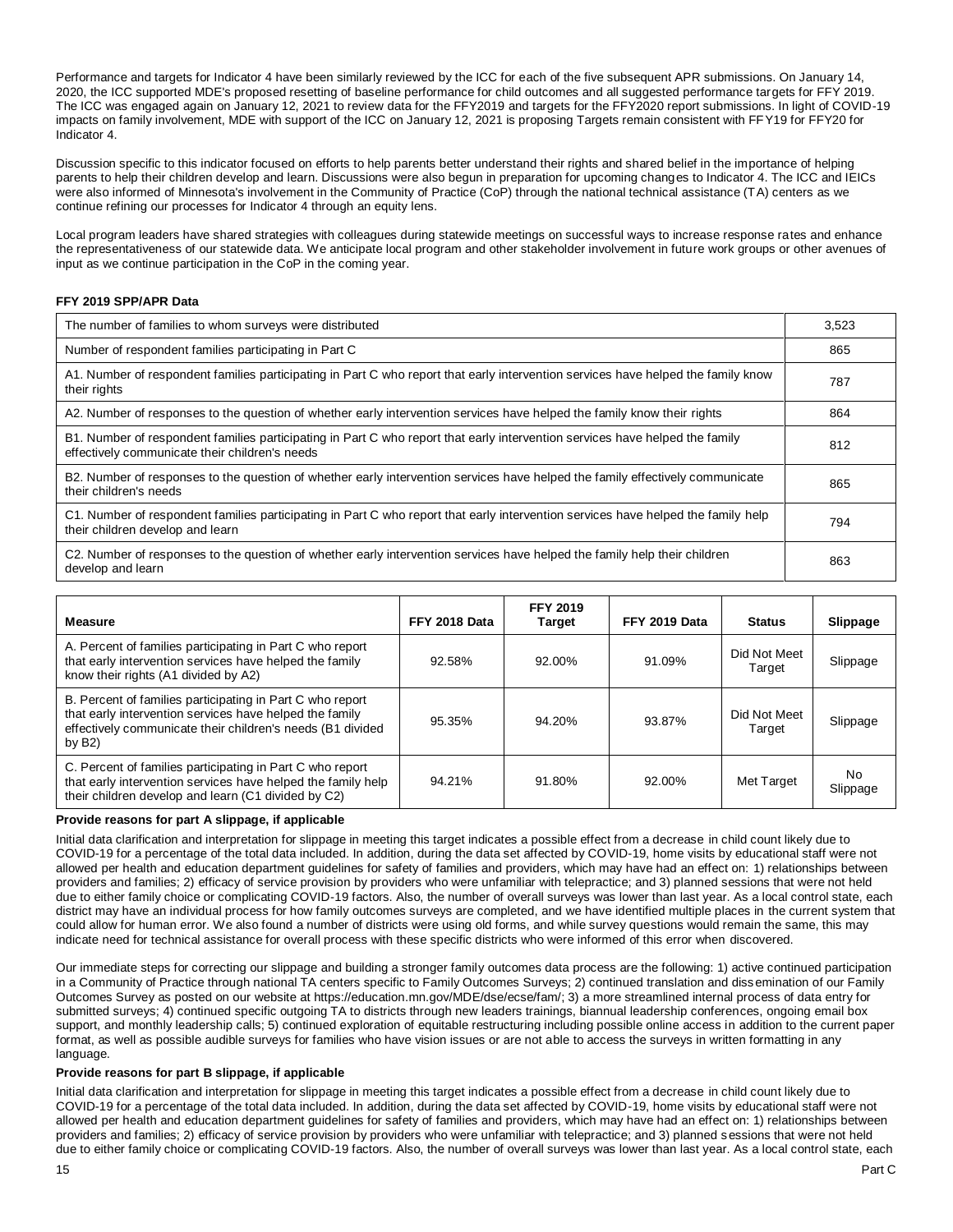district may have an individual process for how family outcomes surveys are completed, and we have identified multiple places in the current system that could allow for human error. We also found a number of districts were using old forms, and while survey questions would remain the same, this may indicate need for technical assistance for overall process with these specific districts who were informed of this error when discovered.

Our immediate steps for correcting our slippage and building a stronger family outcomes data process are the following: 1) ac tive continued participation in a Community of Practice through national TA centers specific to Family Outcomes Surveys; 2) continued translation and dissemination of our Family Outcomes Survey as posted on our website at https://education.mn.gov/MDE/dse/ecse/fam/; 3) a more streamlined internal process of data entry for submitted surveys; 4) continued specific outgoing TA to districts through new leaders trainings, biannual leadership conferences, ongoing email box support, and monthly leadership calls; 5) continued exploration of equitable restructuring including possible online access in addition to the current paper format, as well as possible audible surveys for families who have vision issues or are not able to access the surveys in written formatting in any language.

| <b>Sampling Question</b> | Yes / No  |
|--------------------------|-----------|
| Was sampling used?       | <b>NO</b> |

| Question                                                                                                                                                 | Yes / No   |
|----------------------------------------------------------------------------------------------------------------------------------------------------------|------------|
| Was a collection tool used?                                                                                                                              | <b>YES</b> |
| If yes, is it a new or revised collection tool?                                                                                                          | <b>NO</b>  |
| The demographics of the families responding are representative of the demographics of infants, toddlers, and<br>families enrolled in the Part C program. | <b>YES</b> |

#### **Include the State's analysis of the extent to which the demographics of the families responding are representative of the demographics of infants, toddlers, and families enrolled in the Part C program.**

In our current Family Outcomes Survey collection system, there is a relatively significant impact to the ability to confidently cross-reference returned surveys with our student data information system. There are opportunities for error on the part of districts copying a student's identification number onto the survey and again on the MDE end in copying student identification numbers from our survey's into our data collection system. In analyzing this year's data, we were unable to include 120 survey's in our representativeness analysis out of 865 returned forms due to inability to match student identification numbers for the purpose of correlated demographic data to the returned surveys. Of the data we were able to analyze, gender break down was within 4% of all children enrolled in Part C services with all males enrolled representing 66.5% and of those exiting representing 62.4%. When analyzing data in federal race categories, all race categories were within 0.2-2.2% with the exception of students identified as white where there were 4% more student surveys returned than those exiting. With such significant amount of data loss and such small sampling available, it is difficult to ascertain for certainty that this sample is truly representative.

Moving forward in our program improvement conversations and stakeholder engagements, we are going to continue to refine processes to minimize the impacts of human level error while increasing response rates from across all regions of the state. We are also working to increase our capacity to analyze outcomes and return rates based on the length of time a student has been in service.

**Provide additional information about this indicator (optional)** 

# **4 - Prior FFY Required Actions**

In the FFY 2019 SPP/APR, the State must report whether its FFY 2019 response data are representative of the demographics of infants, toddlers, and families enrolled in the Part C program, and, if not, the actions the State is taking to address this issue. The State must also include its analysis of the extent to which the demographics of the families responding are representative of the population.

#### **Response to actions required in FFY 2018 SPP/APR**

Overall, the representativeness is relatively consistent across ethnic demographic measures across the state. However, it should be noted that White is slightly higher (4%), Asian is lower (1%) and Hispanic is lower (<2%). It should also be noted that a higher representation of parents with children diagnosed with speech and language disability and autism completed the family outcome survey. There is variability within these categorical breakdowns that also add to the demographic landscape. Lastly, we have some regional variability in return rates that are not consistent with representation of Part C population as a whole. Currently, Regions 5 and 6&8 (more rural, outstate regions with greater representation of white residents) have a higher return rate than our metro and more urban population centers.

In order to better analyze our data, it will be imperative to address the human error component of family outcome survey submission and data management to ensure that all returned surveys can be matched to a student identification number and properly included within the data set.

The MDE team will continue to explore options, participate in an inter-state Community of Practice, engage state early childhood special education leaders and families, and work to build a more seamless and reliable data infrastructure to ensure the validity and reliability of data and more importantly, ensure that families needs are met.

## **4 - OSEP Response**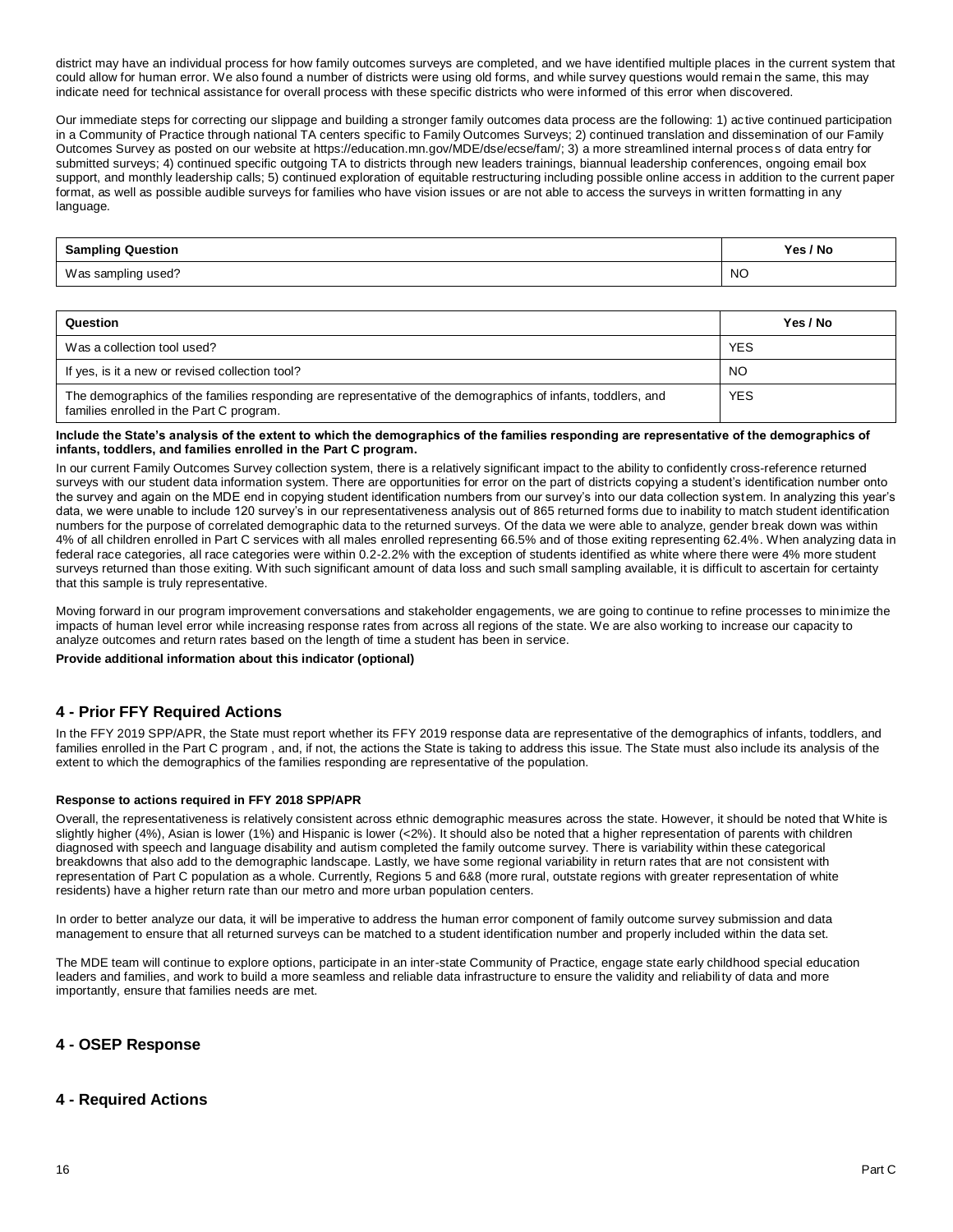# **Indicator 5: Child Find (Birth to One)**

# **Instructions and Measurement**

**Monitoring Priority:** Effective General Supervision Part C / Child Find

**Results indicator:** Percent of infants and toddlers birth to 1 with IFSPs compared to national data. (20 U.S.C. 1416(a)(3)(B) and 1442)

#### **Data Source**

Data collected under section 618 of the IDEA (IDEA Part C Child Count and Settings data collection in the EDFacts Metadata and Process System (E*MAPS*)) and Census (for the denominator).

#### **Measurement**

Percent = [(# of infants and toddlers birth to 1 with IFSPs) divided by the (population of infants and toddlers birth to 1)] times 100.

#### **Instructions**

#### Sampling from the State's 618 data is not allowed.

Describe the results of the calculations and compare the results to the target and to national data. The data reported in this indicator should be consistent with the State's reported 618 data reported in Table 1. If not, explain why.

# **5 - Indicator Data**

#### **Historical Data**

| <b>Baseline Year</b> | <b>Baseline Data</b> |
|----------------------|----------------------|
| 2005                 | 0.46%                |

| <b>FFY</b>     | 2014 | 2015  | 2016  | 2017  | 2018  |
|----------------|------|-------|-------|-------|-------|
| Target<br>$>=$ | .00% | 1.05% | 1.10% | 1.15% | 1.20% |
| Data           | .06% | 0.95% | 1.03% | 1.05% | 0.93% |

#### **Targets**

| <b>FFY</b>   | 2019  |
|--------------|-------|
| Target<br>>= | 1.21% |

#### **Targets: Description of Stakeholder Input**

Please see Introduction for extensive and historical explanation of stakeholder involvement for review and development of each of the Indicators, including Indicator 5.

Performance and targets for Indicator 5 have been similarly reviewed by the ICC for each of the five subsequent APR submissions. On January 14, 2020, the ICC supported MDE's proposed resetting of baseline performance for child outcomes and all suggested performance targets for FFY 2019. The ICC was engaged again on January 12, 2021 to review data for the FFY2019 and targets for the FFY2020 report submissions. In light of COVID-19 impacts on child find (Birth to One), MDE with support of the ICC on January 12, 2021 is proposing Targets remain consistent with FFY19 for FFY20 for Indicator 5.

#### **Prepopulated Data**

| Source                                                                                                                                                | Date       | <b>Description</b>                                      | Data   |
|-------------------------------------------------------------------------------------------------------------------------------------------------------|------------|---------------------------------------------------------|--------|
| SY 2019-20 Child Count/Educational<br><b>Environment Data Groups</b>                                                                                  | 07/08/2020 | Number of infants and toddlers birth<br>to 1 with IFSPs | 633    |
| Annual State Resident Population<br>Estimates for 6 Race Groups (5<br>Race Alone Groups and Two or More<br>Races) by Age, Sex, and Hispanic<br>Origin | 06/25/2020 | Population of infants and toddlers<br>birth to 1        | 67.629 |

#### **FFY 2019 SPP/APR Data**

| Number of infants and toddlers<br>birth to 1 with IFSPs | <b>Population of infants</b><br>and toddlers birth to 1 | FFY 2018 Data | <b>FFY 2019</b><br>Target | <b>FFY 2019</b><br>Data | <b>Status</b>          | Slippage       |
|---------------------------------------------------------|---------------------------------------------------------|---------------|---------------------------|-------------------------|------------------------|----------------|
| 633                                                     | 67.629                                                  | 0.93%         | 1.21%                     | 0.94%                   | Did Not Meet<br>Target | No<br>Slippage |

#### **Compare your results to the national data**

Minnesota identified and served 0.94 percent of infants under age 1 on 12.1.2019 compared to the national rate of 1.25 percent. Minnesota's eligibility criteria has been determined by the Infant Toddler Coordinators Association (ITCA) to be fall into Category B which is moderately broad. Minnesota is the lowest of the five states that provide a free appropriate public education beginning at birth and ninth among the eleven states that have designated the State Education Agency as the lead agency for Part C.

#### **Provide additional information about this indicator (optional)**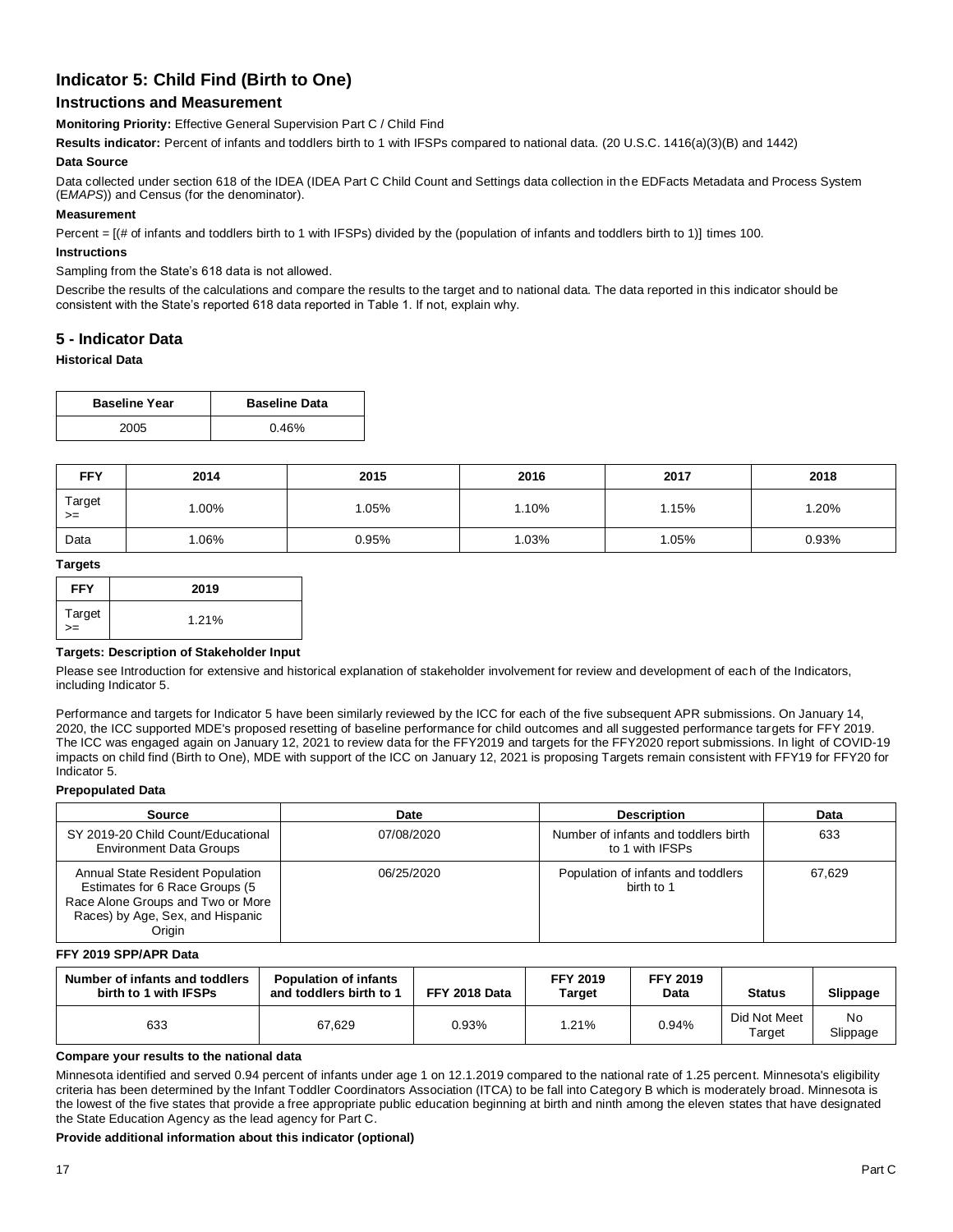**5 - Prior FFY Required Actions**  None

# **5 - OSEP Response**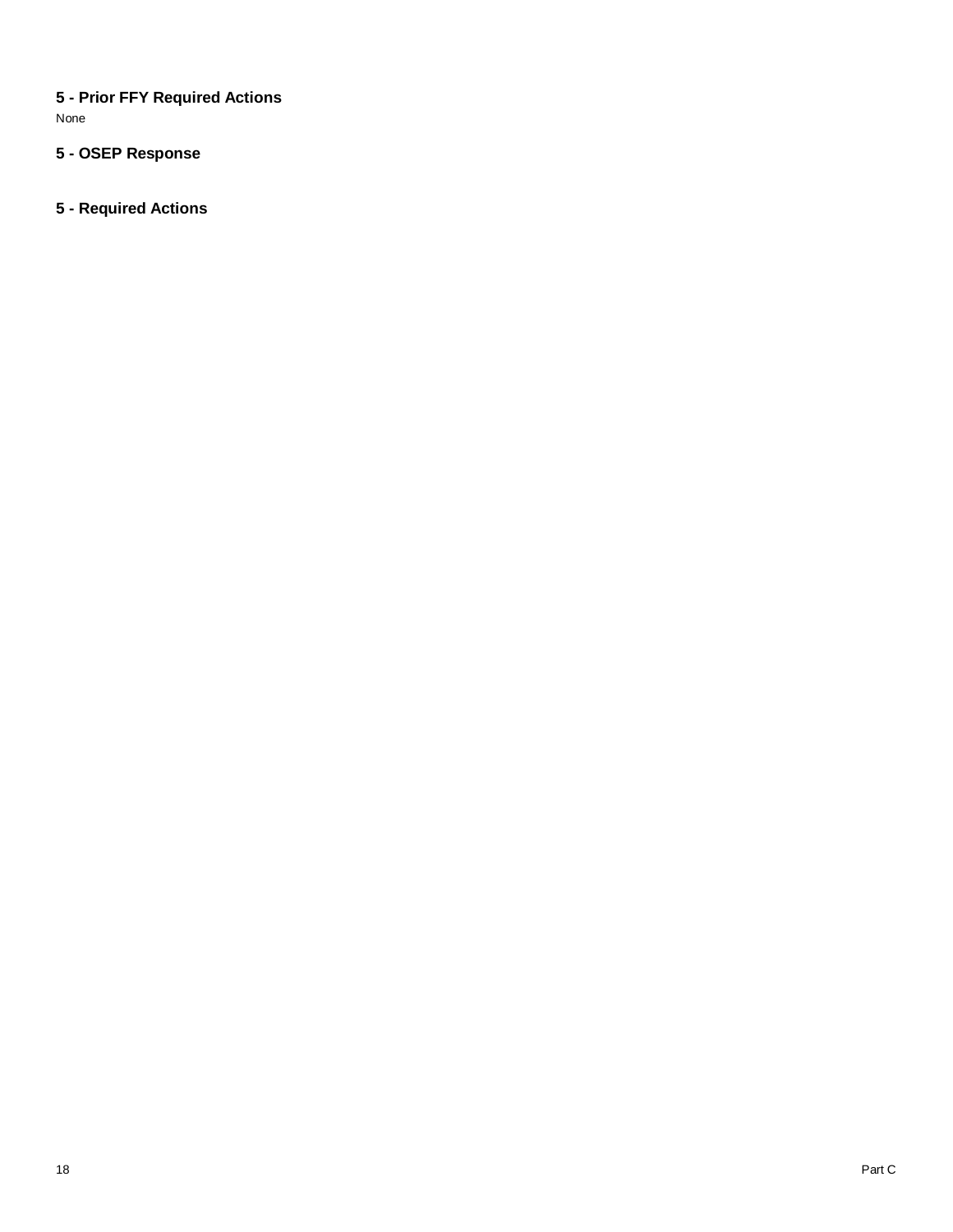# **Indicator 6: Child Find (Birth to Three)**

# **Instructions and Measurement**

**Monitoring Priority:** Effective General Supervision Part C / Child Find

**Results indicator:** Percent of infants and toddlers birth to 3 with IFSPs compared to national data. (20 U.S.C. 1416(a)(3)(B) and 1442)

#### **Data Source**

Data collected under IDEA section 618 of the IDEA (IDEA Part C Child Count and Settings data collection in the EDFacts Metadata and Process System (E*MAPS*)) and Census (for the denominator).

#### **Measurement**

Percent = [(# of infants and toddlers birth to 3 with IFSPs) divided by the (population of infants and toddlers birth to 3)] times 100.

#### **Instructions**

#### Sampling from the State's 618 data is not allowed.

Describe the results of the calculations and compare the results to the target and to national data. The data reported in this indicator should be consistent with the State's reported 618 data reported in Table 1. If not, explain why.

# **6 - Indicator Data**

| <b>Baseline Year</b> | <b>Baseline Data</b> |
|----------------------|----------------------|
| 2005                 | 1.56%                |

| <b>FFY</b>     | 2014  | 2015  | 2016  | 2017  | 2018  |
|----------------|-------|-------|-------|-------|-------|
| Target<br>$>=$ | 2.53% | 2.60% | 2.68% | 2.75% | 2.82% |
| Data           | 2.61% | 2.62% | 2.71% | 2.84% | 2.94% |

#### **Targets**

| <b>FFY</b>  | 2019  |
|-------------|-------|
| Target<br>≍ | 3.00% |

#### **Targets: Description of Stakeholder Input**

Please see Introduction for extensive and historical explanation of stakeholder involvement for review and development of each of the Indicators, including Indicator 6.

Performance and targets for Indicator 6 have been similarly reviewed by the ICC for each of the five subsequent APR submissions. On January 14, 2020, the ICC supported MDE's proposed resetting of baseline performance for child outcomes and all suggested performance targets for FFY 2019. The ICC was engaged again on January 12, 2021 to review data for the FFY2019 and targets for the FFY2020 report submissions. In light of COVID-19 impacts on child find (Birth to Three), MDE with support of the ICC on January 12, 2021 is proposing Targets remain consistent with FFY19 for FFY20 for Indicator 6.

#### **Prepopulated Data**

| <b>Source</b>                                                                                                                                      | Date       | <b>Description</b>                                      | Data    |
|----------------------------------------------------------------------------------------------------------------------------------------------------|------------|---------------------------------------------------------|---------|
| SY 2019-20 Child Count/Educational<br>07/08/2020<br><b>Environment Data Groups</b>                                                                 |            | Number of infants and toddlers<br>birth to 3 with IFSPs | 6.128   |
| Annual State Resident Population<br>Estimates for 6 Race Groups (5 Race<br>Alone Groups and Two or More Races)<br>by Age, Sex, and Hispanic Origin | 06/25/2020 | Population of infants and<br>toddlers birth to 3        | 206.911 |

#### **FFY 2019 SPP/APR Data**

| Number of infants and<br>toddlers birth to 3 with IFSPs | <b>Population of infants</b><br>and toddlers birth to 3 | FFY 2018 Data | <b>FFY 2019</b><br>Target | <b>FFY 2019</b><br>Data | <b>Status</b>          | Slippage    |
|---------------------------------------------------------|---------------------------------------------------------|---------------|---------------------------|-------------------------|------------------------|-------------|
| 6.128                                                   | 206.911                                                 | 2.94%         | 3.00%                     | 2.96%                   | Did Not Meet<br>Target | No Slippage |

#### **Compare your results to the national data**

Minnesota identified and served 2.94 percent of infants and toddlers birth to age 3 on 12.1.2018 compared to the national rate of 3.48 percent. Minnesota's eligibility criteria has been determined by the Infant Toddler Coordinators Association (ITCA) to be fall into Category B which is moderately broad. Minnesota is third highest among the five states that provide a free appropriate public education beginning at birth and eighth among the eleven states that have designated the State Education Agency as the lead agency for Part C.

#### **Provide additional information about this indicator (optional)**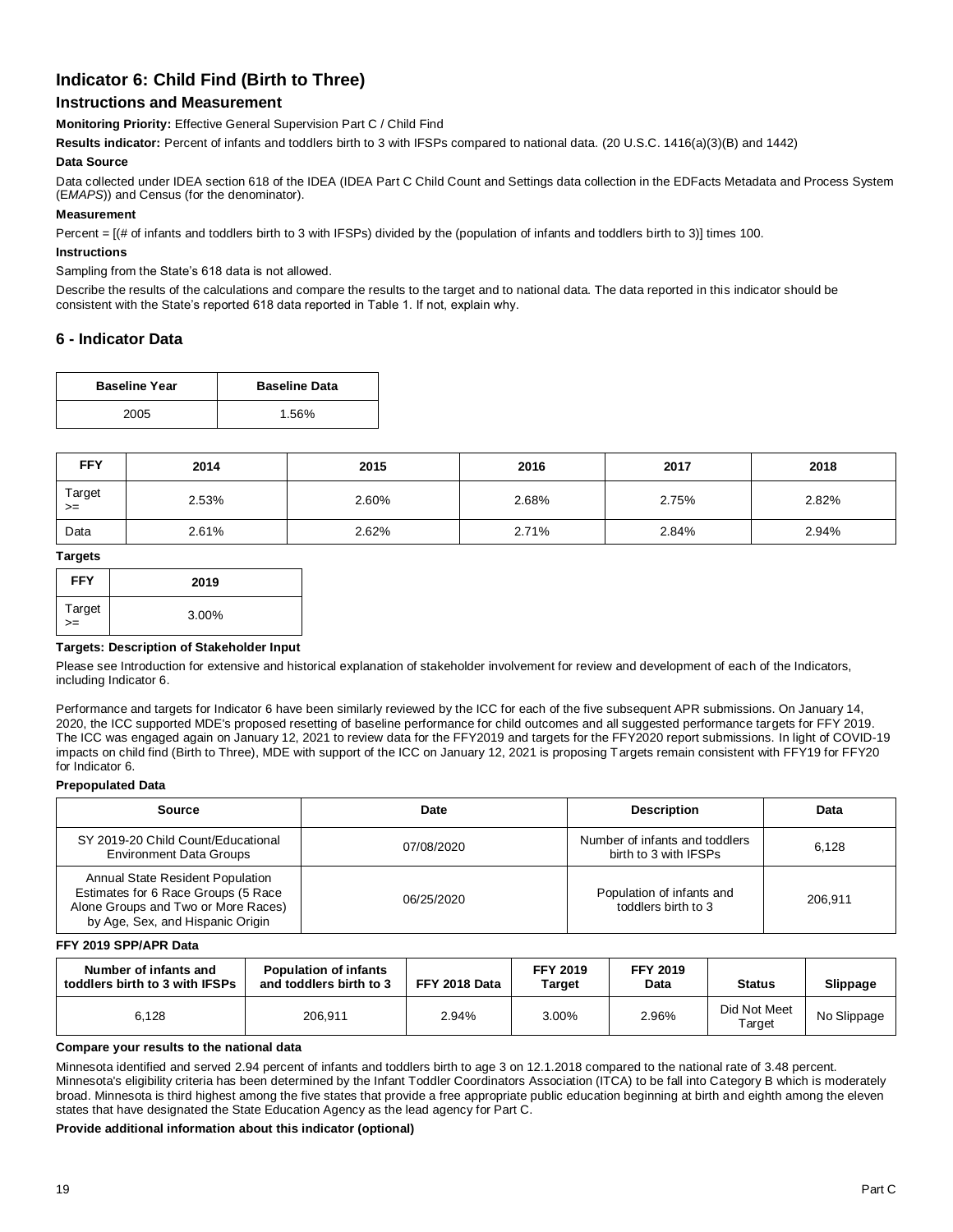# **6 - Prior FFY Required Actions**

None

# **6 - OSEP Response**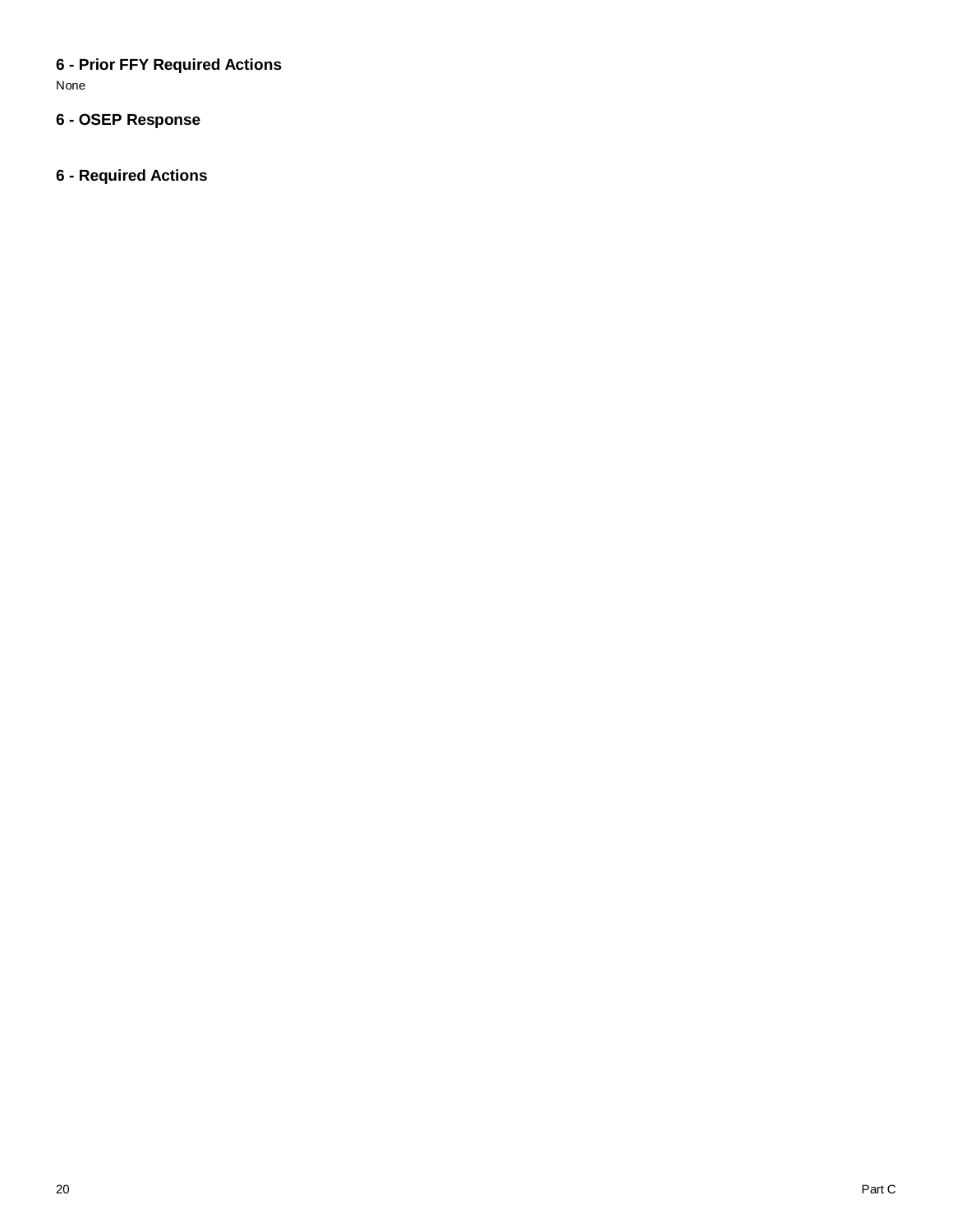# **Indicator 7: 45-Day Timeline**

# **Instructions and Measurement**

**Monitoring Priority:** Effective General Supervision Part C / Child Find

**Compliance indicator:** Percent of eligible infants and toddlers with IFSPs for whom an initial evaluation and initial assessment and an initial IFSP meeting were conducted within Part C's 45-day timeline. (20 U.S.C. 1416(a)(3)(B) and 1442)

#### **Data Source**

Data to be taken from monitoring or State data system and must address the timeline from point of referral to initial IFSP meeting based on actual, not an average, number of days.

#### **Measurement**

Percent =  $[(# of eligible infants and toldlers with IFSPs for whom an initial evaluation and initial assessment and an initial IFSP meeting were conducted$ within Part C's 45-day timeline) divided by the (# of eligible infants and toddlers evaluated and assessed for whom an initial IFSP meeting was required to be conducted)] times 100.

Account for untimely evaluations, assessments, and initial IFSP meetings, including the reasons for delays.

#### **Instructions**

If data are from State monitoring, describe the method used to select EIS programs for monitoring. If data are from a State database, describe the time period in which the data were collected (e.g., September through December, fourth quarter, selection from the full reporting period) and how the data accurately reflect data for infants and toddlers with IFSPs for the full reporting period.

#### Targets must be 100%.

Describe the results of the calculations and compare the results to the target. Describe the method used to collect these data and if data are from the State's monitoring, describe the procedures used to collect these data. Provide actual numbers used in the calculation.

States are not required to report in their calculation the number of children for whom the State has identified the cause for the delay as exceptional family circumstances, as defined in 34 CFR §303.310(b), documented in the child's record. If a State chooses to report in its calculation children for whom the State has identified the cause for the delay as exceptional family circumstances documented in the child's record, the numbers of these children are to be included in the numerator and denominator. Include in the discussion of the data, the numbers the State used to determine its calculation under this indicator and report separately the number of documented delays attributable to exceptional family circumstances.

Provide detailed information about the timely correction of noncompliance as noted in OSEP's response table for the previous SPP/APR. If the State did not ensure timely correction of the previous noncompliance, provide information on the extent to which noncompliance was subsequently corrected (more than one year after identification). In addition, provide information regarding the nature of any continuing noncompliance, methods to ensure correction, and any enforcement actions that were taken.

If the State reported less than 100% compliance for the previous reporting period (e.g., for the FFY 2019 SPP/APR, the data for FFY 2018), and the State did not identify any findings of noncompliance, provide an explanation of why the State did not identify any findings of noncompliance.

# **7 - Indicator Data**

#### **Historical Data**

| <b>Baseline Year</b> | <b>Baseline</b><br>Data |  |
|----------------------|-------------------------|--|
| 2005                 | 83.40%                  |  |

| <b>FFY</b> | 2014   | 2015   | 2016   | 2017   | 2018   |
|------------|--------|--------|--------|--------|--------|
| Target     | 100%   | 100%   | 100%   | 100%   | 100%   |
| Data       | 98.64% | 97.70% | 95.83% | 96.28% | 96.22% |

#### **Targets**

| <b>FFY</b> | 2019 |
|------------|------|
| Target     | 100% |

#### **FFY 2019 SPP/APR Data**

| Number of eligible infants and<br>toddlers with IFSPs for whom<br>an initial evaluation and<br>assessment and an initial<br><b>IFSP meeting was conducted</b><br>within Part C's 45-day<br>timeline | Number of eligible<br>infants and toddlers<br>evaluated and<br>assessed for whom<br>an initial IFSP<br>meeting was required<br>to be conducted | FFY 2018 Data | <b>FFY 2019</b><br>Target | <b>FFY 2019</b><br>Data | <b>Status</b>          | Slippage |
|-----------------------------------------------------------------------------------------------------------------------------------------------------------------------------------------------------|------------------------------------------------------------------------------------------------------------------------------------------------|---------------|---------------------------|-------------------------|------------------------|----------|
| 106                                                                                                                                                                                                 | 148                                                                                                                                            | 96.22%        | 100%                      | 87.84%                  | Did Not Meet<br>Target | Slippage |

#### **Provide reasons for slippage, if applicable**

The data collection methods used in FFY 2019 are similar to those used in compilation of data from previous years and allow for a valid comparison of percentages between these years. The FFY 2019 data are based on MDE reviews and self-review of 29 SEAUs, compared to 37 SEAUs in FFY 2018.

In analyzing the identified noncompliance, ten of the 29 SEAUs with records reviewed, or 34%, were identified with noncompliance. Of the ten SEAUs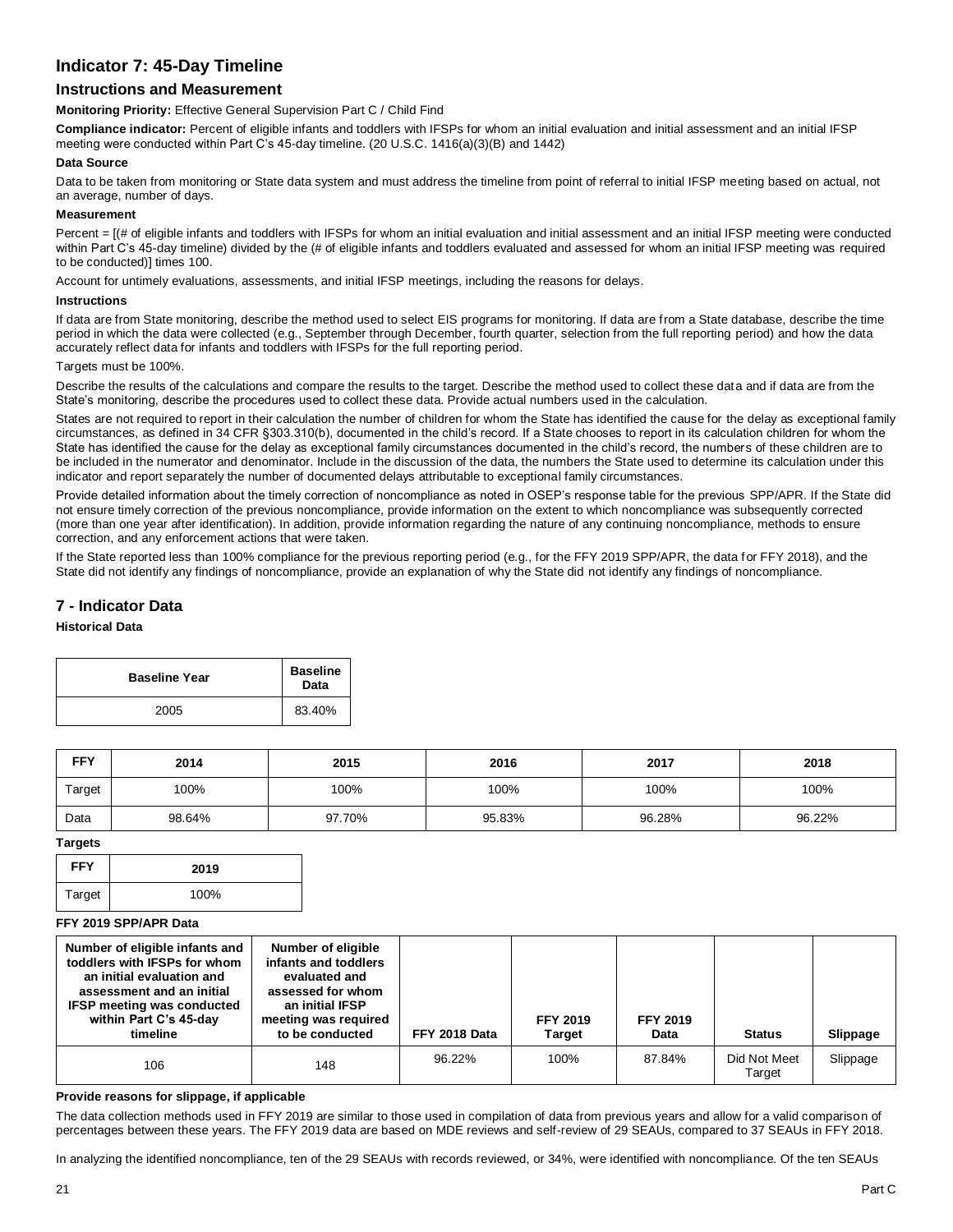with noncompliance, six (60%) were found to have only one occurrence of individual student noncompliance in this area. Two SEAUs each had two occurrences of individual student noncompliance. These SEAUs are metro area districts, one medium sized and the other quite large. One SEAU had three occurrences of individual student noncompliance. This SEAU is a very large cooperative in greater Minnesota consisting of many individual districts, both large and small. No one district within this SEAU was identified with more than one occurrence of individual student noncompliance related to this indicator. One very large metro area SEAU was identified with five occurrences of individual student noncompliance. The SEAU was ordered a corrective action plan for the systemic noncompliance.

Review of the documentation indicated delays were due primarily to scheduling issues with staff. Several SEAUs reported difficulties scheduling with families, but did not have documentation to attribute the delay to exceptional family circumstances. A few comments indicated errors in calculation of the due date or weather as factor. With increasing Part C enrollment as the year progresses, many districts struggle to maintain adequate staffing; many Part C staff have high caseloads making scheduling time with families a challenge. MDE continues to train SEAUs on the requirements of 34 CFR § 303.310 as well as 34 CFR § 303.343(2) which allows for involvement in IFSP meetings through other means such as using a telephone conference, having an authorized representative attend, or by making pertinent records available.

#### **Number of documented delays attributable to exceptional family circumstances**

**This number will be added to the "Number of eligible infants and toddlers with IFSPs for whom an initial evaluation and assessment and an initial IFSP meeting was conducted within Part C's 45-day timeline" field above to calculate the numerator for this indicator.**  24

#### **What is the source of the data provided for this indicator?**

## State monitoring

# **Describe the method used to select EIS programs for monitoring.**

Data for this indicator has been collected through MDE's Minnesota Continuous Improvement Monitoring Process (MNCIMP) web-based data system. The MNCIMP web-based data system is used in part for gathering data from record reviews completed as part of compliance monitoring. Compliance monitoring of Early Intervention (EI) programs occurs through the monitoring of the Local Education Agencies (LEAs) through special education administrative units (SEAUs) which occurs on a six year monitoring cycle. In year one of the cycle, the SEAU conducts a self-review of records. In year two, the SEAU must demonstrate correction of any noncompliance identified in the self-review consistent with the requirements of OSEP Memo 09-02. In year three, MDE conducts an on-site review of the SEAU including a review of student records, facilities, and the SEAU's Total Special Education System (TSES). In year four of the cycle, the SEAU must demonstrate correction of noncompliance identified during the MDE review and implement any corrective action, again consistent with the requirements of OSEP Memo 09-02. The fifth year of the cycle is used to verify results of the implemented corrective action plan. The sixth year of the cycle provides an additional year for SEAUs to implement corrective action and changes to their systems prior to the start of the new monitoring cycle and self-review of records.

As part of the record review, a computer-generated sample is used to determine the student records to be reviewed. Records are selected from the most recent SEAU enrollment data and are chosen in order to be accurately representative of the SEAU as a whole. Selection is based on a stratified random sampling with consideration given to race/ethnicity, age, gender, and primary disability of the student. During the record review, the most current Evaluation Report (ER), Individualized Education Program (IEP) or Individual Family Service Plan (IFSP) and corresponding due process documentation are monitored to determine that legal standards are met.

Data for this indicator are gathered from examining records of children receiving Part C services and determining whether the services were provided in a timely manner. The FFY 2019 data are based on MDE reviews and SEAU self-review of 29 SEAUs, comprised of 121 individual districts.

#### **Provide additional information about this indicator (optional)**

The data collection for this indicator was not impacted by the COVID-19 pandemic. Data collection occurred through student record reviews conducted between September 15, 2019 and March 1, 2020, prior to the pandemic.

#### **Correction of Findings of Noncompliance Identified in FFY 2018**

| <b>Findings of Noncompliance</b><br><b>Identified</b> | <b>Findings of Noncompliance</b><br>Verified as Corrected Within One<br>Year | <b>Findings of Noncompliance</b><br><b>Subsequently Corrected</b> | <b>Findings Not Yet Verified as</b><br>Corrected |
|-------------------------------------------------------|------------------------------------------------------------------------------|-------------------------------------------------------------------|--------------------------------------------------|
|                                                       |                                                                              |                                                                   |                                                  |

#### **FFY 2018 Findings of Noncompliance Verified as Corrected**

#### **Describe how the State verified that the source of noncompliance is correctly implementing the** *regulatory requirements*

SEAUs with identified noncompliance are required to correct all individual student noncompliance, including possible Corrective Action Plans (CAPs) and a subsequent review of student records, in order to demonstrate the SEAU is now correctly implementing 34 CFR § 303.310. As part of the CAP, the SEAU must track timelines for a minimum of three months to verify the SEAU is in 100% compliance with the timeline. The SEAUs submit Letters of Assurance along with information on the student records that were reviewed, assuring that the SEAU is now in compliance. Each individual case of noncompliance was corrected, as described below. Most LEAs with identified noncompliance in FFY 2018 had only one record cited and the noncompliance was believed to be an isolated incident. MDE believes that aside from isolated incidents of noncompliance, the SEAUs are correctly implementing 34 CFR § 303.310. One CAP was ordered to address the noncompliance identified in FFY 2018. MDE has reviewed additional data from subsequent student record reviews conducted as part of an on-site review by MDE or by the LEA as part of the CAP to verify that the SEAU is now correctly implementing 34 CFR § 303.310. The SEAU was able to successfully complete the CAP within the required one year timeframe to demonstrate it is in compliance and now correctly implementing the requirement.

## **Describe how the State verified that each** *individual case* **of noncompliance was corrected**

All record review data from FFY 2018 was collected through MDE's MNCIMP web-based data system. Once noncompliance is identified, it is tracked through the same web-based data system which includes a compliance tracking system. For post-referral timelines, when record reviews are completed and data entered into the MNCIMP system, data is requested detailing the date of the referral, the date the evaluation and assessments were completed, and the date of the IFSP meeting. This allows MDE to verify that the evaluations and assessments and IFSP meetings have been completed, although they may have been late. If the date the evaluations and assessments were completed or the date of the IFSP meeting is missing, MDE requires the SEAU to submit the completed IFSP to demonstrate the evaluation and assessments and IFSP meeting has been completed, although late. If the student is no longer within the jurisdiction of the SEAU, the SEAU must submit to MDE the reason (moved, for example) and the date of the occurrence to release the SEAU from further demonstration of correction for that specific student. Based on a review of the data, MDE verified all of the evaluations and assessments and IFSP meetings had been completed and that each SEAU with noncompliance reflected in the data the State reported for this indicator had completed the evaluations and assessments and IFSP meetings, although late, for any child whose initial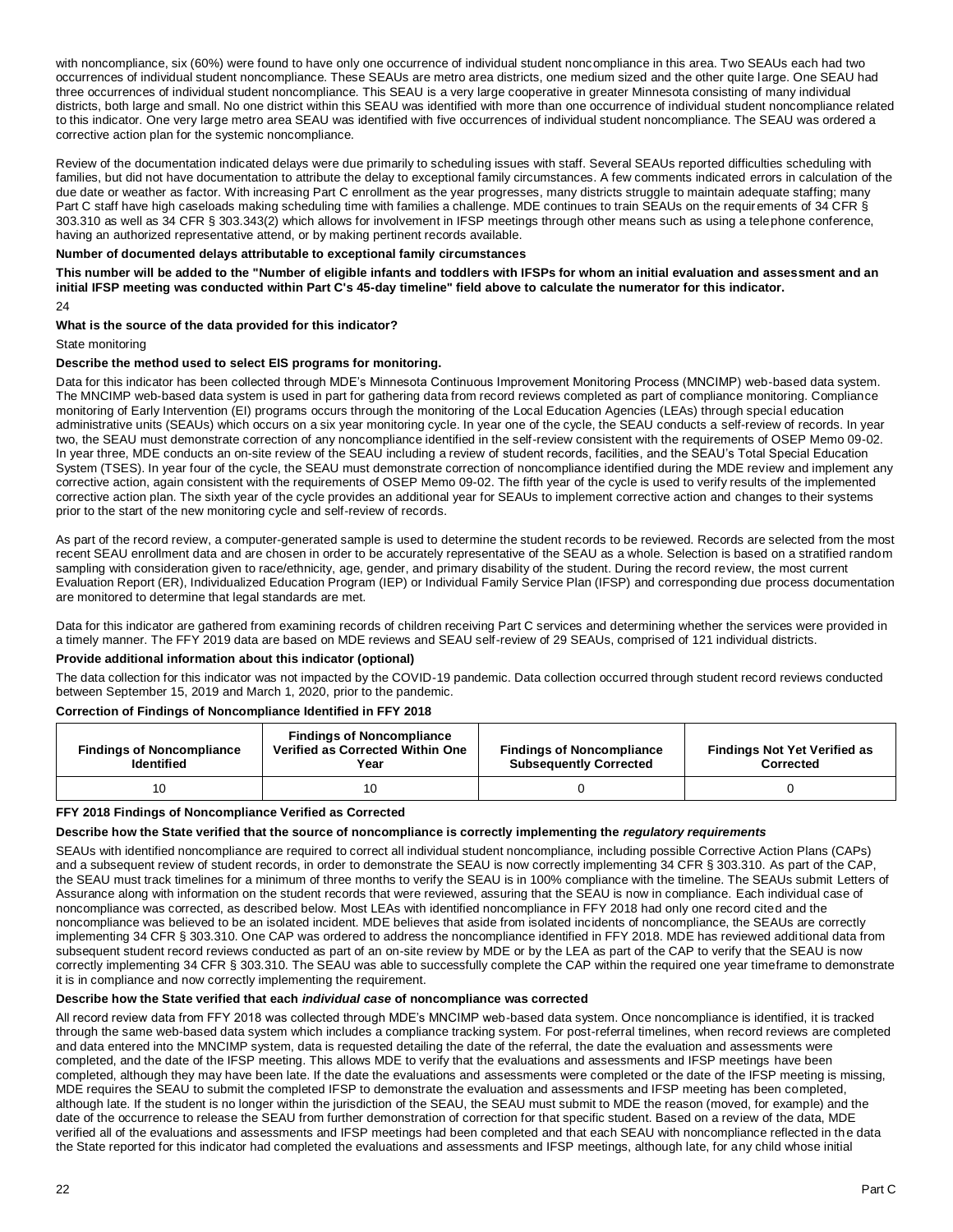evaluation and assessment and IFSP meeting was not timely unless the child is no longer within the jurisdiction of the SEAU, consistent with OSEP Memo 09-02. All correction of individual student record noncompliance was completed within the one year timeframe.

**Correction of Findings of Noncompliance Identified Prior to FFY 2018**

| <b>Year Findings of</b><br><b>Noncompliance Were</b><br><b>Identified</b> | <b>Findings of Noncompliance Not Yet</b><br>Verified as Corrected as of FFY 2018<br><b>APR</b> | <b>Findings of Noncompliance Verified</b><br>as Corrected | <b>Findings Not Yet Verified as</b><br>Corrected |
|---------------------------------------------------------------------------|------------------------------------------------------------------------------------------------|-----------------------------------------------------------|--------------------------------------------------|
|                                                                           |                                                                                                |                                                           |                                                  |
|                                                                           |                                                                                                |                                                           |                                                  |
|                                                                           |                                                                                                |                                                           |                                                  |

# **7 - Prior FFY Required Actions**

None

# **7 - OSEP Response**

The State did not demonstrate that the EIS program or provider corrected the findings of noncompliance identified in FFY 2018 because it did not report that it verified correction of those findings, consistent with the requirements in OSEP Memo 09-02. Specifically, the State did not report that that it verified that each EIS program or provider with noncompliance identified in FFY 2018 is correctly implementing the specific regulatory requirements (i.e., achieved 100% compliance) based on a review of updated data such as data subsequently collected through on-site monitoring or a State data system.

# **7 - Required Actions**

Because the State reported less than 100% compliance for FFY 2019, the State must report on the status of correction of noncompliance identified in FFY 2019 for this indicator. In addition, the State must demonstrate, in the FFY 2020 SPP/APR, that the remaining ten uncorrected findings of noncompliance identified in FFY 2018 were corrected. When reporting on the correction of noncompliance, the State must report, in the FFY 2020 SPP/APR, that it has verified that each EIS program or provider with findings of noncompliance identified in FFY 2019 and each EIS program or provider with remaining noncompliance identified in FFY 2018: (1) is correctly implementing the specific regulatory requirements (i.e., achieved 100% compliance) based on a review of updated data such as data subsequently collected through on-site monitoring or a State data system; and (2) has corrected each individual case of noncompliance, unless the child is no longer within the jurisdiction of the EIS program or provider, consistent with OSEP Memo 09-02. In the FFY 2020 SPP/APR, the State must describe the specific actions that were taken to verify the correction.

If the State did not identify any findings of noncompliance in FFY 2019, although its FFY 2019 data reflect less than 100% compliance, provide an explanation of why the State did not identify any findings of noncompliance in FFY 2019.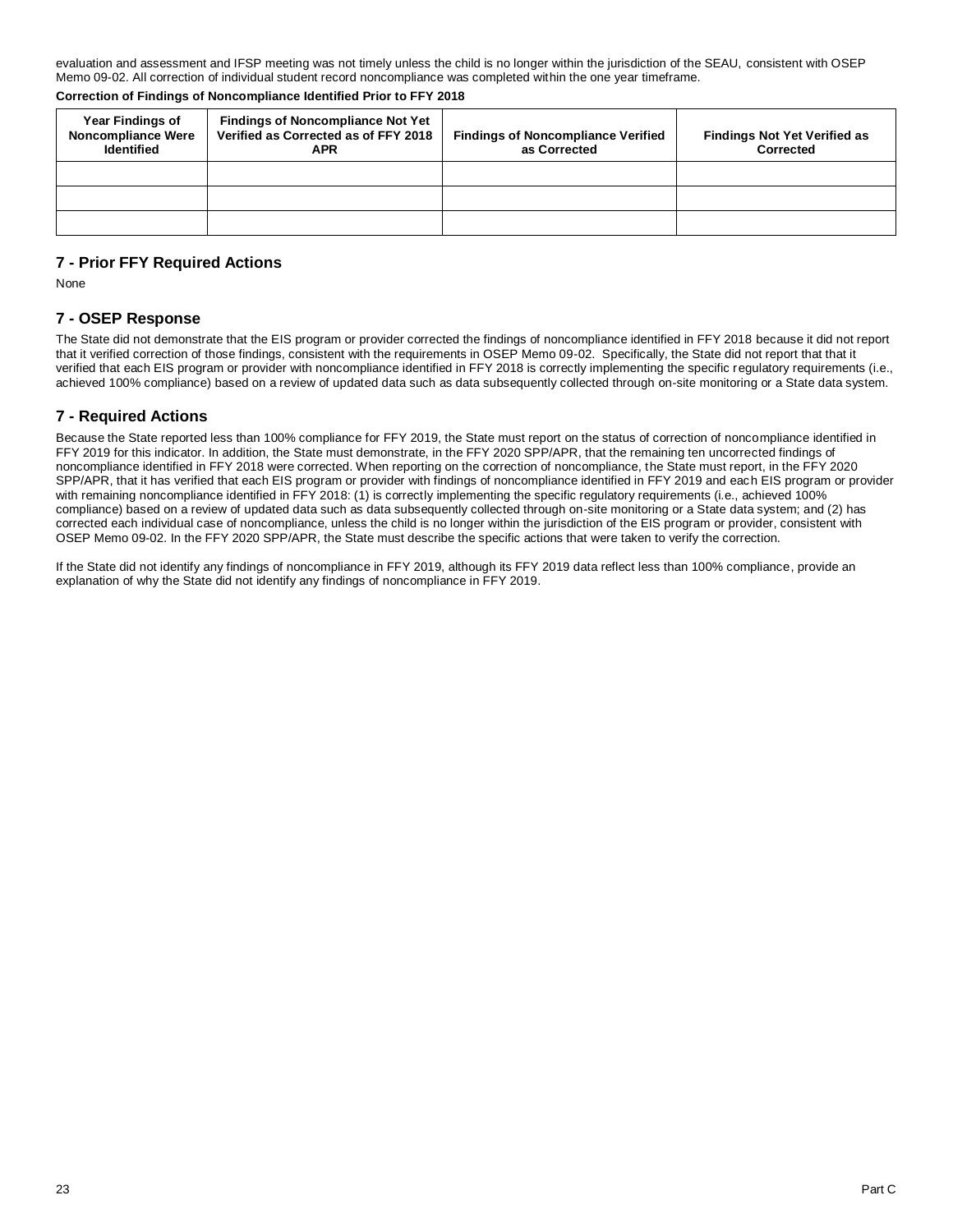# **Indicator 8A: Early Childhood Transition**

# **Instructions and Measurement**

**Monitoring Priority:** Effective General Supervision Part C / Effective Transition

**Compliance indicator:** The percentage of toddlers with disabilities exiting Part C with timely transition planning for whom the Lead Agency has:

A. Developed an IFSP with transition steps and services at least 90 days, and at the discretion of all parties, not more than nine months, prior to the toddler's third birthday;

B. Notified (consistent with any opt-out policy adopted by the State) the SEA and the LEA where the toddler resides at least 90 days prior to the toddler's third birthday for toddlers potentially eligible for Part B preschool services; and

C. Conducted the transition conference held with the approval of the family at least 90 days, and at the discretion of all parties, not more than nine months, prior to the toddler's third birthday for toddlers potentially eligible for Part B preschool services.

(20 U.S.C. 1416(a)(3)(B) and 1442)

#### **Data Source**

Data to be taken from monitoring or State data system.

#### **Measurement**

A. Percent = [(# of toddlers with disabilities exiting Part C who have an IFSP with transition steps and services at least 90 days, and at the discretion of all parties not more than nine months, prior to their third birthday) divided by the (# of toddlers with disabilities exiting Part C)] times 100.

B. Percent = [(# of toddlers with disabilities exiting Part C where notification (consistent with any opt-out policy adopted by the State) to the SEA and LEA occurred at least 90 days prior to their third birthday for toddlers potentially eligible for Part B preschool services) divided by the (# of toddlers with disabilities exiting Part C who were potentially eligible for Part B)] times 100.

C. Percent = [(# of toddlers with disabilities exiting Part C where the transition conference occurred at least 90 days, and at the discretion of all parties not more than nine months, prior to the toddler's third birthday for toddlers potentially eligible for Part B) divided by the (# of toddlers with disabilities exiting Part C who were potentially eligible for Part B)] times 100.

Account for untimely transition planning under 8A, 8B, and 8C, including the reasons for delays.

#### **Instructions**

Indicators 8A, 8B, and 8C: Targets must be 100%.

Describe the results of the calculations and compare the results to the target. Describe the method used to collect these data. Provide the actual numbers used in the calculation.

Indicators 8A and 8C: If data are from the State's monitoring, describe the procedures used to collect these data. If data are from State monitoring, also describe the method used to select EIS programs for monitoring. If data are from a State database, describe the time period in which the data were collected (e.g., September through December, fourth quarter, selection from the full reporting period) and how the data accurately reflect data for infants and toddlers with IFSPs for the full reporting period.

Indicators 8A and 8C: States are not required to report in their calculation the number of children for whom the State has identified the cause for the delay as exceptional family circumstances, as defined in 34 CFR §303.310(b), documented in the child's record. If a State chooses to report in its calculation children for whom the State has identified the cause for the delay as exceptional family circumstances documented in the child's record, the numbers of these children are to be included in the numerator and denominator. Include in the discussion of the data, the numbers the State used to determine its calculation under this indicator and report separately the number of documented delays attributable to exceptional family circumstances.

Indicator 8B: Under 34 CFR §303.401(e), the State may adopt a written policy that requires the lead agency to provide notice to the parent of an eligible child with an IFSP of the impending notification to the SEA and LEA under IDEA section 637(a)(9)(A)(ii)(I) and 34 CFR §303.209(b)(1) and (2) and permits the parent within a specified time period to "opt-out" of the referral. Under the State's opt-out policy, the State is not required to include in the calculation under 8B (in either the numerator or denominator) the number of children for whom the parents have opted out. However, the State must include in the discussion of data, the number of parents who opted out. In addition, any written opt-out policy must be on file with the Department of Education as part of the State's Part C application under IDEA section 637(a)(9)(A)(ii)(I) and 34 CFR §§303.209(b) and 303.401(d).

Indicator 8C: The measurement is intended to capture those children for whom a transition conference must be held within the required timeline and, as such, only children between 2 years 3 months and age 3 should be included in the denominator.

Indicator 8C: Do not include in the calculation, but provide a separate number for those toddlers for whom the parent did not provide approval for the transition conference.

Indicators 8A, 8B, and 8C: Provide detailed information about the timely correction of noncompliance as noted in OSEP's response table for the previous SPP/APR. If the State did not ensure timely correction of the previous noncompliance, provide information on the extent to which noncompliance was subsequently corrected (more than one year after identification). In addition, provide information regarding the nature of any continuing noncompliance, methods to ensure correction, and any enforcement actions that were taken.

If the State reported less than 100% compliance for the previous reporting period (e.g., for the FFY 2019 SPP/APR, the data for FFY 2018), and the State did not identify any findings of noncompliance, provide an explanation of why the State did not identify any findings of noncompliance.

# **8A - Indicator Data**

#### **Historical Data**

| <b>Baseline Year</b> | <b>Baseline</b><br>Data |
|----------------------|-------------------------|
| 2005                 | 80.40%                  |

| <b>FFY</b> | 2014   | 2015    | 2016    | 2017   | 2018   |
|------------|--------|---------|---------|--------|--------|
| Target     | 100%   | 100%    | 100%    | 100%   | 100%   |
| Data       | 99.08% | 100.00% | 100.00% | 92.55% | 98.00% |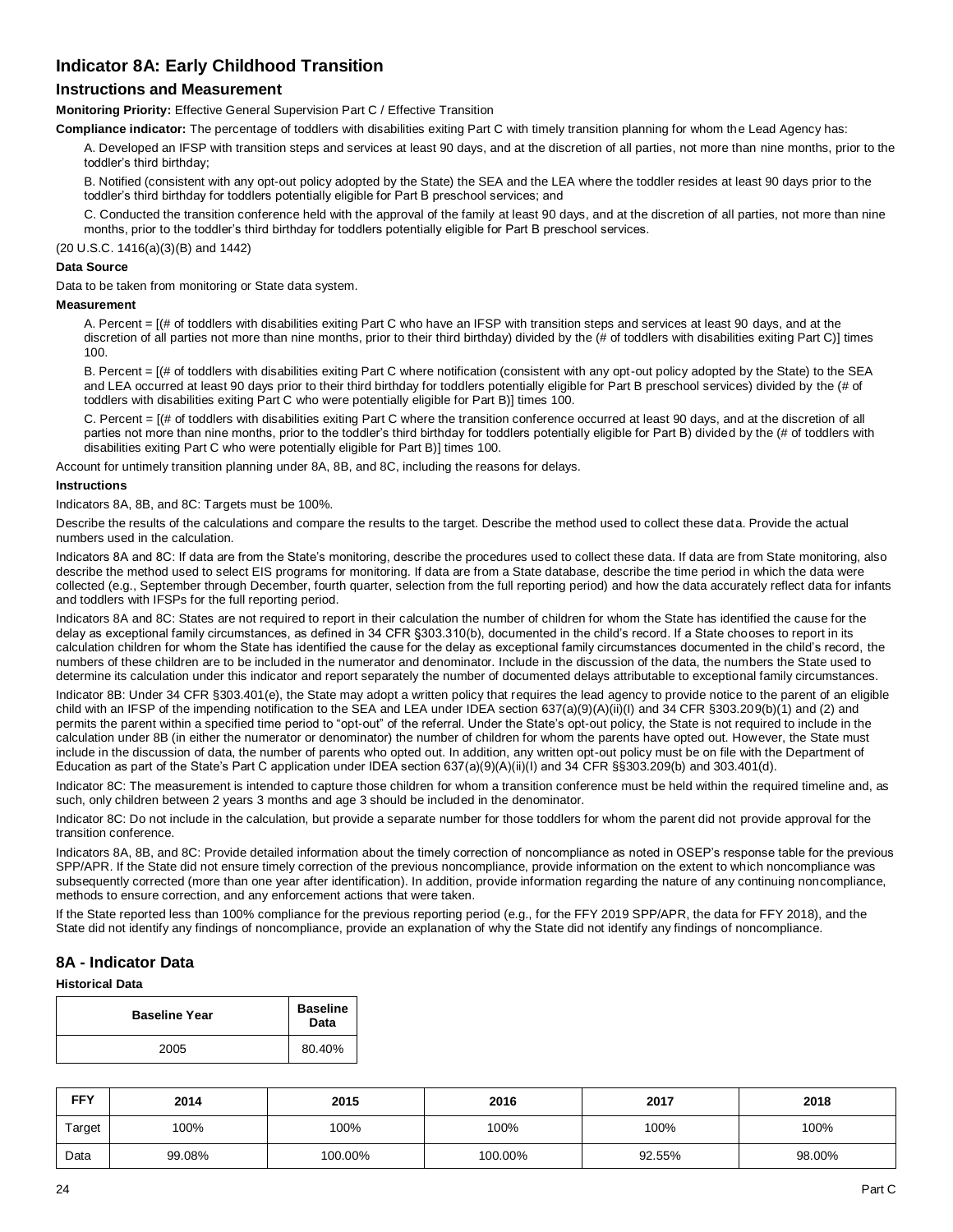#### **Targets**

| <b>FFY</b> | 2019 |
|------------|------|
| Target     | 100% |

#### **FFY 2019 SPP/APR Data**

**Data include only those toddlers with disabilities exiting Part C with timely transition planning for whom the Lead Agency has developed an IFSP with transition steps and services at least 90 days, and at the discretion of all parties, not more than nine months, prior to the toddler's third birthday. (yes/no)** 

YES

| Number of children exiting Part C<br>who have an IFSP with transition<br>steps and services | Number of toddlers<br>with disabilities<br>exiting Part C | FFY 2018 Data | <b>FFY 2019</b><br>Target | <b>FFY 2019</b><br>Data | <b>Status</b>          | Slippage |
|---------------------------------------------------------------------------------------------|-----------------------------------------------------------|---------------|---------------------------|-------------------------|------------------------|----------|
| 36                                                                                          | 38                                                        | 98.00%        | 100%                      | 94.74%                  | Did Not Meet<br>Target | Slippage |

#### **Provide reasons for slippage, if applicable**

Minnesota reports slippage from the FFY 2018 rate of 98% to the FFY 2019 rate of 94.74%. This represents a decrease of 3.26%. Although the percentage of noncompliance has increased, it should be noted the increase represents only two records identified with noncompliance from two separate SEAUs. This represents less than 7% of the SEAUs included in the sampling. MDE believes that the noncompliance is relatively isolated in occurrence and not indicative of systemic noncompliance in the SEAU or across the state. MDE has done extensive training over the past several years through the record review compliance trainings provided by the division of Compliance and Assistance. These trainings have focused on the requirement that IFSPs include transition steps and services and information required in the IFSP. MDE is in the process of developing a new training directed at new or struggling Part C and 619 providers that will cover general due process requirements in all areas, including transition from Part C to Part B.

#### **Number of documented delays attributable to exceptional family circumstances**

**This number will be added to the "Number of children exiting Part C who have an IFSP with transition steps and services" field to calculate the numerator for this indicator.** 

 $\Omega$ 

#### **What is the source of the data provided for this indicator?**

State monitoring

#### **Describe the method used to select EIS programs for monitoring.**

Data for this indicator has been collected through MDE's Minnesota Continuous Improvement Monitoring Process (MNCIMP) web-based data system. The MNCIMP web-based data system is used in part for gathering data from record reviews completed as part of compliance monitoring. Compliance monitoring of Early Intervention (EI) programs occurs through the monitoring of the Local Education Agencies (LEAs) through special education administrative units (SEAUs) which is scheduled on a six year monitoring cycle. In year one of the cycle, the SEAU conducts a self-review of records. In year two, the SEAU must demonstrate correction of any noncompliance identified in the self-review consistent with the requirements of OSEP Memo 09- 02. In year three, MDE conducts an on-site review of the SEAU including a review of student records, facilities, and the SEAU's Total Special Education System (TSES). In year four of the cycle, the SEAU must demonstrate correction of noncompliance identified during the MDE review and implement any corrective action, again consistent with the requirements of OSEP Memo 09-02. The fifth year of the cycle is used to verify results of the implemented corrective action plan. The sixth year of the cycle provides an additional year for SEAUs to implement corrective action and changes to their systems prior to the start of the new monitoring cycle and self-review of records.

As part of the record review, a computer-generated sample is used to determine the student records to be reviewed. Records are selected from the most recent SEAU enrollment data and are chosen in order to be accurately representative of the SEAU as a whole. Selection is based on a stratified random sampling with consideration given to race/ethnicity, age, gender, and primary disability of the student. During the record review, the most current Evaluation Report (ER), Individualized Education Program (IEP) or Individual Family Service Plan (IFSP) and corresponding due process documentation are monitored to determine that legal standards are met.

Data for this indicator are gathered from examining records of children exiting Part C services and determining whether the IFSPs included transition steps and services. The FFY 2019 data are based on MDE reviews and SEAU self-review of 29 SEAUs, comprised of 121 individual districts.

#### **Provide additional information about this indicator (optional)**

The data collection for this indicator was not impacted by the COVID-19 pandemic. Data collection occurred through record reviews conducted between September 15, 2019 and March 1, 2020, prior to the pandemic.

#### **Correction of Findings of Noncompliance Identified in FFY 2018**

| <b>Findings of Noncompliance</b><br><b>Identified</b> | <b>Findings of Noncompliance</b><br>Verified as Corrected Within One<br>Year | <b>Findings of Noncompliance</b><br><b>Subsequently Corrected</b> | <b>Findings Not Yet Verified as</b><br>Corrected |
|-------------------------------------------------------|------------------------------------------------------------------------------|-------------------------------------------------------------------|--------------------------------------------------|
|                                                       |                                                                              |                                                                   |                                                  |

#### **FFY 2018 Findings of Noncompliance Verified as Corrected**

#### **Describe how the State verified that the source of noncompliance is correctly implementing the** *regulatory requirements*

SEAUs with identified noncompliance are required to correct all individual student noncompliance, including possible Corrective Action Plans (CAPs) with a subsequent review of student records, in order to demonstrate the SEAU is now correctly implementing 34 CFR § 303.344. The SEAUs submit Letters of Assurance along with information on the student records that were reviewed, assuring that the SEAU is now in compliance. Each individual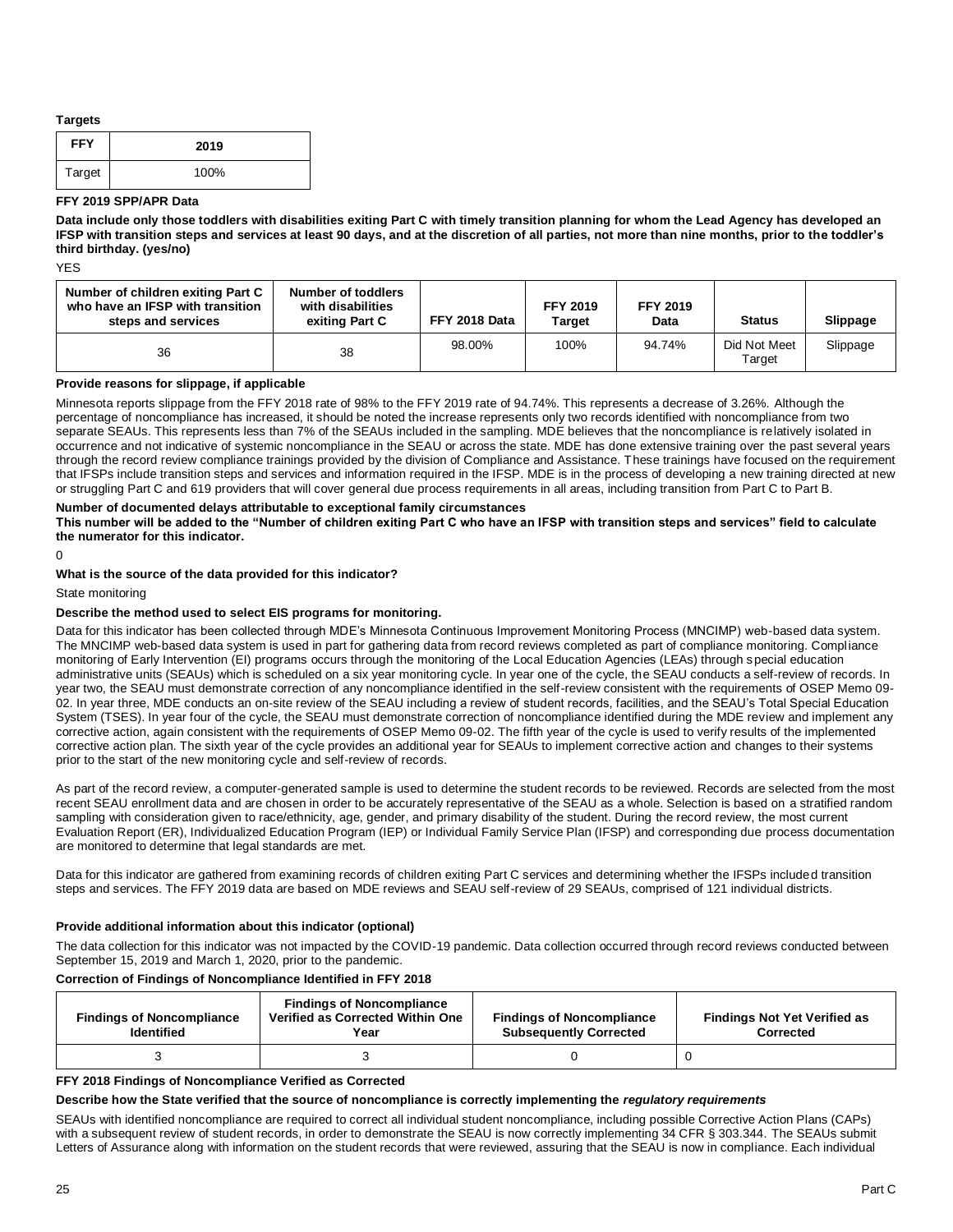case of noncompliance was corrected, as described below. MDE believes that aside from isolated incidents of noncompliance, the SEAUs are correctly implementing 34 CFR § 303.344.

#### **Describe how the State verified that each** *individual case* **of noncompliance was corrected**

All record review data from FFY 2018 was collected through MDE's MNCIMP web-based data system. Once noncompliance is identified, it is tracked through the same web-based data system which includes a compliance tracking system. For correction of noncompliance, the SEAUs must submit documentation to MDE as demonstration of correction. Resubmission is required until the SEAU can demonstrate correction. If the student is no longer within the jurisdiction of the SEAU, the SEAU must submit to MDE the reason (moved, for example) and the date of the occurrence to release the SEAU from further demonstration of correction for that specific student. Based on a review of the data, all findings of noncompliance identified in FFY 2018 were corrected in FFY 2019. MDE has since verified that all records with identified noncompliance in FFY 2018 were corrected and the SEAUs are now in compliance or the student is no longer within the jurisdiction of the SEAU, consistent with OSEP Memo 09-02. All correction of individual student record noncompliance was completed within the one year timeframe.

**Correction of Findings of Noncompliance Identified Prior to FFY 2018**

| <b>Year Findings of</b><br><b>Noncompliance Were</b><br><b>Identified</b> | <b>Findings of Noncompliance Not Yet</b><br>Verified as Corrected as of FFY 2018<br>APR | <b>Findings of Noncompliance Verified</b><br>as Corrected | <b>Findings Not Yet Verified as</b><br>Corrected |
|---------------------------------------------------------------------------|-----------------------------------------------------------------------------------------|-----------------------------------------------------------|--------------------------------------------------|
|                                                                           |                                                                                         |                                                           |                                                  |
|                                                                           |                                                                                         |                                                           |                                                  |
|                                                                           |                                                                                         |                                                           |                                                  |

# **8A - Prior FFY Required Actions**

None

# **8A - OSEP Response**

The State did not provide the reasons for delay, as required by the Measurement Table. Therefore, OSEP was unable to determine whether the State reviewed the reasons for delay.

The State did not demonstrate that the EIS program or provider corrected the findings of noncompliance identified in FFY 2018 because it did not report that it verified correction of those findings, consistent with the requirements in OSEP Memo 09-02. Specifically, the State did not report that that it verified that each EIS program or provider with noncompliance identified in FFY 2018 is correctly implementing the specific regulatory requirements (i.e., achieved 100% compliance) based on a review of updated data such as data subsequently collected through on-site monitoring or a State data system.

# **8A - Required Actions**

The State did not provide the reasons for delay as required by the Measurement Table. The State must report reasons for delay for FFY 2020 in its FFY 2020 SPP/APR.

Because the State reported less than 100% compliance for FFY 2019, the State must report on the status of correction of noncompliance identified in FFY 2019 for this indicator. In addition, the State must demonstrate, in the FFY 2020 SPP/APR, that the remaining three uncorrected findings of noncompliance identified in FFY 2018 were corrected. When reporting on the correction of noncompliance, the State must report, in the FFY 2020 SPP/APR, that it has verified that each EIS program or provider with findings of noncompliance identified in FFY 2019 and each EIS program or provider with remaining noncompliance identified in FFY 2018: (1) is correctly implementing the specific regulatory requirements (i.e., achieved 100% compliance) based on a review of updated data such as data subsequently collected through on-site monitoring or a State data system; and (2) has corrected each individual case of noncompliance, unless the child is no longer within the jurisdiction of the EIS program or provider, consistent with OSEP Memo 09-02. In the FFY 2020 SPP/APR, the State must describe the specific actions that were taken to verify the correction.

If the State did not identify any findings of noncompliance in FFY 2019, although its FFY 2019 data reflect less than 100% compliance, provide an explanation of why the State did not identify any findings of noncompliance in FFY 2019.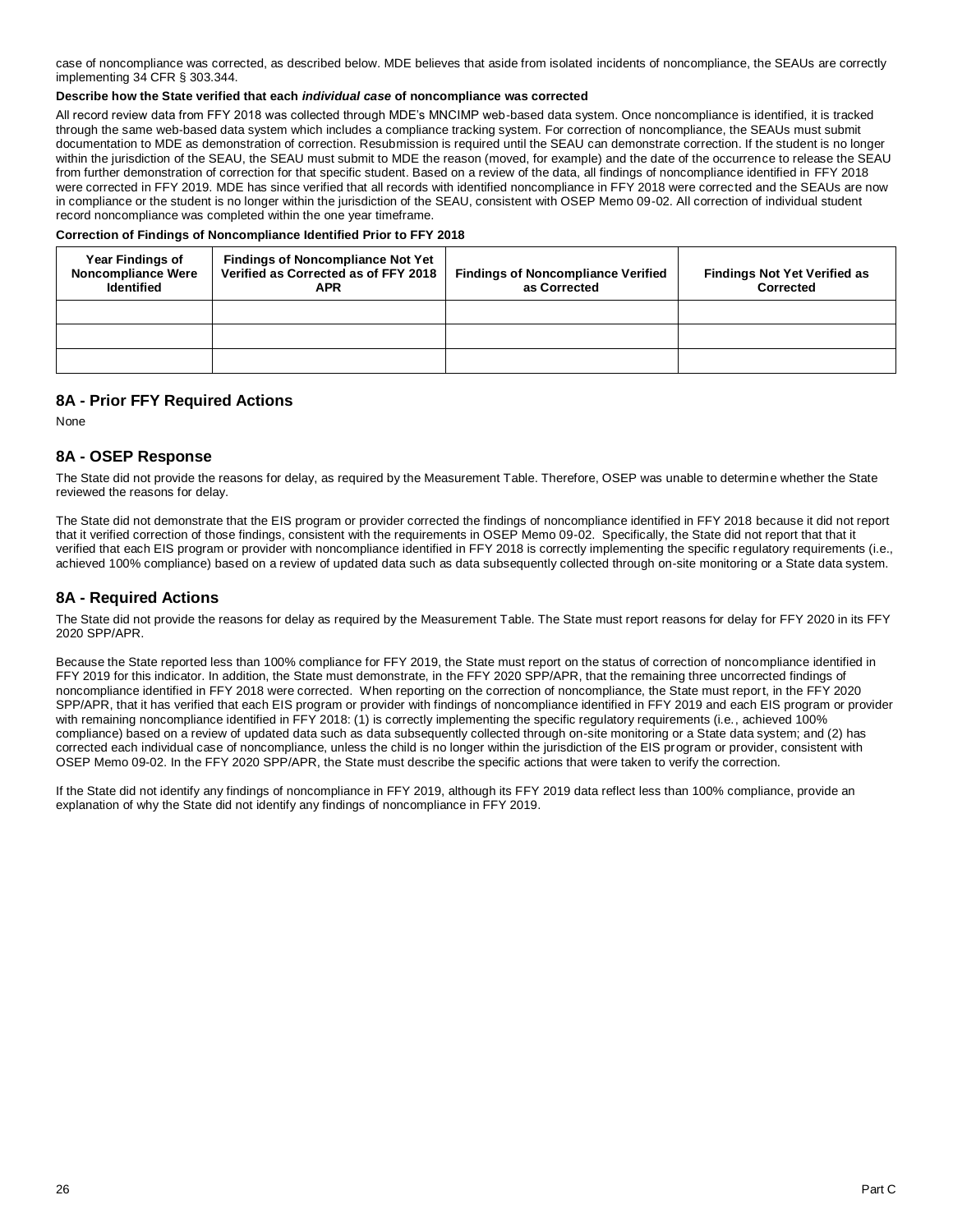# **Indicator 8B: Early Childhood Transition**

# **Instructions and Measurement**

**Monitoring Priority:** Effective General Supervision Part C / Effective Transition

**Compliance indicator:** The percentage of toddlers with disabilities exiting Part C with timely transition planning for whom the Lead Agency has:

A. Developed an IFSP with transition steps and services at least 90 days, and at the discretion of all parties, not more than nine months, prior to the toddler's third birthday;

B. Notified (consistent with any opt-out policy adopted by the State) the SEA and the LEA where the toddler resides at least 90 days prior to the toddler's third birthday for toddlers potentially eligible for Part B preschool services; and

C. Conducted the transition conference held with the approval of the family at least 90 days, and at the discretion of all parties, not more than nine months, prior to the toddler's third birthday for toddlers potentially eligible for Part B preschool services.

(20 U.S.C. 1416(a)(3)(B) and 1442)

#### **Data Source**

Data to be taken from monitoring or State data system.

#### **Measurement**

A. Percent = [(# of toddlers with disabilities exiting Part C who have an IFSP with transition steps and services at least 90 days, and at the discretion of all parties not more than nine months, prior to their third birthday) divided by the (# of toddlers with disabilities exiting Part C)] times 100.

B. Percent = [(# of toddlers with disabilities exiting Part C where notification (consistent with any opt-out policy adopted by the State) to the SEA and LEA occurred at least 90 days prior to their third birthday for toddlers potentially eligible for Part B preschool services) divided by the (# of toddlers with disabilities exiting Part C who were potentially eligible for Part B)] times 100.

C. Percent = [(# of toddlers with disabilities exiting Part C where the transition conference occurred at least 90 days, and at the discretion of all parties not more than nine months, prior to the toddler's third birthday for toddlers potentially eligible for Part B) divided by the (# of toddlers with disabilities exiting Part C who were potentially eligible for Part B)] times 100.

Account for untimely transition planning under 8A, 8B, and 8C, including the reasons for delays.

#### **Instructions**

Indicators 8A, 8B, and 8C: Targets must be 100%.

Describe the results of the calculations and compare the results to the target. Describe the method used to collect these data. Provide the actual numbers used in the calculation.

Indicators 8A and 8C: If data are from the State's monitoring, describe the procedures used to collect these data. If data are from State monitoring, also describe the method used to select EIS programs for monitoring. If data are from a State database, describe the time period in which the data were collected (e.g., September through December, fourth quarter, selection from the full reporting period) and how the data accurately reflect data for infants and toddlers with IFSPs for the full reporting period.

Indicators 8A and 8C: States are not required to report in their calculation the number of children for whom the State has identified the cause for the delay as exceptional family circumstances, as defined in 34 CFR §303.310(b), documented in the child's record. If a State chooses to report in its calculation children for whom the State has identified the cause for the delay as exceptional family circumstances documented in the child's record, the numbers of these children are to be included in the numerator and denominator. Include in the discussion of the data, the numbers the State used to determine its calculation under this indicator and report separately the number of documented delays attributable to exceptional family circumstances.

Indicator 8B: Under 34 CFR §303.401(e), the State may adopt a written policy that requires the lead agency to provide notice to the parent of an eligible child with an IFSP of the impending notification to the SEA and LEA under IDEA section 637(a)(9)(A)(ii)(I) and 34 CFR §303.209(b)(1) and (2) and permits the parent within a specified time period to "opt-out" of the referral. Under the State's opt-out policy, the State is not required to include in the calculation under 8B (in either the numerator or denominator) the number of children for whom the parents have opted out. However, the State must include in the discussion of data, the number of parents who opted out. In addition, any written opt-out policy must be on file with the Department of Education as part of the State's Part C application under IDEA section 637(a)(9)(A)(ii)(I) and 34 CFR §§303.209(b) and 303.401(d).

Indicator 8C: The measurement is intended to capture those children for whom a transition conference must be held within the required timeline and, as such, only children between 2 years 3 months and age 3 should be included in the denominator.

Indicator 8C: Do not include in the calculation, but provide a separate number for those toddlers for whom the parent did not provide approval for the transition conference.

Indicators 8A, 8B, and 8C: Provide detailed information about the timely correction of noncompliance as noted in OSEP's response table for the previous SPP/APR. If the State did not ensure timely correction of the previous noncompliance, provide information on the extent to which noncompliance was subsequently corrected (more than one year after identification). In addition, provide information regarding the nature of any continuing noncompliance, methods to ensure correction, and any enforcement actions that were taken.

If the State reported less than 100% compliance for the previous reporting period (e.g., for the FFY 2019 SPP/APR, the data for FFY 2018), and the State did not identify any findings of noncompliance, provide an explanation of why the State did not identify any findings of noncompliance.

# **8B - Indicator Data**

#### **Historical Data**

| <b>Baseline Year</b> | <b>Baseline</b><br>Data |
|----------------------|-------------------------|
| 2005                 | 100.00%                 |

| <b>FFY</b> | 2014    | 2015    | 2016    | 2017    | 2018    |
|------------|---------|---------|---------|---------|---------|
| Target     | 100%    | 100%    | 100%    | 100%    | 100%    |
| Data       | 100.00% | 100.00% | 100.00% | 100.00% | 100.00% |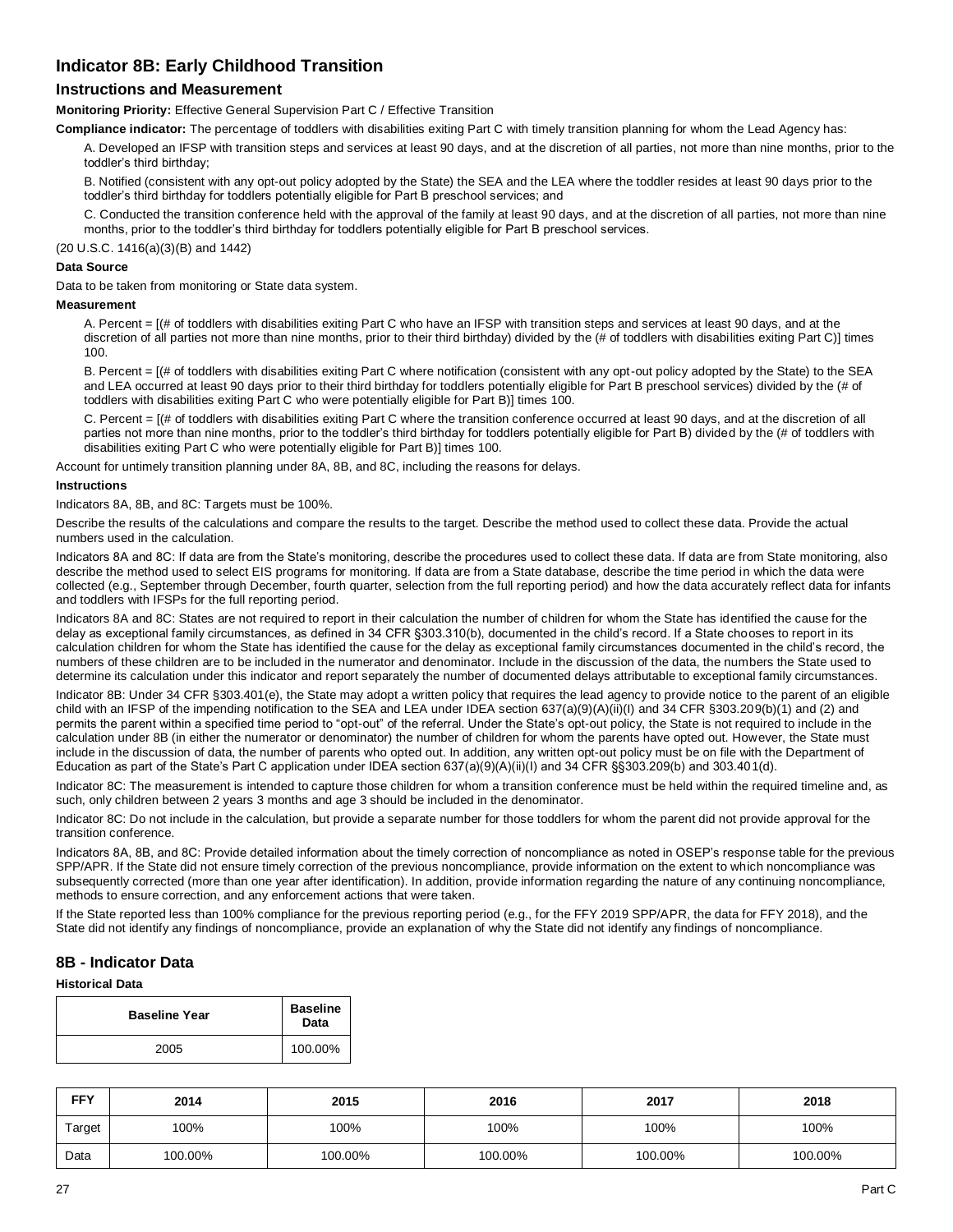#### **Targets**

| <b>FFY</b> | 2019 |
|------------|------|
| Target     | 100% |

**FFY 2019 SPP/APR Data** 

**Data include notification to both the SEA and LEA** 

YES

| Number of toddlers with disabilities<br>exiting Part C where notification to<br>the SEA and LEA occurred at least<br>90 days prior to their third birthday<br>for toddlers potentially eligible for<br>Part B preschool services | Number of<br>toddlers with<br>disabilities exiting<br>Part C who were<br>potentially eligible<br>for Part B | FFY 2018 Data | <b>FFY 2019</b><br>Target | <b>FFY 2019</b><br>Data | <b>Status</b> | Slippage    |
|----------------------------------------------------------------------------------------------------------------------------------------------------------------------------------------------------------------------------------|-------------------------------------------------------------------------------------------------------------|---------------|---------------------------|-------------------------|---------------|-------------|
| 34                                                                                                                                                                                                                               | 34                                                                                                          | 100.00%       | 100%                      | 100.00%                 | Met Target    | No Slippage |

**Number of parents who opted out** 

**This number will be subtracted from the "Number of toddlers with disabilities exiting Part C who were potentially eligible for Part B" field to calculate the denominator for this indicator.** 

 $\Omega$ 

#### **Describe the method used to collect these data**

Data for this indicator has been collected through MDE's Minnesota Continuous Improvement Monitoring Process (MNCIMP) web-based data system. The MNCIMP web-based data system is used in part for gathering data from record reviews completed as part of compliance monitoring.

As part of the record review, a computer-generated sample is used to determine the student records to be reviewed. Records are selected from the most recent SEAU enrollment data and are chosen in order to be accurately representative of the SEAU as a whole. Selection is based on a stratified random sampling with consideration given to race/ethnicity, age, gender, and primary disability of the student. During the record review, the most current Evaluation Report (ER), Individualized Education Program (IEP) or Individual Family Service Plan (IFSP) and corresponding due process documentation are monitored to determine that legal standards are met.

Data for this indicator are gathered from examining records of children exiting Part C services. The FFY 2019 data are based on MDE reviews and SEAU self-review of 29 SEAUs, comprised of 121 individual districts. Since Education is the lead agency for both Part C and Part B services, the notification of the LEA is a seamless process.

#### **Do you have a written opt-out policy? (yes/no)**

 $N<sub>O</sub>$ 

#### **What is the source of the data provided for this indicator?**

State monitoring

#### **Describe the method used to select EIS programs for monitoring.**

Compliance monitoring of Early Intervention (EI) programs occurs by monitoring Local Education Agencies (LEAs) through special education administrative units (SEAUs) which is scheduled on a six year monitoring cycle. In year one of the cycle, the SEAU conducts a self-review of records. In year two, the SEAU must demonstrate correction of any noncompliance identified in the self-review consistent with the requirements of OSEP Memo 09- 02. In year three, MDE conducts an on-site review of the SEAU including a review of student records, stakeholder interviews, facilities, and the SEAU's Total Special Education System (TSES). In year four of the cycle, the SEAU must demonstrate correction of noncompliance identified during the MDE review and implement any corrective action, again consistent with the requirements of OSEP Memo 09-02. The fifth year of the cycle is used to verify results of the implemented corrective action plan. The sixth year of the cycle provides an additional year for SEAUs to implement corrective action and changes to their systems prior to the start of the new monitoring cycle and self-review of records.

#### **Provide additional information about this indicator (optional)**

The data collection for this indicator was not impacted by the COVID-19 pandemic. Data collection occurred through record reviews conducted between September 15, 2019 and March 1, 2020, prior to the pandemic.

#### **Correction of Findings of Noncompliance Identified in FFY 2018**

| <b>Findings of Noncompliance</b><br><b>Identified</b> | <b>Findings of Noncompliance</b><br>Verified as Corrected Within One<br>Year | <b>Findings of Noncompliance</b><br><b>Subsequently Corrected</b> | <b>Findings Not Yet Verified as</b><br>Corrected |
|-------------------------------------------------------|------------------------------------------------------------------------------|-------------------------------------------------------------------|--------------------------------------------------|
|                                                       |                                                                              |                                                                   |                                                  |

#### **Correction of Findings of Noncompliance Identified Prior to FFY 2018**

| <b>Year Findings of</b><br><b>Noncompliance Were</b><br><b>Identified</b> | <b>Findings of Noncompliance Not Yet</b><br>Verified as Corrected as of FFY 2018<br>APR | <b>Findings of Noncompliance</b><br><b>Verified as Corrected</b> | <b>Findings Not Yet Verified as</b><br><b>Corrected</b> |
|---------------------------------------------------------------------------|-----------------------------------------------------------------------------------------|------------------------------------------------------------------|---------------------------------------------------------|
|                                                                           |                                                                                         |                                                                  |                                                         |
|                                                                           |                                                                                         |                                                                  |                                                         |
|                                                                           |                                                                                         |                                                                  |                                                         |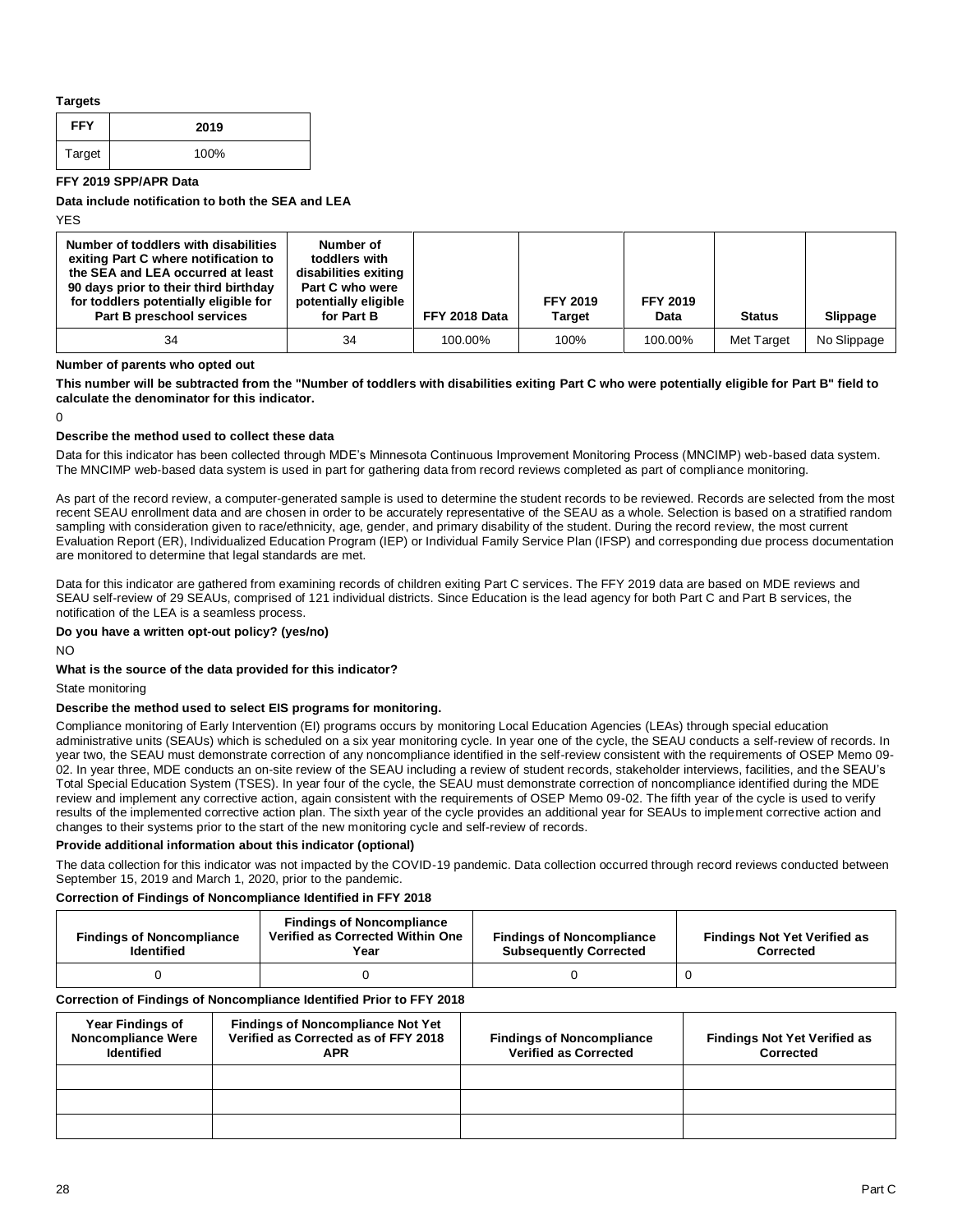# **8B - Prior FFY Required Actions**

None

# **8B - OSEP Response**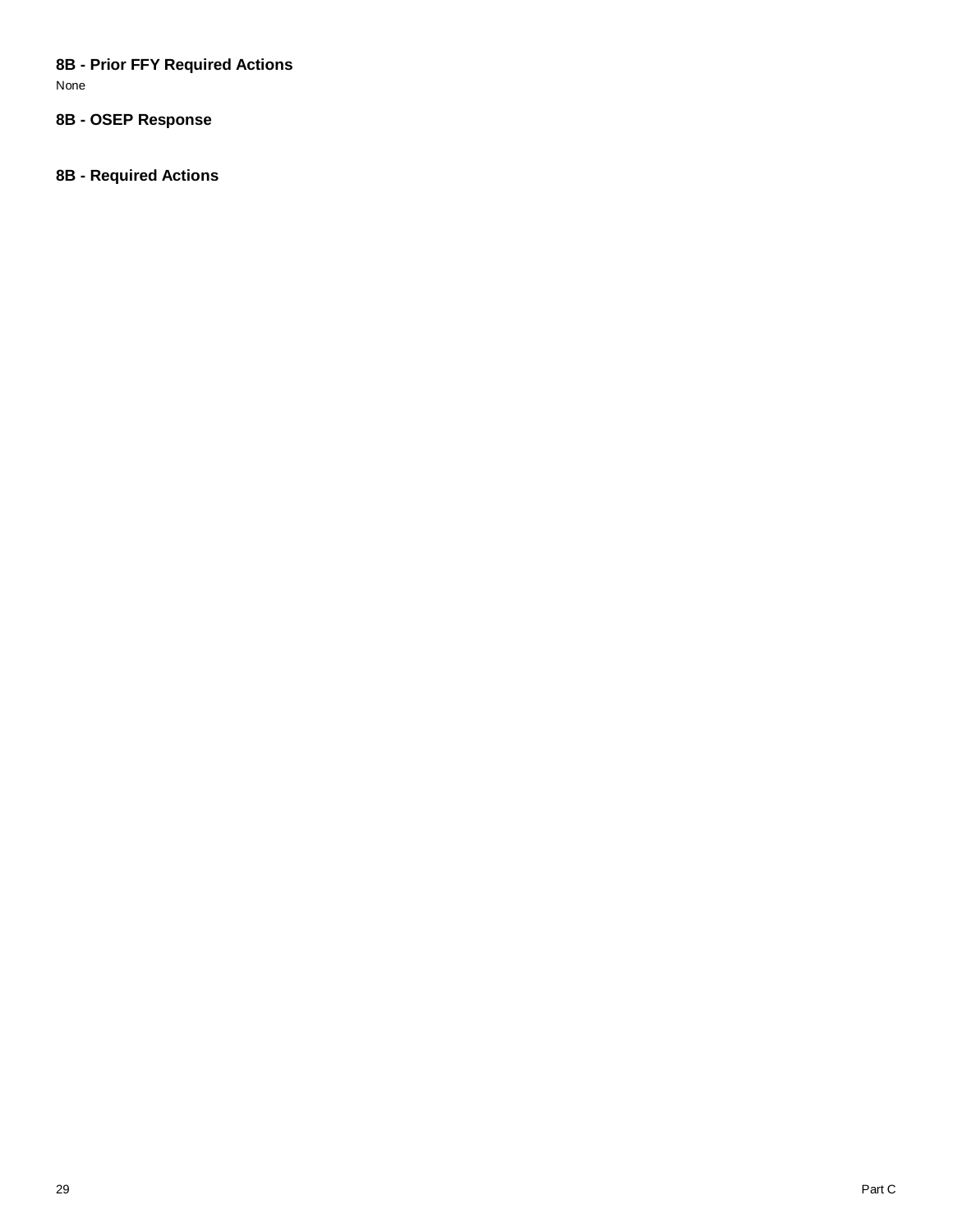# **Indicator 8C: Early Childhood Transition**

# **Instructions and Measurement**

**Monitoring Priority:** Effective General Supervision Part C / Effective Transition

**Compliance indicator:** The percentage of toddlers with disabilities exiting Part C with timely transition planning for whom the Lead Agency has:

A. Developed an IFSP with transition steps and services at least 90 days, and at the discretion of all parties, not more than nine months, prior to the toddler's third birthday;

B. Notified (consistent with any opt-out policy adopted by the State) the SEA and the LEA where the toddler resides at least 90 days prior to the toddler's third birthday for toddlers potentially eligible for Part B preschool services; and

C. Conducted the transition conference held with the approval of the family at least 90 days, and at the discretion of all parties, not more than nine months, prior to the toddler's third birthday for toddlers potentially eligible for Part B preschool services.

(20 U.S.C. 1416(a)(3)(B) and 1442)

#### **Data Source**

Data to be taken from monitoring or State data system.

#### **Measurement**

A. Percent = [(# of toddlers with disabilities exiting Part C who have an IFSP with transition steps and services at least 90 days, and at the discretion of all parties not more than nine months, prior to their third birthday) divided by the (# of toddlers with disabilities exiting Part C)] times 100.

B. Percent = [(# of toddlers with disabilities exiting Part C where notification (consistent with any opt-out policy adopted by the State) to the SEA and LEA occurred at least 90 days prior to their third birthday for toddlers potentially eligible for Part B preschool services) divided by the (# of toddlers with disabilities exiting Part C who were potentially eligible for Part B)] times 100.

C. Percent = [(# of toddlers with disabilities exiting Part C where the transition conference occurred at least 90 days, and at the discretion of all parties not more than nine months, prior to the toddler's third birthday for toddlers potentially eligible for Part B) divided by the (# of toddlers with disabilities exiting Part C who were potentially eligible for Part B)] times 100.

Account for untimely transition planning under 8A, 8B, and 8C, including the reasons for delays.

#### **Instructions**

Indicators 8A, 8B, and 8C: Targets must be 100%.

Describe the results of the calculations and compare the results to the target. Describe the method used to collect these data. Provide the actual numbers used in the calculation.

Indicators 8A and 8C: If data are from the State's monitoring, describe the procedures used to collect these data. If data are from State monitoring, also describe the method used to select EIS programs for monitoring. If data are from a State database, describe the time period in which the data were collected (e.g., September through December, fourth quarter, selection from the full reporting period) and how the data accurately reflect data for infants and toddlers with IFSPs for the full reporting period.

Indicators 8A and 8C: States are not required to report in their calculation the number of children for whom the State has identified the cause for the delay as exceptional family circumstances, as defined in 34 CFR §303.310(b), documented in the child's record. If a State chooses to report in its calculation children for whom the State has identified the cause for the delay as exceptional family circumstances documented in the child's record, the numbers of these children are to be included in the numerator and denominator. Include in the discussion of the data, the numbers the State used to determine its calculation under this indicator and report separately the number of documented delays attributable to exceptional family circumstances.

Indicator 8B: Under 34 CFR §303.401(e), the State may adopt a written policy that requires the lead agency to provide notice to the parent of an eligible child with an IFSP of the impending notification to the SEA and LEA under IDEA section 637(a)(9)(A)(ii)(I) and 34 CFR §303.209(b)(1) and (2) and permits the parent within a specified time period to "opt-out" of the referral. Under the State's opt-out policy, the State is not required to include in the calculation under 8B (in either the numerator or denominator) the number of children for whom the parents have opted out. However, the State must include in the discussion of data, the number of parents who opted out. In addition, any written opt-out policy must be on file with the Department of Education as part of the State's Part C application under IDEA section 637(a)(9)(A)(ii)(I) and 34 CFR §§303.209(b) and 303.401(d).

Indicator 8C: The measurement is intended to capture those children for whom a transition conference must be held within the required timeline and, as such, only children between 2 years 3 months and age 3 should be included in the denominator.

Indicator 8C: Do not include in the calculation, but provide a separate number for those toddlers for whom the parent did not provide approval for the transition conference.

Indicators 8A, 8B, and 8C: Provide detailed information about the timely correction of noncompliance as noted in OSEP's response table for the previous SPP/APR. If the State did not ensure timely correction of the previous noncompliance, provide information on the extent to which noncompliance was subsequently corrected (more than one year after identification). In addition, provide information regarding the nature of any continuing noncompliance, methods to ensure correction, and any enforcement actions that were taken.

If the State reported less than 100% compliance for the previous reporting period (e.g., for the FFY 2019 SPP/APR, the data for FFY 2018), and the State did not identify any findings of noncompliance, provide an explanation of why the State did not identify any findings of noncompliance.

# **8C - Indicator Data**

#### **Historical Data**

| <b>Baseline Year</b> | <b>Baseline</b><br>Data |
|----------------------|-------------------------|
| 2005                 | 30.35%                  |

| <b>FFY</b> | 2014    | 2015    | 2016    | 2017   | 2018   |
|------------|---------|---------|---------|--------|--------|
| Target     | 100%    | 100%    | 100%    | 100%   | 100%   |
| Data       | 100.00% | 100.00% | 100.00% | 96.30% | 96.97% |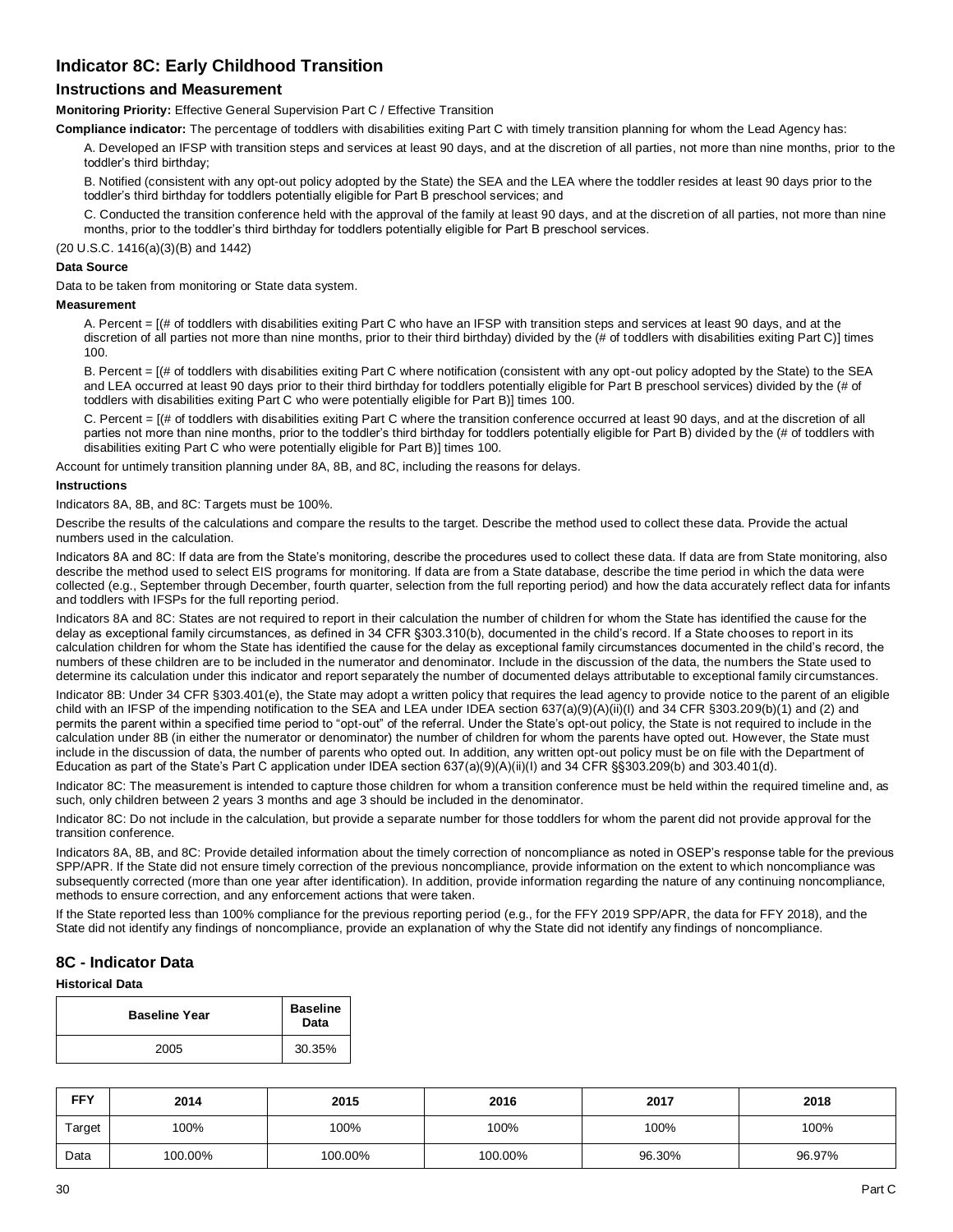**Targets** 

| <b>FFY</b> | 2019 |
|------------|------|
| Target     | 100% |

#### **FFY 2019 SPP/APR Data**

**Data reflect only those toddlers for whom the Lead Agency has conducted the transition conference held with the approval of the family at least 90 days, and at the discretion of all parties, not more than nine months, prior to the toddler's third birthday for toddlers potentially eligible for Part B preschool services (yes/no)** 

**YES** 

| Number of toddlers with disabilities<br>exiting Part C where the transition<br>conference occurred at least 90 days,<br>and at the discretion of all parties not<br>more than nine months prior to the<br>toddler's third birthday for toddlers<br>potentially eligible for Part B | Number of<br>toddlers with<br>disabilities exiting<br>Part C who were<br>potentially eligible<br>for Part B | FFY 2018 Data | <b>FFY 2019</b><br><b>Target</b> | <b>FFY 2019</b><br>Data | <b>Status</b>          | Slippage |
|------------------------------------------------------------------------------------------------------------------------------------------------------------------------------------------------------------------------------------------------------------------------------------|-------------------------------------------------------------------------------------------------------------|---------------|----------------------------------|-------------------------|------------------------|----------|
| 32                                                                                                                                                                                                                                                                                 | 34                                                                                                          | 96.97%        | 100%                             | 94.12%                  | Did Not Meet<br>Target | Slippage |

#### **Provide reasons for slippage, if applicable**

Minnesota reports slippage from the FFY 2018 rate of 97% to the FFY 2019 rate of 94.12%. This represents a decrease of 2.82%. Although the percentage of noncompliance has increased, it should be noted the increase represents only two records identified with noncompliance from two separate SEAUs. This represents less than 7% of the SEAUs included in the sampling. MDE believes that the noncompliance is relatively isolated in occurrence and not indicative of systemic noncompliance in the SEAU or across the state. MDE has done extensive training over the past several years through the record review compliance trainings provided by the division of Compliance and Assistance. These trainings have highlighted the requirement of a timely transition conference for children transitioning from Part C to Part B. MDE is in the process of developing a new training directed at new or struggling Part C and 619 providers that will cover general due process requirements in all areas, including transition from Part C to Part B.

#### **Number of toddlers for whom the parent did not provide approval for the transition conference**

**This number will be subtracted from the "Number of toddlers with disabilities exiting Part C who were potentially eligible for Part B" field to calculate the denominator for this indicator.** 

 $\Omega$ 

#### **Number of documented delays attributable to exceptional family circumstances**

**This number will be added to the "Number of toddlers with disabilities exiting Part C where the transition conference occurred at least 90 days, and at the discretion of all parties not more than nine months prior to the toddler's third birthday for toddlers potentially eligible for Part B" field to calculate the numerator for this indicator.** 

 $\Omega$ 

#### **What is the source of the data provided for this indicator?**

State monitoring

#### **Describe the method used to select EIS programs for monitoring.**

Data for this indicator has been collected through MDE's Minnesota Continuous Improvement Monitoring Process (MNCIMP) web-based data system. The MNCIMP web-based data system is used in part for gathering data from record reviews completed as part of compliance monitoring. Compliance monitoring of Early Intervention (EI) programs occurs by monitoring Local Education Agencies (LEAs) through special education administrative units (SEAUs) which is scheduled on a six year monitoring cycle. In year one of the cycle, the SEAU conducts a self-review of records. In year two, the SEAU must demonstrate correction of any noncompliance identified in the self-review consistent with the requirements of OSEP Memo 09-02. In year three, MDE conducts an on-site review of the SEAU including a review of student records, stakeholder interviews, facilities, and the SEAU's Total Special Education System (TSES). In year four of the cycle, the SEAU must demonstrate correction of noncompliance identified during the MDE review and implement any corrective action, again consistent with the requirements of OSEP Memo 09-02. The fifth year of the cycle is used to verify results of the implemented corrective action plan. The sixth year of the cycle provides an additional year for SEAUs to implement corrective action and changes to their systems prior to the start of the new monitoring cycle and self-review of records.

As part of the record review, a computer-generated sample is used to determine the student records to be reviewed. Records are selected from the most recent SEAU enrollment data and are chosen in order to be accurately representative of the SEAU as a whole. Selection is based on a stratified random sampling with consideration given to race/ethnicity, age, gender, and primary disability of the student. During the record review, the most current Evaluation Report (ER), Individualized Education Program (IEP) or Individual Family Service Plan (IFSP) and corresponding due process documentation are monitored to determine that legal standards are met.

#### **Provide additional information about this indicator (optional)**

The data collection for this indicator was not impacted by the COVID-19 pandemic. Data collection occurred through record reviews conducted between September 15, 2019 and March 1, 2020, prior to the pandemic.

#### **Correction of Findings of Noncompliance Identified in FFY 2018**

| <b>Findings of Noncompliance</b><br><b>Identified</b> | <b>Findings of Noncompliance</b><br>Verified as Corrected Within One<br>Year | <b>Findings of Noncompliance</b><br><b>Subsequently Corrected</b> | <b>Findings Not Yet Verified as</b><br><b>Corrected</b> |
|-------------------------------------------------------|------------------------------------------------------------------------------|-------------------------------------------------------------------|---------------------------------------------------------|
|                                                       |                                                                              |                                                                   |                                                         |

#### **FFY 2018 Findings of Noncompliance Verified as Corrected**

**Describe how the State verified that the source of noncompliance is correctly implementing the** *regulatory requirements*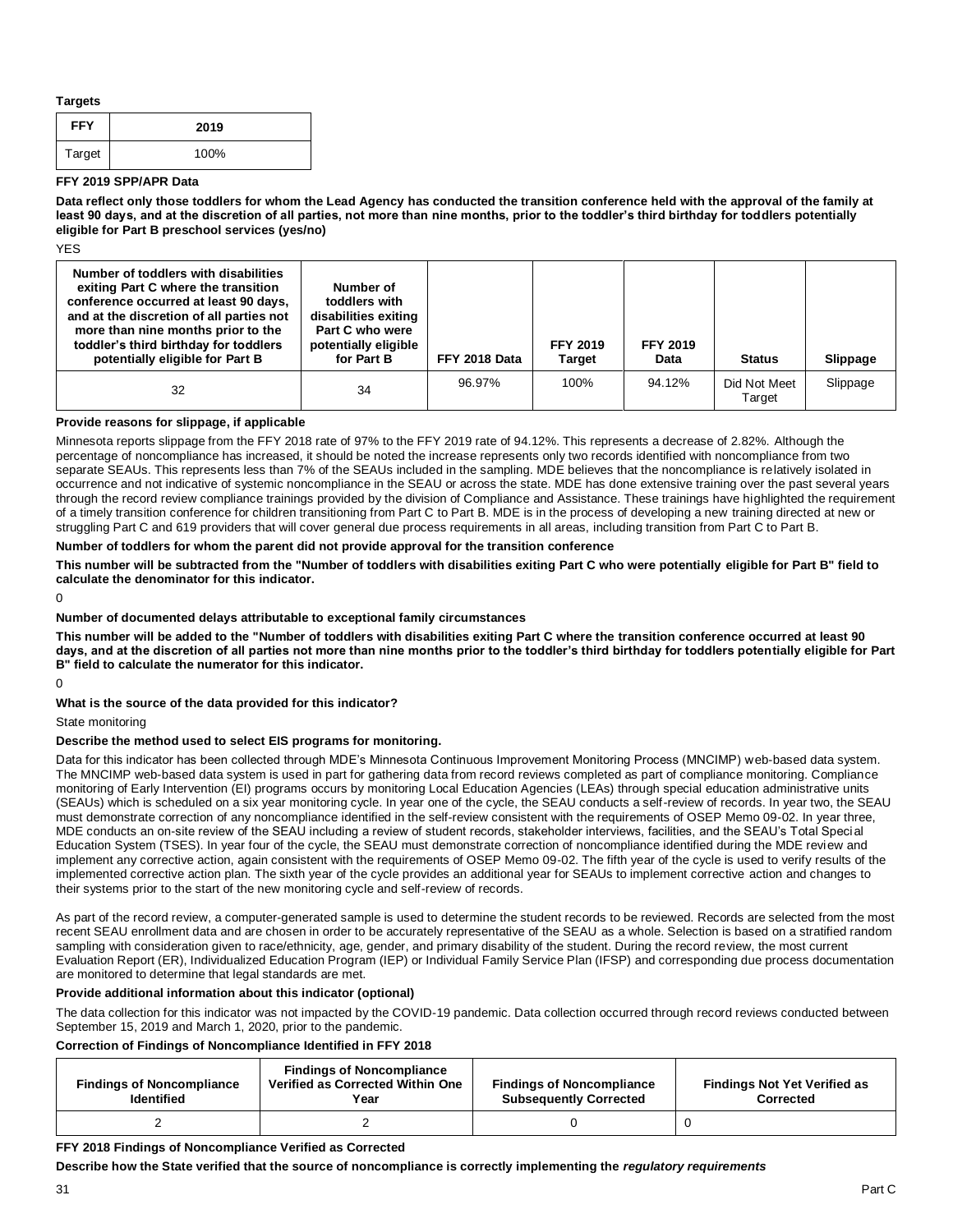SEAUs with identified noncompliance are required to correct all individual student noncompliance, including possible Corrective Action Plans (CAPs) with a subsequent review of student records, in order to demonstrate the SEAU is now correctly implementing 34 CFR § 303.209. The SEAUs submit Letters of Assurance along with information on the student records that were reviewed, assuring that the SEAU is now in compliance. Each individual case of noncompliance was corrected, as described below. Both LEAs with identified noncompliance in FFY 2018 had only one rec ord cited and the noncompliance was believed to be an isolated incident. MDE believes that aside from isolated incidents of noncompliance, the SEAUs are correctly implementing 34 CFR § 303.209.

#### **Describe how the State verified that each** *individual case* **of noncompliance was corrected**

All record review data from FFY 2018 was collected through MDE's MNCIMP web-based data system. Once noncompliance is identified, it is tracked through the same web-based data system which includes a compliance tracking system. For correction of noncompliance, the SEAUs must submit documentation to MDE as demonstration of correction. Resubmission is required until the SEAU can demonstrate correction. If the student is no longer within the jurisdiction of the SEAU, the SEAU must submit to MDE the reason (moved, for example) and the date of the occurrence to release the SEAU from further demonstration of correction for that specific student. Based on a review of the data, all findings of noncompliance identified in FFY 2018 were corrected in FFY 2019. MDE has since verified that all records with identified noncompliance in FFY 2018 were corrected and the SEAUs are now in compliance or the student is no longer within the jurisdiction of the SEAU, consistent with OSEP Memo 09-02. All correction of individual student record noncompliance was completed within the one year timeframe.

#### **Correction of Findings of Noncompliance Identified Prior to FFY 2018**

| <b>Year Findings of</b><br><b>Noncompliance Were</b><br><b>Identified</b> | <b>Findings of Noncompliance Not Yet</b><br>Verified as Corrected as of FFY<br><b>2018 APR</b> | <b>Findings of Noncompliance Verified</b><br>as Corrected | <b>Findings Not Yet Verified as</b><br>Corrected |
|---------------------------------------------------------------------------|------------------------------------------------------------------------------------------------|-----------------------------------------------------------|--------------------------------------------------|
|                                                                           |                                                                                                |                                                           |                                                  |
|                                                                           |                                                                                                |                                                           |                                                  |
|                                                                           |                                                                                                |                                                           |                                                  |

# **8C - Prior FFY Required Actions**

None

# **8C - OSEP Response**

The State did not provide the reasons for delay, as required by the Measurement Table. Therefore, OSEP was unable to determine whether the State reviewed the reasons for delay.

The State did not demonstrate that the EIS program or provider corrected the findings of noncompliance identified in FFY 2018 because it did not report that it verified correction of those findings, consistent with the requirements in OSEP Memo 09-02. Specifically, the State did not report that that it verified that each EIS program or provider with noncompliance identified in FFY 2018 is correctly implementing the specific regulatory requirements (i.e., achieved 100% compliance) based on a review of updated data such as data subsequently collected through on-site monitoring or a State data system.

## **8C - Required Actions**

The State did not provide the reasons for delay as required by the Measurement Table. The State must report reasons for delay for FFY 2020 in its FFY 2020 SPP/APR.

Because the State reported less than 100% compliance for FFY 2019, the State must report on the status of correction of noncompliance identified in FFY 2019 for this indicator. In addition, the State must demonstrate, in the FFY 2020 SPP/APR, that the remaining two uncorrected findings of noncompliance identified in FFY 2018 were corrected. When reporting on the correction of noncompliance, the State must report, in the FFY 2020 SPP/APR, that it has verified that each EIS program or provider with findings of noncompliance identified in FFY 2019 and each EIS program or provider with remaining noncompliance identified in FFY 2018: (1) is correctly implementing the specific regulatory requirements (i.e., achieved 100% compliance) based on a review of updated data such as data subsequently collected through on-site monitoring or a State data system; and (2) has corrected each individual case of noncompliance, unless the child is no longer within the jurisdiction of the EIS program or provider, consistent with OSEP Memo 09-02. In the FFY 2020 SPP/APR, the State must describe the specific actions that were taken to verify the correction.

If the State did not identify any findings of noncompliance in FFY 2019, although its FFY 2019 data reflect less than 100% compliance, provide an explanation of why the State did not identify any findings of noncompliance in FFY 2019.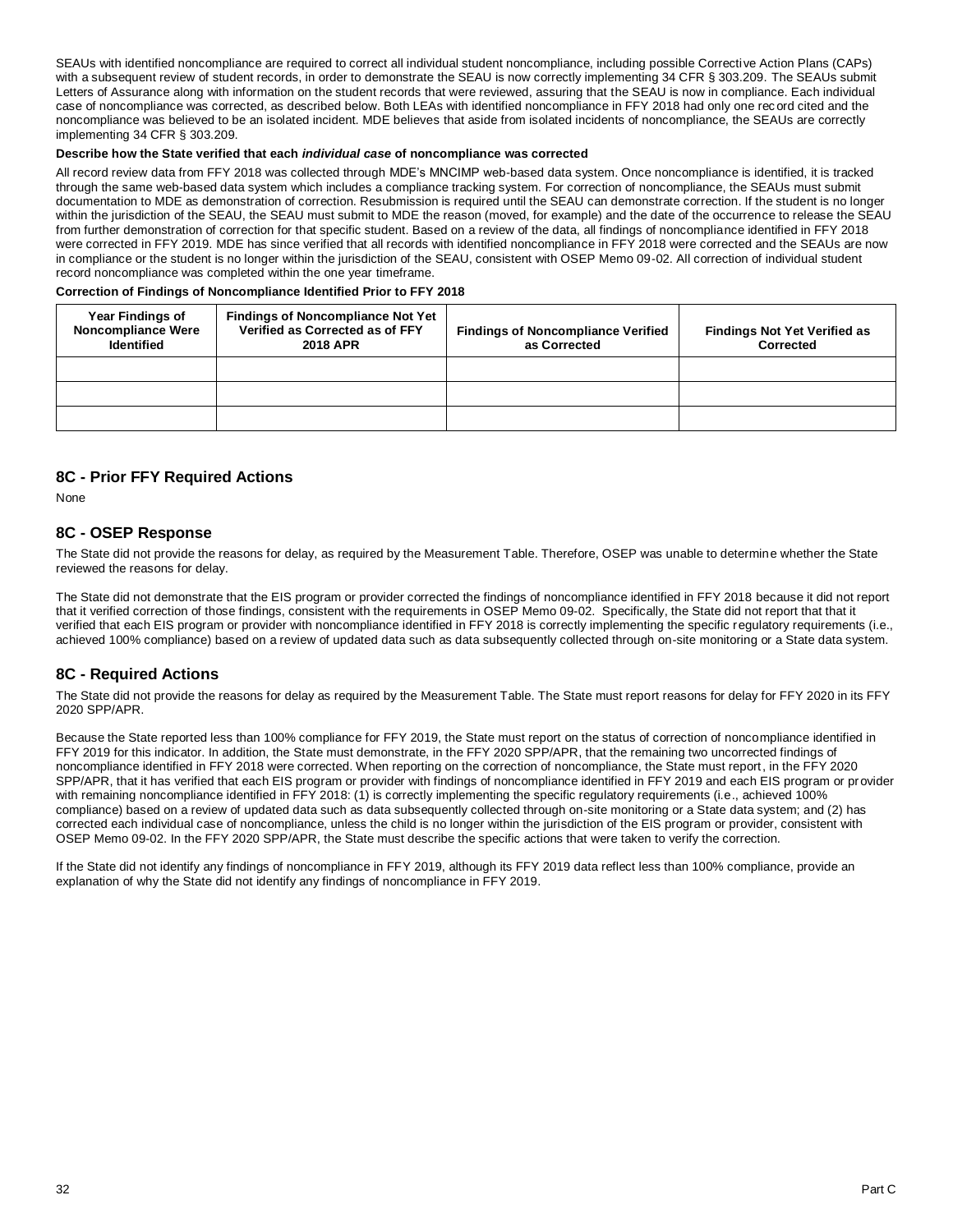# **Indicator 9: Resolution Sessions**

# **Instructions and Measurement**

**Monitoring Priority:** Effective General Supervision Part C / General Supervision

**Results indicator:** Percent of hearing requests that went to resolution sessions that were resolved through resolution session settlement agreements (applicable if Part B due process procedures are adopted). (20 U.S.C. 1416(a)(3)(B) and 1442)

#### **Data Source**

Data collected under section 618 of the IDEA (IDEA Part C Dispute Resolution Survey in the EDFacts Metadata and Process System (E*MAPS*)).

# **Measurement**

Percent =  $(3.1(a)$  divided by  $3.1$ ) times 100.

### **Instructions**

Sampling from the State's 618 data is not allowed.

This indicator is not applicable to a State that has adopted Part C due process procedures under section 639 of the IDEA.

Describe the results of the calculations and compare the results to the target.

States are not required to establish baseline or targets if the number of resolution sessions is less than 10. In a reporting period when the number of resolution sessions reaches 10 or greater, the State must develop baseline and targets and report them in the corresponding SPP/APR.

States may express their targets in a range (e.g., 75-85%).

If the data reported in this indicator are not the same as the State's 618 data, explain.

States are not required to report data at the EIS program level.

## **9 - Indicator Data**

#### **Not Applicable**

**Select yes if this indicator is not applicable.** 

NO

**Select yes to use target ranges.** 

Target Range not used

**Select yes if the data reported in this indicator are not the same as the State's data reported under section 618 of the IDEA.** 

#### NO

#### **Prepopulated Data**

| Source                                                                                                 | Date       | <b>Description</b>                                                             | Data |
|--------------------------------------------------------------------------------------------------------|------------|--------------------------------------------------------------------------------|------|
| SY 2019-20 EMAPS IDEA Part C Dispute<br>Resolution Survey; Section C: Due<br><b>Process Complaints</b> | 11/04/2020 | 3.1 Number of resolution sessions                                              | 0    |
| SY 2019-20 EMAPS IDEA Part C Dispute<br>Resolution Survey; Section C: Due<br><b>Process Complaints</b> | 11/04/2020 | 3.1(a) Number resolution sessions<br>resolved through settlement<br>agreements | 0    |

#### **Targets: Description of Stakeholder Input**

Please see Introduction for extensive and historical explanation of stakeholder involvement for review and development of each of the Indicators, including Indicator 9.

Performance and targets have been similarly reviewed by the ICC for each of the five subsequent APR submissions. On January 14, 2020, the ICC supported MDE's proposed resetting of baseline performance for child outcomes and all suggested performance targets for FFY 2019. The ICC was engaged again on January 12, 2021 to review data and targets for the FFY2019 report submission. In light of COVID-19 impacts, MDE with support of the ICC is proposing Targets consistent with FFY19 for FFY20.

## **Historical Data**

| <b>Baseline Year</b> | <b>Baseline</b><br>Data |
|----------------------|-------------------------|
|                      |                         |

| <b>FFY</b> | 2014 | 2015 | 2016 | 2017 | 2018 |
|------------|------|------|------|------|------|
| Target>=   |      |      |      |      |      |
| Data       |      |      |      |      |      |

#### **Targets**

| <b>FFY</b> | 2019 |
|------------|------|
| Target>=   |      |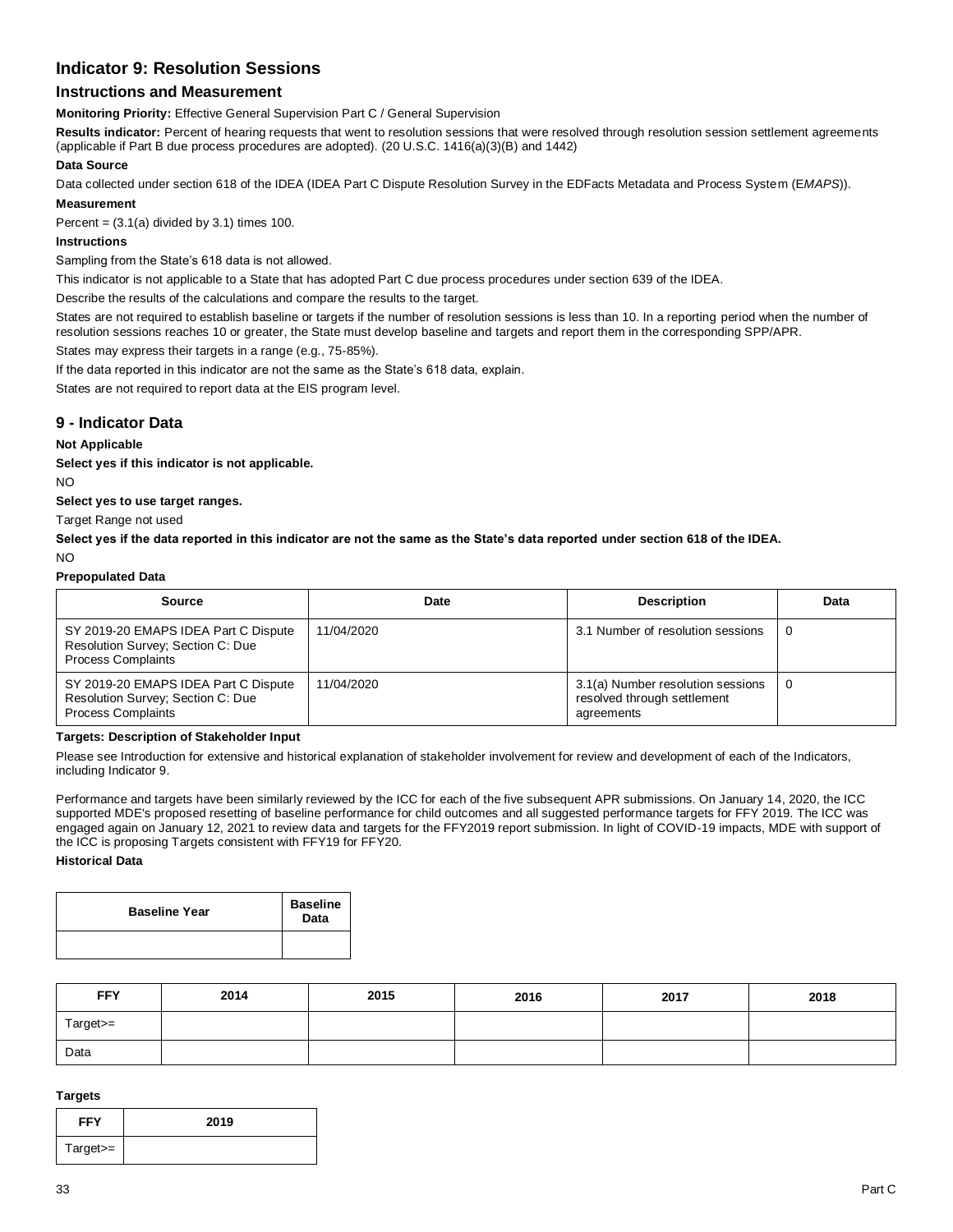# **FFY 2019 SPP/APR Data**

| 3.1(a) Number resolutions sessions<br>resolved through settlement<br>agreements | 3.1 Number of<br>resolutions<br>sessions | FFY 2018 Data | <b>FFY 2019</b><br><b>Target</b> | <b>FFY 2019</b><br>Data | <b>Status</b> | Slippage |
|---------------------------------------------------------------------------------|------------------------------------------|---------------|----------------------------------|-------------------------|---------------|----------|
|                                                                                 |                                          |               |                                  |                         | N/A           | N/A      |

**Provide additional information about this indicator (optional)** 

# **9 - Prior FFY Required Actions**

None

# **9 - OSEP Response**

OSEP notes that this indicator is not applicable.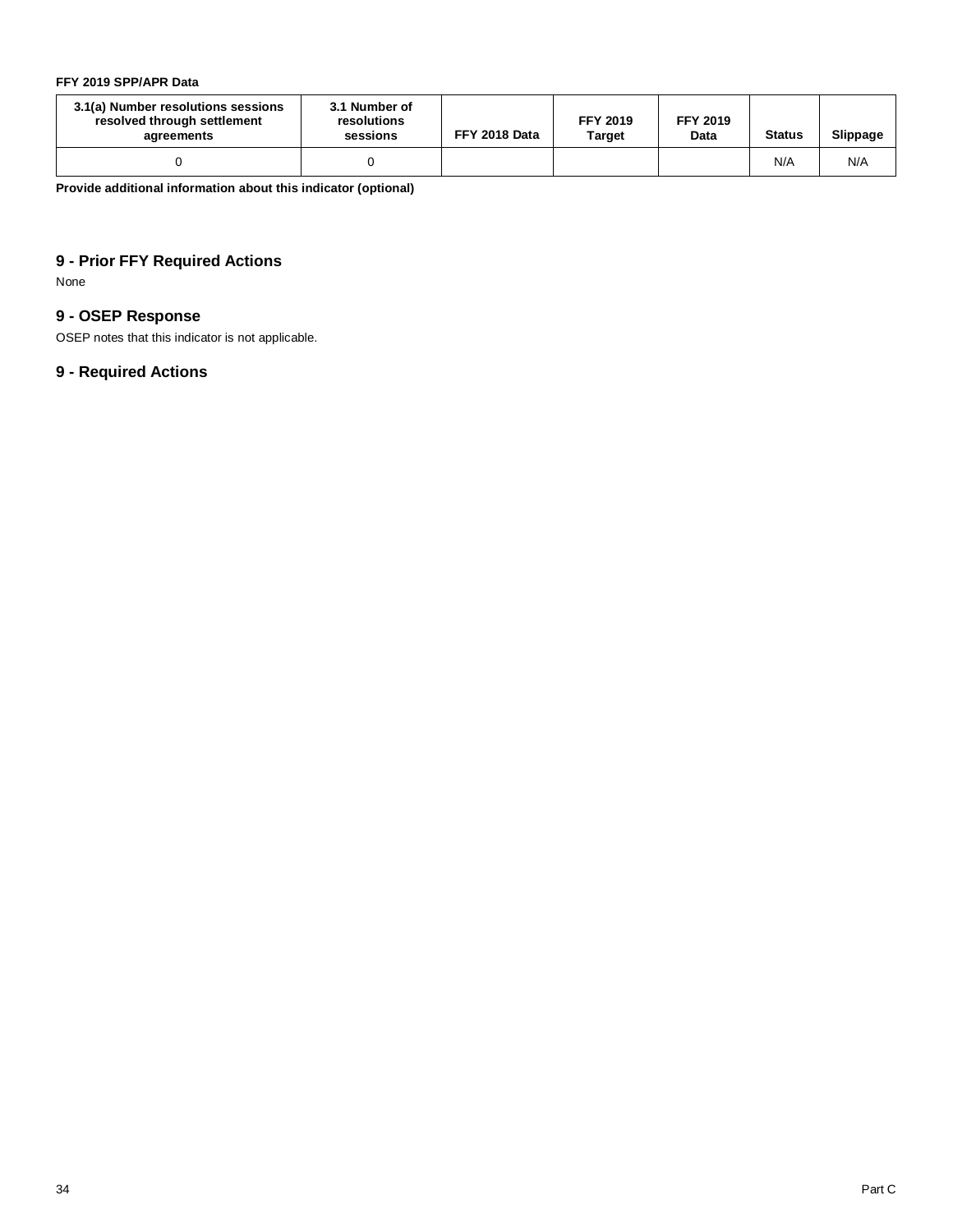# **Indicator 10: Mediation**

# **Instructions and Measurement**

**Monitoring Priority:** Effective General Supervision Part C / General Supervision

**Results indicator:** Percent of mediations held that resulted in mediation agreements. (20 U.S.C. 1416(a)(3)(B) and 1442)

#### **Data Source**

Data collected under section 618 of the IDEA (IDEA Part C Dispute Resolution Survey in the EDFacts Metadata and Process System (E*MAPS*)).

## **Measurement**

Percent =  $((2.1(a)(i) + 2.1(b)(i))$  divided by 2.1) times 100.

#### **Instructions**

Sampling from the State's 618 data is not allowed.

Describe the results of the calculations and compare the results to the target.

States are not required to establish baseline or targets if the number of mediations is less than 10. In a reporting period when the number of mediations reaches 10 or greater, the State must develop baseline and targets and report them in the corresponding SPP/APR.

States may express their targets in a range (e.g., 75-85%).

If the data reported in this indicator are not the same as the State's 618 data, explain.

States are not required to report data at the EIS program level.

## **10 - Indicator Data**

#### **Select yes to use target ranges**

Target Range not used

**Select yes if the data reported in this indicator are not the same as the State's data reported under section 618 of the IDEA.** 

#### NO

#### **Prepopulated Data**

| <b>Source</b>                                                                               | Date       | <b>Description</b>                                                        | Data |
|---------------------------------------------------------------------------------------------|------------|---------------------------------------------------------------------------|------|
| SY 2019-20 EMAPS IDEA Part C Dispute<br>Resolution Survey; Section B: Mediation<br>Requests | 11/04/2020 | 2.1 Mediations held                                                       |      |
| SY 2019-20 EMAPS IDEA Part C Dispute<br>Resolution Survey; Section B: Mediation<br>Requests | 11/04/2020 | 2.1.a.i Mediations agreements<br>related to due process<br>complaints     |      |
| SY 2019-20 EMAPS IDEA Part C Dispute<br>Resolution Survey; Section B: Mediation<br>Requests | 11/04/2020 | 2.1.b.i Mediations agreements<br>not related to due process<br>complaints |      |

#### **Targets: Description of Stakeholder Input**

Please see Introduction for extensive and historical explanation of stakeholder involvement for review and development of each of the Indicators, including Indicator 10.

Performance and targets have been similarly reviewed by the ICC for each of the five subsequent APR submissions. On January 14, 2020, the ICC supported MDE's proposed resetting of baseline performance for child outcomes and all suggested performance targets for FFY 2019. The ICC was engaged again on January 12, 2021 to review data and targets for the FFY2019 report submission. In light of COVID-19 impacts, MDE with support of the ICC is proposing Targets consistent with FFY19 for FFY20.

#### **Historical Data**

| <b>Baseline Year</b> | <b>Baseline</b><br>Data |
|----------------------|-------------------------|
| 2005                 |                         |

| <b>FFY</b> | 2014 | 2015 | 2016 | 2017 | 2018 |
|------------|------|------|------|------|------|
| Target>=   |      |      |      |      |      |
| Data       |      |      |      |      |      |

#### **Targets**

| <b>FFY</b>  | 2019 |
|-------------|------|
| $Target >=$ |      |

#### **FFY 2019 SPP/APR Data**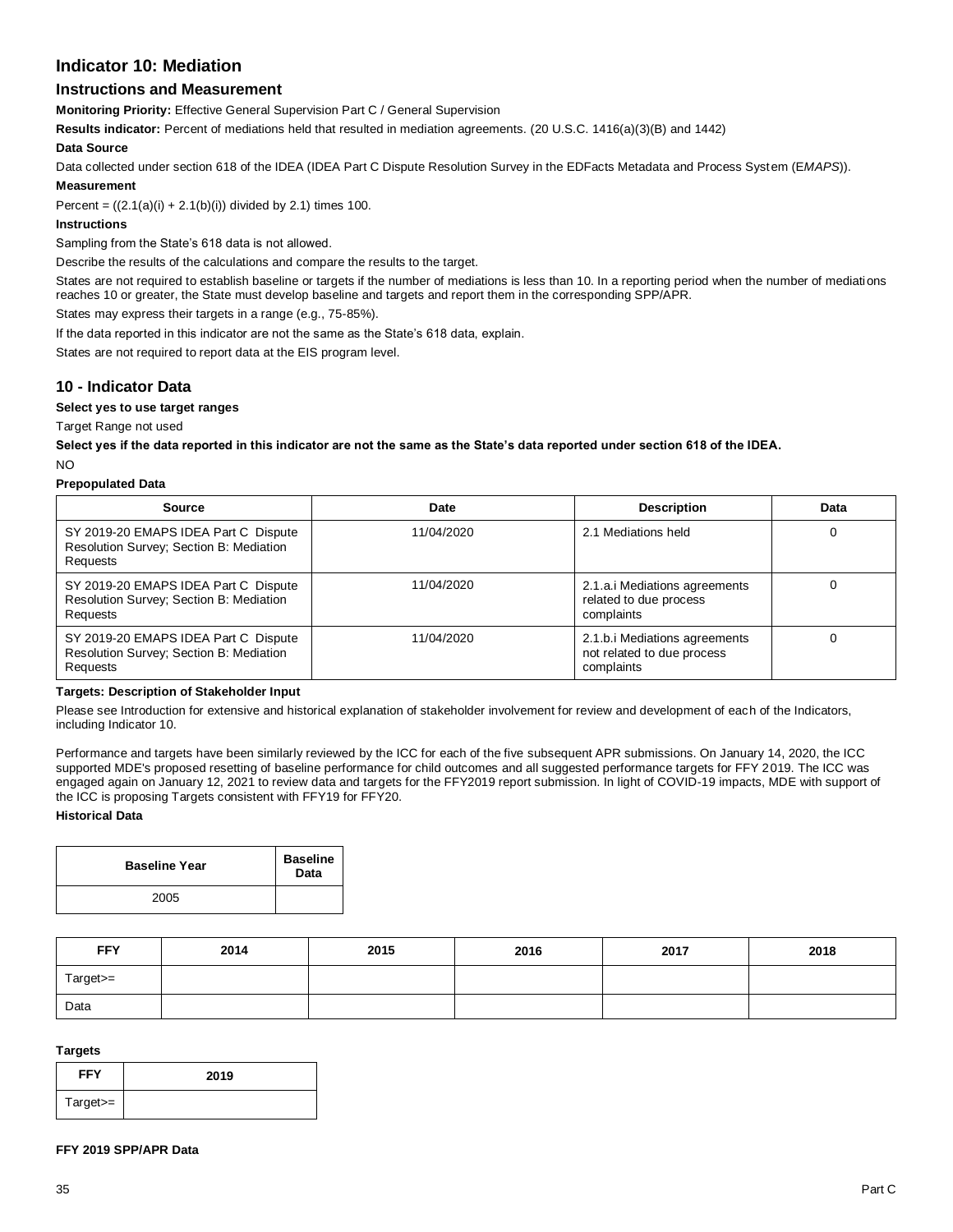| 2.1.a.i Mediation<br>agreements related to<br>due process complaints | 2.1.b.i Mediation<br>agreements not related<br>to due process<br>complaints | 2.1 Number of<br>mediations<br>held | <b>FFY</b><br>2018<br>Data | <b>FFY</b><br>2019<br><b>Target</b> | <b>FFY 2019</b><br>Data | <b>Status</b> | Slippage |
|----------------------------------------------------------------------|-----------------------------------------------------------------------------|-------------------------------------|----------------------------|-------------------------------------|-------------------------|---------------|----------|
|                                                                      |                                                                             |                                     |                            |                                     |                         | N/A           | N/A      |

**Provide additional information about this indicator (optional)** 

# **10 - Prior FFY Required Actions**

None

# **10 - OSEP Response**

The State reported fewer than ten mediations held in FFY 2019. The State is not required to provide targets until any fiscal year in which ten or more mediations were held.